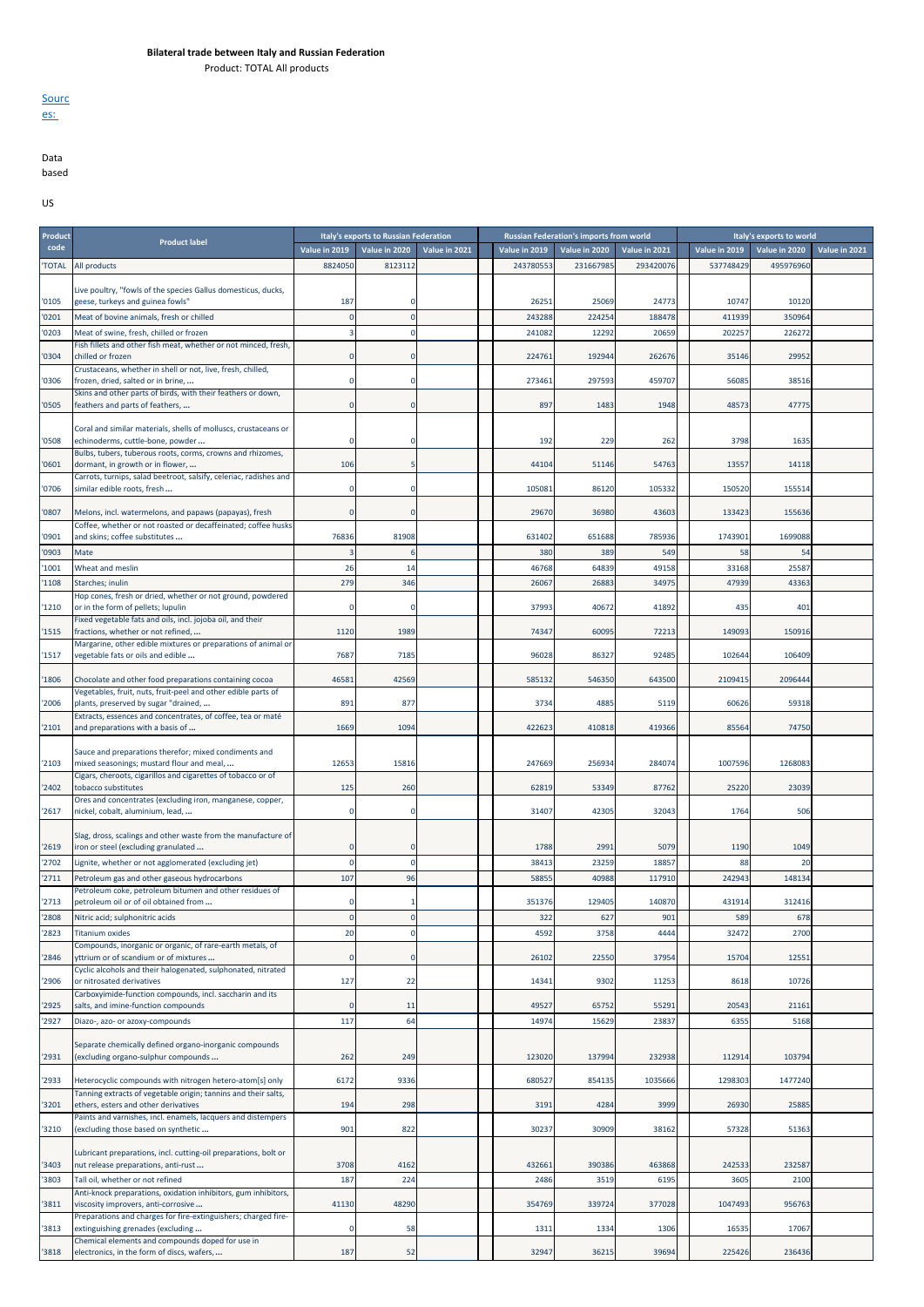| 3824          | Prepared binders for foundry moulds or cores; chemical<br>products and preparations for the chemical<br>Biodiesel and mixtures thereof, not containing or containing < | 2878        | 29151        | 717755           | 691373           | 788592           | 1025350          | 1068001          |  |
|---------------|------------------------------------------------------------------------------------------------------------------------------------------------------------------------|-------------|--------------|------------------|------------------|------------------|------------------|------------------|--|
| 3826          | 70 % by weight of petroleum                                                                                                                                            |             | $\Omega$     | 7932             | 4213             | 3743             | 334972           | 637234           |  |
| '3902         | Polymers of propylene or of other olefins, in primary forms                                                                                                            | 14637       | 13321        | 366722           | 357366           | 577295           | 897621           | 781414           |  |
| 3903          | Polymers of styrene, in primary forms<br>Polymers of vinyl acetate or of other vinyl esters, in primary                                                                | 8536        | 6587         | 223724           | 179670           | 321565           | 409182           | 365961           |  |
| 3905<br>'3910 | forms; other vinyl polymers,<br>Silicones in primary forms                                                                                                             | 3226<br>120 | 2352<br>1129 | 130257<br>114378 | 127992<br>101108 | 166454<br>140989 | 162170<br>113397 | 158102<br>100798 |  |
| '3912         | Cellulose and its chemical derivatives, n.e.s., in primary forms                                                                                                       | 3784        | 6152         | 199046           | 204020           | 239286           | 57533            | 54228            |  |
| 3919          | Self-adhesive plates, sheets, film, foil, tape, strip and other<br>flat shapes, of plastics, whether                                                                   | 8263        | 7064         | 403374           | 419892           | 516786           | 1096709          | 1026358          |  |
|               | Raw skins of sheep or lambs, fresh, or salted, dried, limed,                                                                                                           |             |              |                  |                  |                  |                  |                  |  |
| 4102          | pickled or otherwise preserved,<br>Tanned or crust hides and skins of bovine "incl. buffalo" or                                                                        | 19          |              | 7019             | 1399             | 2498             | 20395            | 13297            |  |
| 4104          | equine animals, without hair on,<br>Hoopwood; split poles; piles, pickets and stakes of wood,                                                                          | 278         | 165          | 3578             | 3654             | 1945             | 292542           | 196364           |  |
| 4404<br>4406  | pointed but not sawn lengthwise;<br>Railway or tramway sleepers "cross-ties" of wood                                                                                   | 67          | 0<br>n       | 219<br>4305      | 48<br>3577       | 139<br>3906      | 2667<br>31       | 2571<br>210      |  |
| 4413          | Metallised wood and other densified wood in blocks, plates,<br>strips or profile shapes                                                                                | 202         | 122          | 1172             | 1016             | 1306             | 22506            | 19683            |  |
|               | Packing cases, boxes, crates, drums and similar packings, of                                                                                                           |             |              |                  |                  |                  |                  |                  |  |
| 4415          | wood; cable-drums of wood; pallets,<br>Paper and paperboard, coated on one or both sides with                                                                          | 61          | 45           | 2896             | 3128             | 7405             | 133864           | 122214           |  |
| 4810          | kaolin "China clay" or other inorganic<br>Bobbins, spools, cops and similar supports of paper pulp,                                                                    | 3095        | 1704         | 621642           | 601195           | 721343           | 1311666          | 931289           |  |
| 4822          | paper or paperboard, whether or not                                                                                                                                    | 32          | 27           | 1812             | 1487             | 2543             | 30166            | 28334            |  |
| 4901          | Printed books, brochures and similar printed matter, whether<br>or not in single sheets (excluding<br>Unused postage, revenue or similar stamps of current or new      | 1235        | 2081         | 147336           | 104180           | 137346           | 475489           | 440654           |  |
| 4907          | issue in the country in which they<br>Silk yarn (excluding that spun from silk waste and that put up                                                                   |             |              | 6608             | 3821             | 4328             | 8019             | 14966            |  |
| 5004          | for retail sale)<br>Yarn spun from silk waste (excluding that put up for retail                                                                                        | 55          | 73           | 182              | 73               | 89               | 21789            | 17657            |  |
| '5005         | sale)                                                                                                                                                                  | 21          | 19           | 123              | 104              | 385              | 11624            | 9416             |  |
| 5101          | Wool, neither carded nor combed                                                                                                                                        |             | $\Omega$     | 5350             | 3452             | 3482             | 12106            | 7356             |  |
| 5107          | Yarn of combed wool (excluding that put up for retail sale)<br>Woven fabrics of coarse animal hair or of horsehair (excluding                                          | 2119        | 2108         | 4463             | 3469             | 3984             | 241391           | 185578           |  |
| '5113         | fabrics for technical uses of<br>Cotton yarn containing predominantly, but < 85% cotton by                                                                             |             | 2            | -0               | $\Omega$         | 5                | 3096             | 735              |  |
| 5206          | weight (excluding sewing thread and<br>Woven fabrics of cotton, containing >= 85% cotton by weight                                                                     | 185         | 234          | 57163            | 55089            | 74083            | 31470            | 26876            |  |
| '5208         | and weighing $\leq$ 200 g/m <sup>2</sup><br>Jute and other textile bast fibres, raw or processed, but not                                                              | 1097        | 863          | 90449            | 98524            | 135039           | 448844           | 332625           |  |
| '5303         | spun; tow and waste of such fibres,                                                                                                                                    |             |              | 2054             | 1947             | 2059             | 159              | 127              |  |
| 5516          | Woven fabrics of artificial staple fibres<br>Metallised yarn, whether or not gimped, being textile yarn, or                                                            | 1778        | 1250         | 10939            | 8269             | 9871             | 239069           | 162572           |  |
| 5605          | strip or the like of heading<br>Woven pile fabrics and chenille fabrics (excluding terry                                                                               |             | 7            | 6691             | 4755             | 3060             | 2805             | 1763             |  |
| 5801          | towelling and similar woven terry<br>Labels, badges and similar articles, of textile materials, in the                                                                 | 798         | 767          | 40382            | 35838            | 41307            | 152362           | 124443           |  |
| 5807          | piece, in strips or cut to.<br>Woven fabrics of metal thread and woven fabrics of                                                                                      | 95          | 91           | 1357             | 1187             | 11487            | 74427            | 63989            |  |
| '5809         | metallised yarn of heading 5605, of a kind<br>Pile fabrics, incl. "long pile" fabrics and terry fabrics, knitted                                                       | 14          | 38           | 10               | 94               | 136              | 959              | 449              |  |
| 6001          | or crocheted<br>Women's or girls' overcoats, car coats, capes, cloaks, anoraks,                                                                                        | 963         | 344          | 119950           | 126919           | 178268           | 100081           | 80780            |  |
| 6102          | incl. ski jackets, windcheaters,                                                                                                                                       | 2933        | 2214         | 53050            | 53634            | 75213            | 158856           | 135801           |  |
| 6210          | Garments made up of felt or nonwovens, whether or not<br>impregnated, coated, covered or laminated;                                                                    | 3201        | 8144         | 100680           | 785819           | 181763           | 741271           | 492083           |  |
| 6602          | Walking sticks, seat-sticks, whips, riding-crops and the like<br>(excluding measure walking sticks,                                                                    | 39          | 77           | 1823             | 1542             | 1697             | 6721             | 4853             |  |
| 6805          | Natural or artificial abrasive powder or grain, on a base of<br>textile material, paper, paperboard                                                                    | 789         | 692          | 72827            | 72107            | 93336            | 198005           | 207354           |  |
| 6807          | Articles of asphalt or of similar materials, e.g. petroleum<br>bitumen or coal tar pitch                                                                               | 304         | 132          | 17107            | 14023            | 22311            | 225570           | 212290           |  |
| 6811          | Articles of asbestos-cement, cellulose fibre-cement or the like                                                                                                        |             | 48           | 19088            | 20741            | 25836            | 46368            | 35034            |  |
| 6903          | Retorts, crucibles, mufflers, nozzles, plugs, supports, cupels,<br>tubes, pipes, sheaths, rods                                                                         | 1590        | 2145         | 99634            | 89693            | 107591           | 56846            | 48961            |  |
| '6905         | Roofing tiles, chimney pots, cowls, chimney liners,<br>architectural ornaments and other ceramic                                                                       | 38          | 12           | 5790             | 6096             | 8245             | 23730            | 24829            |  |
| 7016          | Paving blocks, slabs, bricks, squares, tiles and other articles of<br>pressed or moulded glass,                                                                        | 2235        | 2253         | 15819            | 16079            | 19531            | 72672            | 61050            |  |
| 7018          | Glass beads, imitation pearls, imitation precious or semi-<br>precious stones and similar glass                                                                        | 33          | 79           | 11604            | 9593             | 11046            | 12346            | 5034             |  |
| 7107          | Base metals clad with silver, not further worked than semi-<br>manufactured                                                                                            |             | $\Omega$     | 77               | 283              | 278              | 3299             | 3197             |  |
| 7109          | Base metals or silver, clad with gold, not further worked than<br>semi-manufactured                                                                                    |             | 9            | $\Omega$         | $\Omega$         | 0                | 896              | 839              |  |
| 7110          | Platinum, incl. palladium, rhodium, iridium, osmium and<br>ruthenium, unwrought or in semi-manufactured                                                                | 24          | $\Omega$     | 133206           | 36209            | 55922            | 2519318          | 3787209          |  |
| 7113          | Articles of jewellery and parts thereof, of precious metal or of<br>metal clad with precious metal                                                                     | 46261       | 32319        | 324617           | 257079           | 409156           | 7231965          | 5257179          |  |
|               | Articles of precious metal or of metal clad with precious                                                                                                              | 173         | 109          | 1948             | 3358             | 3654             | 10169            | 10817            |  |
| 7115          | metal, n.e.s.<br>Ferrous products obtained by direct reduction of iron ore and                                                                                         |             |              |                  |                  |                  |                  |                  |  |
| 7203          | other spongy ferrous products,<br>Flat-rolled products of iron or non-alloy steel, of a width of >=                                                                    |             | $\mathbf{0}$ | 56               | 28               | 201              | 4300             | 5649             |  |
| '7209         | 600 mm, cold-rolled "cold-reduced",<br>Flat-rolled products of iron or non-alloy steel, of a width of <                                                                | 146         | 64           | 281062           | 261566           | 453690           | 306360           | 189704           |  |
| '7211         | 600 mm, hot-rolled or cold-rolled                                                                                                                                      | 264         | 1555         | 17229            | 9840             | 21747            | 410983           | 359423           |  |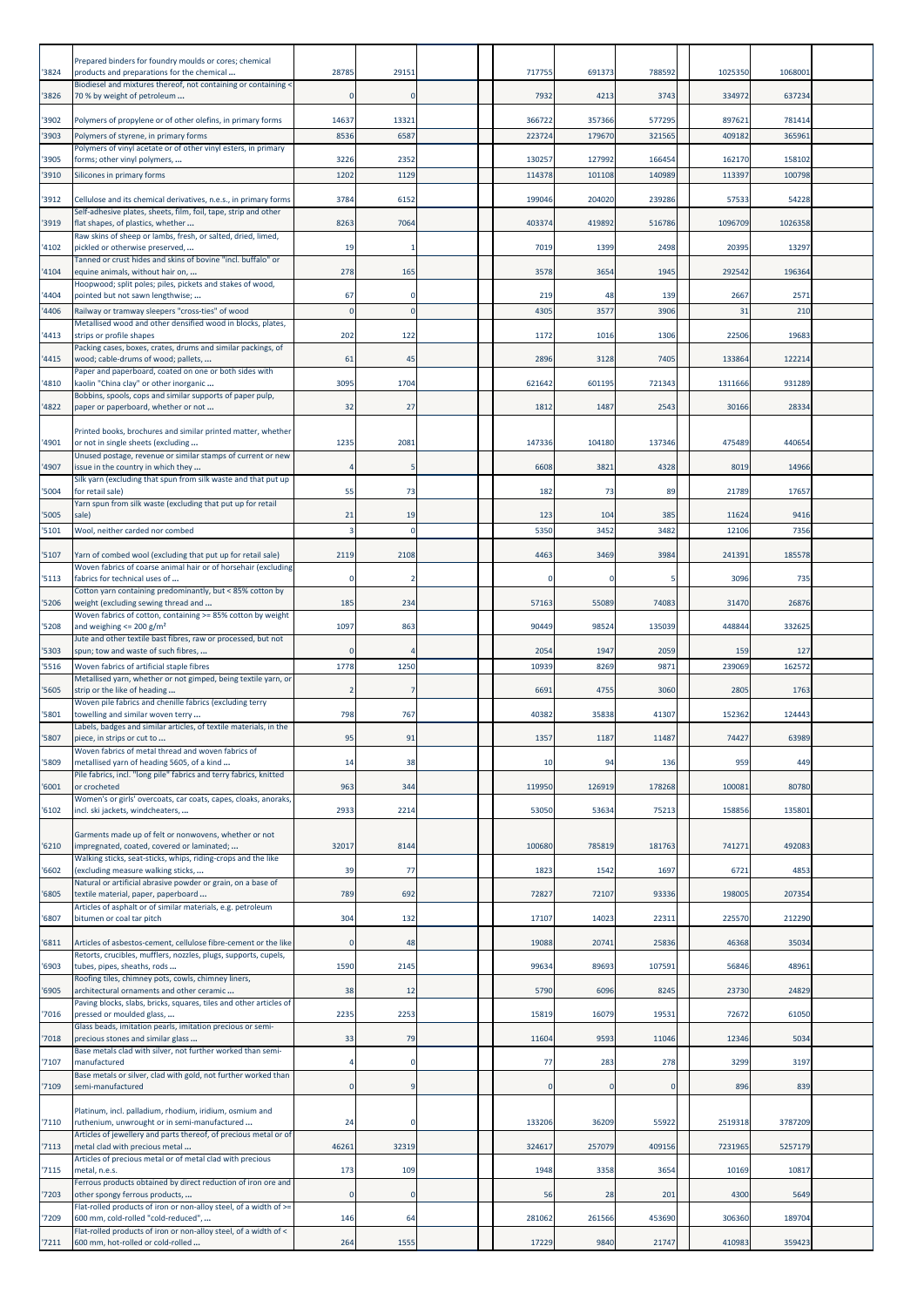| '7222 | Other bars and rods of stainless steel; angles, shapes and<br>sections of stainless steel, n.e.s.          | 1170  | 1012         | 86291   | 95381    | 117438   | 1049523 | 874346  |  |
|-------|------------------------------------------------------------------------------------------------------------|-------|--------------|---------|----------|----------|---------|---------|--|
| '7224 | Steel, alloy, other than stainless, in ingots or other primary<br>forms, semi-finished products            | 138   | $\mathbf{0}$ | 3912    | 9225     | 4108     | 270703  | 201557  |  |
|       | Railway or tramway track construction material of iron or                                                  |       |              |         |          |          |         |         |  |
| '7302 | steel, the following : rails, check-rails<br>Tubes, pipes and hollow profiles, seamless, of iron or steel  | 167   | 76           | 25793   | 31853    | 26693    | 57183   | 87343   |  |
| '7304 | (excluding products of cast iron)<br>Nails, tacks, drawing pins, corrugated nails, staples and similar     | 20863 | 11634        | 762100  | 608093   | 519877   | 1233394 | 977339  |  |
| '7317 | articles of iron or steel,<br>Sewing needles, knitting needles, bodkins, crochet hoods,                    | 217   | 257          | 28949   | 31621    | 42635    | 29787   | 25586   |  |
| '7319 | embroidery stilettos and similar<br>Springs and leaves for springs, of iron or steel (excluding clock      |       | 3            | 2116    | 2251     | 3190     | 1478    | 986     |  |
| '7320 | and watch springs, springs                                                                                 | 2564  | 2484         | 163067  | 139866   | 173624   | 212639  | 192764  |  |
| '7412 | Copper tube or pipe fittings "e.g., couplings, elbows, sleeves"                                            | 46171 | 48512        | 161660  | 163734   | 234041   | 673804  | 657105  |  |
| 7419  | Other articles of copper, n.e.s.<br>Nickel mattes, nickel oxide sinters and other intermediate             | 2283  | 1572         | 77610   | 78838    | 90880    | 243738  | 217589  |  |
| '7501 | products of nickel metallurgy :                                                                            |       | 24           |         | $\Omega$ | $\Omega$ | 40      | 117     |  |
| '7507 | Tubes, pipes and tube or pipe fittings "e.g., couplings, elbows,<br>sleeves", of nickel                    | 2613  | 307          | 14342   | 16815    | 9200     | 96182   | 79546   |  |
| '7608 | Aluminium tubes and pipes (excluding hollow profiles)                                                      | 217   | 270          | 39242   | 32574    | 43627    | 97472   | 86288   |  |
| 7612  | Casks, drums, cans, boxes and similar containers, incl. rigid or<br>collapsible tubular containers,        | 199   | 112          | 32035   | 32767    | 69318    | 71621   | 48308   |  |
|       | Lead waste and scrap (excluding ashes and residues from lead                                               |       |              |         |          |          |         |         |  |
| '7802 | production "heading No 2620",                                                                              |       | 0            | 5111    | 3754     | 1624     | 12871   | 7661    |  |
| '8204 | Hand-operated spanners and wrenches, incl. torque meter<br>wrenches (excluding tap wrenches),              | 253   | 116          | 82486   | 72792    | 93087    | 45544   | 40964   |  |
| '8206 | Sets of two or more tools of heading 8202 to 8205, put up in<br>sets for retail sale                       | 133   | 347          | 72393   | 63642    | 81016    | 19666   | 15983   |  |
| '8211 | Knives with cutting blades, serrated or not, incl. pruning<br>knives, and blades therefor, of              | 456   | 313          | 71114   | 59814    | 120305   | 39323   | 37603   |  |
| 8213  | Scissors, tailors' shears and similar shears, and blades<br>therefor, of base metal (excluding             | 193   | 261          | 17340   | 14538    | 22975    | 29955   | 32275   |  |
|       |                                                                                                            |       |              |         |          |          |         |         |  |
| '8415 | Air conditioning machines comprising a motor-driven fan and<br>elements for changing the temperature       | 22136 | 30139        | 909657  | 820085   | 1032371  | 1854056 | 1805183 |  |
| 8423  | Weighing machinery, incl. weight-operated counting or<br>checking machines (excluding balances             | 2139  | 1672         | 110969  | 120994   | 146767   | 134704  | 126160  |  |
|       | Pulley tackle and hoists (other than skip hoists); winches and                                             |       |              |         |          |          |         |         |  |
| '8425 | capstans; jacks                                                                                            | 7150  | 9499         | 217681  | 224640   | 271265   | 526617  | 444740  |  |
| '8440 | Bookbinding machinery, incl. book-sewing machines<br>(excluding machinery of heading 8441, general-purpose | 609   | 525          | 14732   | 8267     | 12064    | 62802   | 42746   |  |
| 8449  | Machinery for the manufacture or finishing of felt or<br>nonwovens in the piece or in shapes,              |       | 38           | 7628    | 23036    | 41521    | 61569   | 65783   |  |
| '8451 | Machinery (excluding of heading 8450) for washing, cleaning,<br>wringing, drying, ironing, pressing        | 11250 | 7907         | 79786   | 97722    | 127265   | 728692  | 613601  |  |
|       | Machining centres, unit construction machines "single                                                      |       |              |         |          |          |         |         |  |
| '8457 | station" and multi-station transfer machines                                                               | 17838 | 10040        | 239170  | 207112   | 250702   | 585172  | 464481  |  |
| '8464 | Machine tools for working stone, ceramics, concrete,<br>asbestos-cement or like mineral materials          | 15975 | 19024        | 112004  | 119189   | 75053    | 871178  | 707244  |  |
| 8466  | Parts and accessories suitable for use solely or principally with<br>the machine tools of heading          | 30477 | 30381        | 229310  | 201079   | 224904   | 1643799 | 1275897 |  |
|       | Automatic data-processing machines and units thereof;                                                      |       |              |         |          |          |         |         |  |
| 8471  | magnetic or optical readers, machines<br>Machinery for working rubber or plastics or for the               | 5712  | 3193         | 5665795 | 6267144  | 7806183  | 1865978 | 1750380 |  |
| 8477  | manufacture of products from these materials,                                                              | 52238 | 64099        | 570033  | 595271   | 748756   | 2338316 | 2100516 |  |
| 8483  | Transmission shafts, incl. camshafts and crankshafts, and<br>cranks; bearing housings and plain            | 48427 | 47408        | 1092894 | 1099794  | 1315566  | 3453997 | 3160026 |  |
| 8504  | Electrical transformers, static converters, e.g. rectifiers, and<br>inductors; parts thereof               | 57090 | 22168        | 1278020 | 1262079  | 1495466  | 2664331 | 2588748 |  |
|       | Electrical lighting or signalling equipment (excluding lamps of                                            |       |              |         |          |          |         |         |  |
| '8512 | heading 8539), windscreen wipers,<br>Industrial or laboratory electric furnaces and ovens, incl.           | 1222  | 934          | 667594  | 579205   | 817750   | 739671  | 607731  |  |
| 8514  | those functioning by induction<br>Electrical signalling, safety or traffic control equipment for           | 21418 | 18698        | 164730  | 149686   | 167852   | 526277  | 503055  |  |
| 8530  | railways, tramways, roads, inland<br>Electrical capacitors, fixed, variable or adjustable "pre-set";       | 4909  | 10064        | 14336   | 13241    | 10723    | 219536  | 210309  |  |
| 8532  |                                                                                                            |       |              |         |          |          |         | 135665  |  |
| 8539  | parts thereof                                                                                              | 645   | 532          | 110032  | 112165   | 139417   | 143861  |         |  |
|       | Electric filament or discharge lamps, incl. sealed beam lamp<br>units and ultraviolet or infra-red         | 463   | 797          | 372619  | 324871   | 387476   | 180257  | 152663  |  |
| '8541 | Diodes, transistors and similar semiconductor devices;<br>photosensitive semiconductor devices,            | 8560  | 5188         | 509907  | 439844   | 484577   | 780148  | 847759  |  |
|       | Electrical machines and apparatus, having individual                                                       |       |              |         |          |          |         |         |  |
| 8543  | functions, n.e.s. in chapter 85 and parts<br>Waste and scrap of primary cells, primary batteries and       | 4178  | 3904         | 578209  | 571230   | 810979   | 508461  | 449462  |  |
| '8548 | electric accumulators; spent primary<br>Carriages for disabled persons, whether or not motorised or        | 275   | 301          | 4367    | 5071     | 6861     | 54093   | 47702   |  |
| '8713 | otherwise mechanically propelled                                                                           | 132   | 18           | 28226   | 31089    | 37601    | 21825   | 19300   |  |
| 8715  | Baby carriages and parts thereof, n.e.s.<br>Optical fibres and optical fibre bundles; optical fibre cables | 1629  | 1053         |         |          |          | 84488   | 65313   |  |
| 9001  | (excluding made up of individually<br>Image projectors, and photographic enlargers and reducers            | 2343  | 2484         | 257434  | 232283   | 307617   | 180257  | 166407  |  |
| '9008 | (excluding cinematographic)                                                                                |       | O            | 2570    | 2409     | 3745     | 1862    | 1784    |  |
| '9011 | Optical microscopes, incl. those for photomicrography,<br>cinephotomicrography or microprojection          | 44    | 60           | 71946   | 87195    | 84946    | 22241   | 16260   |  |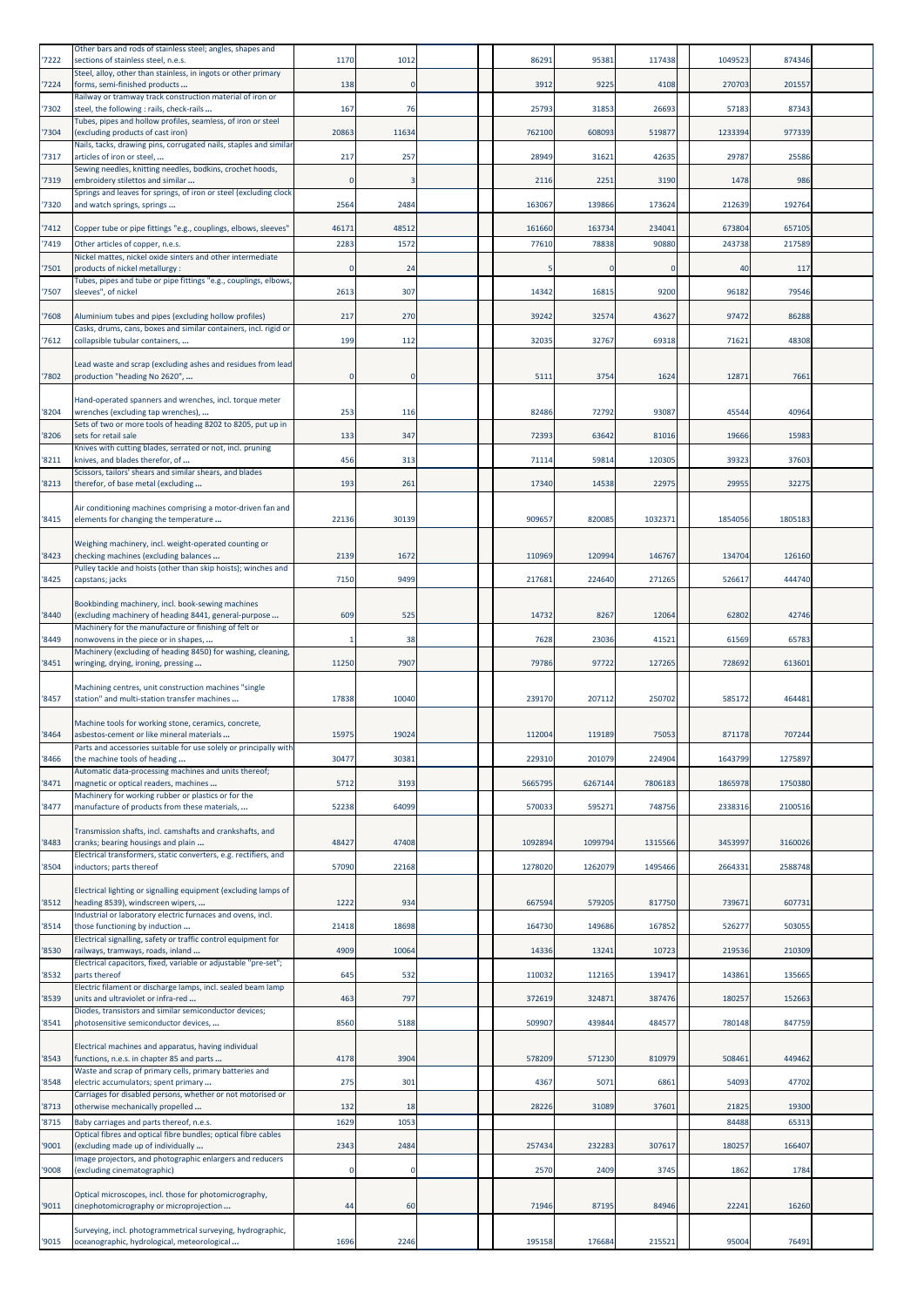| '9021          | Orthopaedic appliances, incl. crutches, surgical belts and<br>trusses; splints and other fracture                                     | 9977        | 4969           |  | 757896           | 659058           | 788041           | 863594           | 703652           |  |
|----------------|---------------------------------------------------------------------------------------------------------------------------------------|-------------|----------------|--|------------------|------------------|------------------|------------------|------------------|--|
| '9026          | Instruments and apparatus for measuring or checking the<br>flow, level, pressure or other variables                                   | 9265        | 14336          |  | 356782           | 375840           | 379104           | 533630           | 527412           |  |
| '9105          | Clocks (excluding wrist-watches, pocket-watches and other<br>watches of heading 9101 or 9102,                                         | 213         | 283            |  | 13863            | 11988            | 16602            | 8681             | 6023             |  |
| '9111          | Cases for wrist-watches, pocket-watches and other watches,<br>incl. stop-watches, of heading 9101                                     |             |                |  | 1482             | 816              | 1262             | 17125            | 11082            |  |
| '9207          | Musical instruments, the sound of which is produced, or must<br>be amplified, electrically, e.g.                                      | 60          | 142            |  | 41517            | 41128            | 55515            | 31513            | 28794            |  |
| '9209          | Parts and accessories for musical instruments, e.g.<br>mechanisms for musical boxes, cards, discs                                     | 357         | 309            |  | 18290            | 13353            | 17192            | 52650            | 51384            |  |
|                | Medical, surgical, dental or veterinary furniture, e.g.                                                                               |             |                |  |                  |                  |                  |                  |                  |  |
| '9402          | operating tables, examination tables,<br>Buttons, press-fasteners, snap-fasteners and press studs,                                    | 2381        | 2382           |  | 75865            | 112361           | 103927           | 160207           | 160894           |  |
| '9606<br>'9706 | button moulds and other parts of<br>Antiques of > 100 years old                                                                       | 388<br>500  | 278<br>136     |  | 9588<br>831      | 8780<br>7933     | 13054<br>23492   | 153437<br>16175  | 120823<br>11874  |  |
| '0101          | Live horses, asses, mules and hinnies                                                                                                 |             | 0              |  | 3546             | 4832             | 6976             | 8385             | 5413             |  |
| '0103          | Live swine<br>Fish, fresh or chilled (excluding fish fillets and other fish meat                                                      |             | $\Omega$       |  | 22293            | 30437            | 17493            | 119              | 230              |  |
| '0302          | of heading 0304)<br>Cabbages, cauliflowers, kohlrabi, kale and similar edible                                                         |             |                |  | 221669           | 222811           | 242395           | 165435           | 159967           |  |
| '0704          | brassicas, fresh or chilled<br>Apricots, cherries, peaches incl. nectarines, plums and sloes,                                         |             |                |  | 77753            | 43272            | 41730            | 180718           | 212296           |  |
| '0809          | fresh<br>Cereal grains otherwise worked, e.g. hulled, rolled, flaked,                                                                 |             |                |  | 460955           | 549109           | 533160           | 285782           | 230052           |  |
| '1104          | pearled, sliced or kibbled; germ<br>Flour, meal and powder of peas, beans, lentils and other dried                                    | 49          | 51             |  | 7837             | 7562             | 8472             | 31815            | 32830            |  |
| '1106          | leguminous vegetables of heading<br>Locust beans, seaweeds and other algae, sugar beet and                                            | $\Omega$    | 16             |  | 7739             | 7087             | 9980             | 21296            | 27466            |  |
| '1212          | sugar cane, fresh, chilled, frozen or<br>Swedes, mangolds, fodder roots, hay, alfalfa, clover, sainfoin,                              | $\Omega$    | $\Omega$       |  | 32613            | 42012            | 67257            | 10801            | 10101            |  |
| '1214          | forage kale, lupines, vetches<br>Fats of bovine animals, sheep or goats (excluding oil and                                            | 132         | 109            |  | 539              | 629              | 691              | 144501           | 147928           |  |
| '1502          | oleostearin)                                                                                                                          |             |                |  | 12818            | 12244            | 16710            | 12393            | 10988            |  |
| '1605          | Crustaceans, molluscs and other aquatic invertebrates,<br>prepared or preserved (excluding smoked)                                    | 17          | 39             |  | 97280            | 100461           | 119772           | 48579            | 49622            |  |
| '2002          | Tomatoes, prepared or preserved otherwise than by vinegar<br>or acetic acid                                                           | 20351       | 21186          |  | 118288           | 104307           | 107711           | 1902138          | 2180158          |  |
| '2008          | Fruits, nuts and other edible parts of plants, prepared or<br>preserved, whether or not containing                                    | 392         | 390            |  | 243860           | 230744           | 268486           | 357576           | 365079           |  |
| '2201          | Waters, incl. natural or artificial mineral waters and aerated<br>waters, not containing added                                        | 6863        | 4463           |  | 115957           | 95232            | 137356           | 683702           | 620850           |  |
| '2308          | Acorns, horse-chestnuts, marc and other vegetable materials<br>and vegetable waste, vegetable                                         |             | 11             |  | 2692             | 3400             | 2935             | 8171             | 4791             |  |
|                | Manufactured tobacco and manufactured tobacco substitutes                                                                             |             |                |  |                  |                  |                  |                  |                  |  |
| '2403          | and "homogenised" or "reconstituted"                                                                                                  | 42819       | 17632          |  | 162054           | 156089           | 139214           | 1398447          | 1732584          |  |
| '2502          | Unroasted iron pyrites<br>Natural barium sulphate "barytes"; natural barium carbonate<br>'witherite", whether or not calcined         |             | $\Omega$       |  | 21<br>9063       | 25               | 48<br>7704       | 6694             | 8236             |  |
| '2511<br>'2514 | Slate, whether or not roughly trimmed or merely cut, by                                                                               |             | 11             |  | 1251             | 7880<br>968      | 1023             | 2249<br>491      | 2387<br>519      |  |
| '2521          | sawing or otherwise, into blocks or<br>Limestone flux; limestone and other calcareous stone, of a<br>kind used for the manufacture of | $\Omega$    | 0              |  | 1595             | 1613             | 1906             | 110              | 154              |  |
| '2523          | Cement, incl. cement clinkers, whether or not coloured                                                                                | 233         | 223            |  | 81137            | 75414            | 93702            | 153159           | 148853           |  |
| '2601          | Iron ores and concentrates, incl. roasted iron pyrites                                                                                | $\Omega$    | $\Omega$       |  | 659618           | 649196           | 1218245          | 17               | 2314             |  |
| '2613          | Molybdenum ores and concentrates                                                                                                      |             | $\Omega$       |  | 49037            | 46958            | 54418            | 627              | 1303             |  |
| '2615          | Niobium, tantalum, vanadium or zirconium ores and<br>concentrates                                                                     | 1044        | 522            |  | 19177            | 13302            | 19345            | 4551             | 5248             |  |
| '2704          | Coke and semi-coke of coal, of lignite or of peat, whether or<br>not agglomerated; retort carbon                                      |             | $\Omega$       |  | 26698            | 25672            | 49529            | 110702           | 95537            |  |
| '2706          | Tar distilled from coal, from lignite or from peat, and other<br>mineral tars, whether or not                                         | $\mathbf 0$ | $\mathbf 0$    |  | 14282            | 7369             | 9058             | 20856            | 15080            |  |
|                | Bituminous mastics, cut-backs and other bituminous mixtures                                                                           |             |                |  |                  |                  |                  |                  |                  |  |
| '2715<br>'2804 | based on natural asphalt, on natural<br>Hydrogen, rare gases and other non-metals                                                     | 17<br>35    | 16<br>772      |  | 6128<br>62622    | 4271<br>78362    | 6460<br>146365   | 9969<br>61755    | 6848<br>63773    |  |
| '2806          | Hydrogen chloride "hydrochloric acid"; chlorosulphuric acid                                                                           |             | $\Omega$       |  | 1189             | 1022             | 961              | 681              | 490              |  |
| '2819          | Chromium oxides and hydroxides                                                                                                        |             |                |  | 9500             | 8918             | 10143            | 2875             | 1266             |  |
| '2821          | Iron oxides and hydroxides; earth colours containing >= 70%<br>by weight of combined iron evaluated                                   | 27          | 75             |  | 26049            | 24603            | 34783            | 45625            | 46705            |  |
| '2844          | Radioactive chemical elements and radioactive isotopes, incl.<br>their fissile or fertile chemical                                    | 31          | $\Omega$       |  | 629333           | 553739           | $\sqrt{ }$       | 2156             | 1496             |  |
| '2904          | Sulphonated, nitrated or nitrosated derivatives of<br>hydrocarbons, whether or not halogenated                                        | 401         | 367            |  | 3780             | 4844             | 4994             | 69909            | 58994            |  |
| '2916          | Unsaturated acyclic monocarboxylic acids, cyclic<br>monocarboxylic acids, their anhydrides, halides,                                  | 545         | 704            |  | 68008            | 81850            | 97756            | 91719            | 104533           |  |
|                | Carboxylic acids with additional oxygen function and their                                                                            |             |                |  |                  |                  |                  |                  |                  |  |
| '2918<br>'2921 | anhydrides, halides, peroxides and<br>Amine-function compounds                                                                        | 4692<br>600 | 3474<br>850    |  | 205610<br>163091 | 179961<br>131066 | 243238<br>135111 | 367461<br>139385 | 372778<br>131535 |  |
|                | Quaternary ammonium salts and hydroxides; lecithins and                                                                               |             |                |  |                  |                  |                  |                  |                  |  |
| '2923<br>'2935 | other phosphoaminolipids, whether or<br><b>Sulphonamides</b>                                                                          | 76<br>59    | 76<br>$\Omega$ |  | 52551<br>99380   | 60864<br>102492  | 59218<br>123078  | 61653<br>349758  | 68843<br>213058  |  |
| '2937          | Hormones, prostaglandins, thromboxanes and leukotrienes,<br>natural or reproduced by synthesis;                                       | 820         | 11876          |  | 216570           | 226572           | 198672           | 570449           | 612243           |  |
| '3006          | Pharmaceutical preparations and products of subheadings<br>3006.10.10 to 3006.60.90                                                   | 21443       | 8459           |  | 472800           | 381427           | 386506           | 505122           | 587465           |  |
| '3102          | Mineral or chemical nitrogenous fertilisers (excluding those in<br>pellet or similar forms, or                                        | 415         | 494            |  | 15343            | 16927            | 14452            | 93445            | 93213            |  |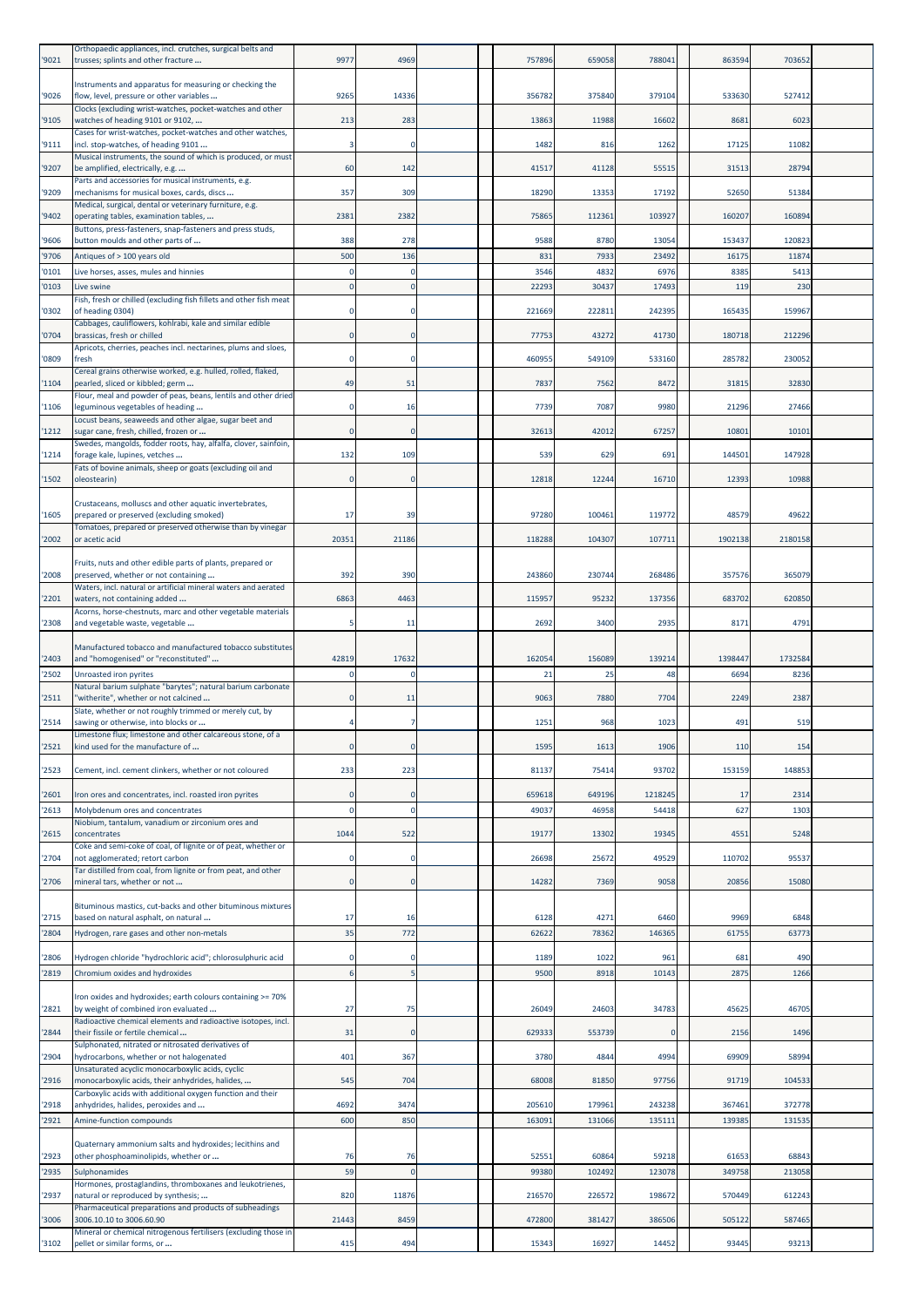| '3203          | Colouring matter of vegetable or animal origin, incl. dye<br>extracts (excluding animal black),                            | 2318           | 1720           | 34188            | 39090                  | 46849            | 81054              | 95204              |  |
|----------------|----------------------------------------------------------------------------------------------------------------------------|----------------|----------------|------------------|------------------------|------------------|--------------------|--------------------|--|
| '3205          | Colour lakes (other than Chinese or Japanese lacquer and<br>paints); preparations based on colour                          | $\Omega$       | $\Omega$       | 1550             | 1150                   | 1552             | 3402               | 2748               |  |
| '3214          | Glaziers' putty, grafting putty, resin cements, caulking<br>compounds and other mastics; painters'                         | 6567           | 4920           | 277574           | 257328                 | 309636           | 278829             | 245553             |  |
|                | Perfumes and toilet waters (excluding aftershave lotions,                                                                  |                |                |                  |                        |                  |                    |                    |  |
| '3303<br>'3305 | personal deodorants and hair lotions)<br>Preparations for use on the hair                                                  | 21824<br>50850 | 18303<br>51073 | 563250<br>470768 | 350971<br>432349       | 548988<br>523969 | 1313224<br>1114919 | 1044944<br>1048753 |  |
|                | Shaving preparations, incl. pre-shave and aftershave                                                                       |                |                |                  |                        |                  |                    |                    |  |
| '3307          | products, personal deodorants, bath and                                                                                    | 14220          | 12768          | 343062           | 280412                 | 322350           | 595157             | 542691             |  |
| '3503          | Gelatin, whether or not in square or rectangular sheets,<br>whether or not surface-worked or coloured,                     | 1312           | 1851           | 51058            | 63620                  | 68682            | 69876              | 79723              |  |
|                | Dextrins and other modified starches, e.g. pregelatinised or                                                               |                |                |                  |                        |                  |                    |                    |  |
| '3505          | esterified starches; glues based                                                                                           | 6474           | 6960           | 121973           | 123103                 | 139810           | 115673             | 121142             |  |
| '3601          | Propellent powders<br>Gum, wood or sulphate turpentine and other terpenic oils                                             | 1325           | 1474           | 4336             | 4980                   | $\Omega$         | 2301               | 9093               |  |
| '3805          | produced by the distillation or other                                                                                      |                | $\Omega$       | 761              | 687                    | 1262             | 1301               | 1169               |  |
| '3807          | Wood tar; wood tar oils; wood creosote; wood naphtha;<br>vegetable pitch; brewer's pitch and similar                       | $\Omega$       | $\Omega$       | 60               | 76                     | 175              | 654                | 912                |  |
| '3820          | Anti-freezing preparations and prepared de-icing fluids<br>(excluding prepared additives for mineral                       | 215            | 418            | 44931            | 30936                  | 43821            | 21470              | 17304              |  |
| '3822          | Diagnostic or laboratory reagents on a backing, prepared<br>diagnostic or laboratory reagents                              | 14474          | 17800          | 296326           | 349344                 | 404803           | 507659             | 692143             |  |
| '3925          | Builders' ware of plastics, n.e.s.                                                                                         | 3360           | 455            | 179237           | 178618                 | 222055           | 402204             | 428120             |  |
| '4003          | Reclaimed rubber in primary forms or in plates, sheets or strip<br>Compounded rubber, unvulcanised, in primary forms or in | $\Omega$       | 17             | 4408             | 3848                   | 4339             | 2218               | 3121               |  |
| '4005          | plates, sheets or strip (excluding                                                                                         | 8353           | 6207           | 102389           | 87749                  | 123040           | 515475             | 449871             |  |
| '4205          | Articles of leather or composition leather (excluding saddlery<br>and harness bags; cases and                              | 2311           | 2104           | 23443            | 12084                  | 8634             | 307890             | 226702             |  |
| '4301          | Raw furskins, incl. heads, tails, paws and other pieces or<br>cuttings suitable for use in furriery                        |                |                | 31308            | 16991                  | 15660            | 5507               | 4138               |  |
| '4303          | Articles of apparel, clothing accessories and other furskin<br>articles (excluding gloves made                             | 20842          | 17662          | 202240           | 84867                  | 105650           | 308748             | 204274             |  |
| '4402          | Wood charcoal, incl. shell or nut charcoal, whether or not<br>agglomerated (excluding wood charcoal                        | $\Omega$       | $\Omega$       | 9067             | 9106                   | 12922            | 610                | 737                |  |
| '4411          | Fibreboard of wood or other ligneous materials, whether or<br>not agglomerated with resins or                              | 1966           | 2909           | 198552           | 202347                 | 279465           | 91641              | 122945             |  |
| '4421          | Other articles of wood, n.e.s.                                                                                             | 6055           | 4456           | 54652            | 49346                  | 62789            | 148945             | 95576              |  |
| '4501          | Natural cork, raw or merely surface-worked or otherwise<br>cleaned; cork waste; crushed, powdered                          | 14             | 24             | 220              | 299                    | 271              | 22115              | 11581              |  |
|                |                                                                                                                            | $\Omega$       | $\mathbf 0$    | 4334             | 4919                   | 5136             | 769                | 1420               |  |
| '4704          | Chemical wood pulp, sulphite (excluding dissolving grades)<br>Pulps of fibres derived from recovered "waste and scrap"     |                |                |                  |                        |                  |                    |                    |  |
| '4706          | paper or paperboard or of other fibrous<br>Uncoated paper and paperboard, of a kind used for writing,                      | $\Omega$       | $\Omega$       | 8722             | 7757                   | 5955             | 3573               | 2495               |  |
| '4802          | printing or other graphic purposes,<br>Uncoated kraft paper and paperboard, in rolls of a width > 36                       | 2743           | 3100           | 136863           | 120284                 | 141825           | 379548             | 309390             |  |
| '4804          | cm or in square or rectangular<br>Maps and hydrographic or similar charts of all kinds, incl.                              | 913            | 394            | 46749            | 43330                  | 43020            | 83489              | 68223              |  |
| '4905          | atlases, wall maps, topographical                                                                                          | 76             | 134            | 392              | 211                    | 268              | 19039              | 14598              |  |
| '4910<br>'5002 | Calendars of any kinds, printed, incl. calendars blocks<br>Raw silk "non-thrown"                                           | 5<br>11        | 18             | 2136             | 1879<br>$\overline{2}$ | 2628<br>$\Omega$ | 15161<br>22899     | 13863<br>20395     |  |
| '5007          | Woven fabrics of silk or of silk waste                                                                                     | 3517           | 2569           | 3593             | 2426                   | 3832             | 222704             | 141276             |  |
| '5103          | Waste of wool or of fine or coarse animal hair, incl. yarn<br>waste (excluding garnetted stock,                            | $\Omega$       | $\Omega$       | 185              | 107                    | 115              | 9991               | 3791               |  |
| '5202          | Cotton waste, incl. yarn waste and garnetted stock                                                                         | $\Omega$       |                | 10439            | 8023                   | 13997            | 3734               | 2357               |  |
| '5204          | Cotton sewing thread, whether or not put up for retail sale                                                                |                |                | 401              | 606                    | 478              | 8661               | 7905               |  |
| '5306          | Flax varn                                                                                                                  | 20             | 24             | 5414             | 3747                   | 4821             | 53384              | 44096              |  |
| '5308          | Yarn of vegetable textile fibres; paper yarn (excluding flax<br>yarn, yarn of jute or of other                             | 332            | 345            | 4360             | 4503                   | 3516             | 11797              | 13110              |  |
| '5311          | Woven fabrics of other vegetable textile fibres; woven fabrics<br>of paper yarn (excluding those                           | 401            | 312            | 221              | 172                    | 196              | 14497              | 14536              |  |
| '5408          | Woven fabrics of artificial filament yarn, incl. monofilament of<br>>= 67 decitex and a maximum                            | 1489           | 888            | 19644            | 8505                   | 10524            | 271288             | 176985             |  |
| '5601          | Wadding of textile materials and articles thereof; textile fibres<br>with a length of $\leq$ 5 mm                          | 1859           | 428            | 125774           | 129967                 | 110523           | 57061              | 65534              |  |
| '5603          | Nonwovens, whether or not impregnated, coated, covered or<br>laminated, n.e.s.                                             | 10688          | 10810          | 267059           | 280760                 | 350653           | 1254105            | 1228596            |  |
| '5702          | Carpets and other textile floor coverings, woven, not tufted or<br>flocked, whether or not made                            | 1066           | 985            | 64604            | 61673                  | 81981            | 41921              | 31270              |  |
|                | Hand-woven tapestries of the type Gobelin, Flanders,                                                                       |                |                |                  |                        |                  |                    |                    |  |
| '5805          | Aubusson, Beauvais and the like, and needle-worked<br>Textile hosepiping and similar textile tubing, whether or not        | 10             |                | 11               | 11                     | 22               | 675                | 109                |  |
| '5909          | impregnated or coated, with or<br>Women's or girls' slips, petticoats, briefs, panties,                                    | 12             | 27             | 7840             | 6872                   | 7792             | 1112               | 1029               |  |
| '6108          | nightdresses, pyjamas, négligés, bathrobes,<br>Jerseys, pullovers, cardigans, waistcoats and similar articles,             | 27774          | 20011          | 211844           | 174208                 | 257487           | 218393             | 206704             |  |
| '6110          | knitted or crocheted (excluding<br>Women's or girls' suits, ensembles, jackets, blazers, dresses,                          | 106627         | 94202          | 883209           | 781927                 | 1016527          | 3513911            | 3002707            |  |
| '6204          | skirts, divided skirts, trousers,<br>Women's or girls' blouses, shirts and shirt-blouses (excluding                        | 201044         | 219637         | 1091151          | 934989                 | 1117713          | 3512216            | 3188497            |  |
| '6206          | knitted or crocheted and vests)<br>Bedlinen, table linen, toilet linen and kitchen linen of all types                      | 22556          | 15304          | 233297           | 180155                 | 202170           | 695631             | 546241             |  |
| '6302          | of textile materials (excluding                                                                                            | 4632           | 3709           | 189186           | 180002                 | 200045           | 228317             | 175985             |  |
| '6309          | Worn clothing and clothing accessories, blankets and<br>travelling rugs, household linen and articles                      | 608            | 1713           | 129000           | 120599                 | 137185           | 131734             | 113640             |  |
| '6801          | Setts, curbstones and flagstones, of natural stone (excluding<br>slate)                                                    | 111            | 233            | 21797            | 21322                  | 17476            | 42794              | 38368              |  |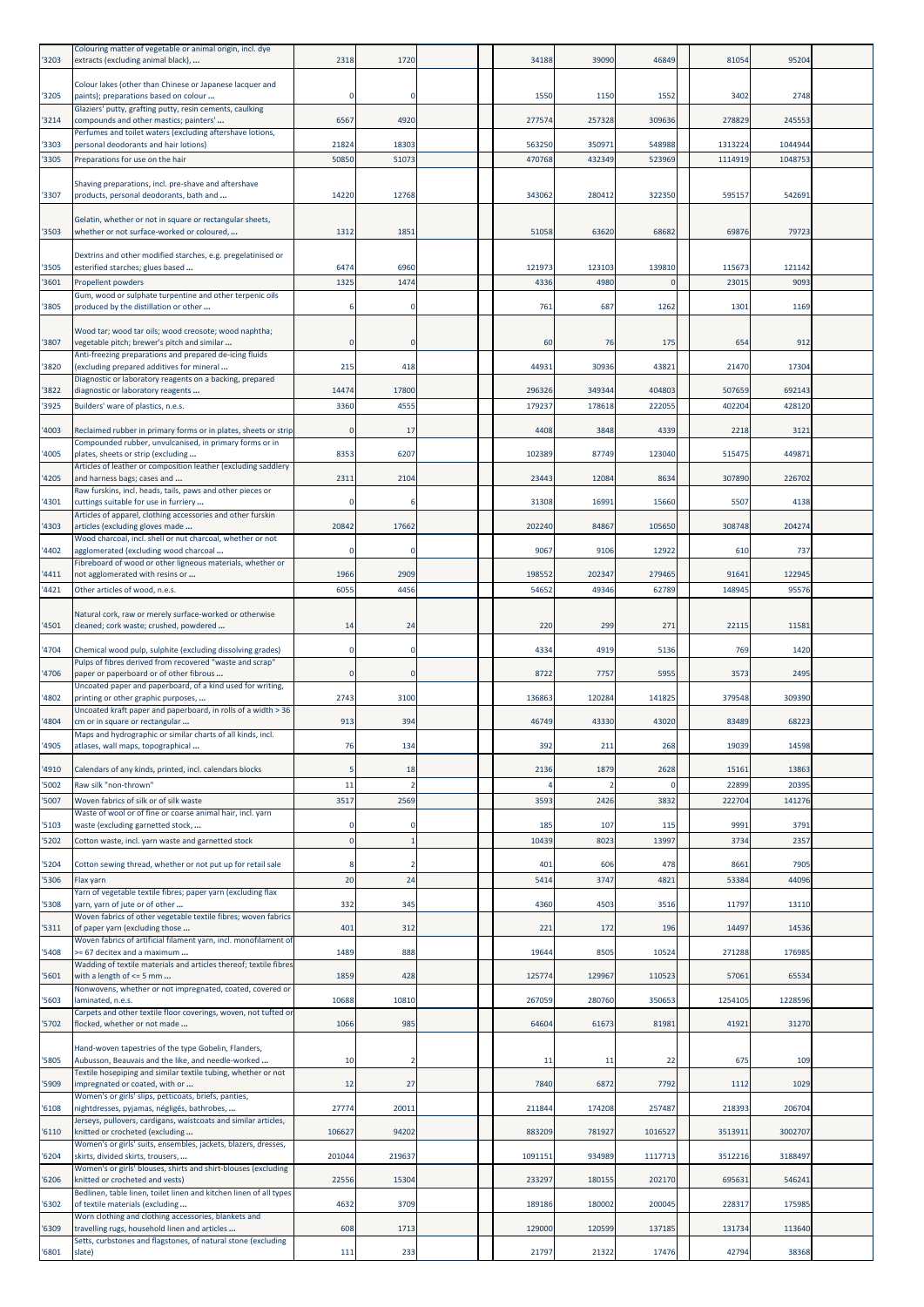| 6803          | Worked slate and articles of slate or of agglomerated slate<br>(excluding slate granules, chippings<br>Fabricated asbestos fibres; mixtures with a basis of asbestos | 30             | 43             | 1951             | 1847             | 3530              | 6950               | 6156               |  |
|---------------|----------------------------------------------------------------------------------------------------------------------------------------------------------------------|----------------|----------------|------------------|------------------|-------------------|--------------------|--------------------|--|
| 6812          | or with a basis of asbestos and                                                                                                                                      |                | $\Omega$       | 5911             | 5102             | 8658              | 7916               | 7544               |  |
| 6814          | Worked mica and articles of mica, incl. agglomerated or<br>reconstituted mica, whether or not<br>Unglazed ceramic flags and paving, hearth or wall tiles;            |                | 0              | 8254             | 8179             | 8116              | 1986               | 974                |  |
| 6907          | unglazed ceramic mosaic cubes and<br>Ceramic wares for laboratory, chemical or other technical                                                                       | 74610          | 64525          | 376775           | 351035           | 461678            | 4394945            | 4387156            |  |
| '6909         | uses; ceramic troughs, tubs and similar                                                                                                                              | 2070           | 1508           | 43728            | 40781            | 42836             | 50608              | 46337              |  |
| '6911         | Tableware, kitchenware, other household articles and toilet<br>articles, of porcelain or china                                                                       | 4729           | 4942           | 87126            | 79908            | 129219            | 79900              | 62311              |  |
| 6912          | Tableware, kitchenware, other household articles and toilet<br>articles, of ceramics other than                                                                      | 1292           | 1251           | 72647            | 71535            | 103626            | 63921              | 61939              |  |
| 6914          | Ceramic articles, n.e.s.                                                                                                                                             | 521            | 723            | 15212            | 15595            | 20043             | 77125              | 77338              |  |
| 7003          | Cast glass and rolled glass, in sheets or profiles, whether or<br>not having an absorbent, reflecting                                                                | 10             | 6              | 5572             | 4027             | 4106              | 2728               | 1661               |  |
| '7005         | Float glass and surface ground or polished glass, in sheets,<br>whether or not having an absorbent,                                                                  | 14             | 30             | 47308            | 44429            | 55532             | 112801             | 112617             |  |
| '7103         | Precious stones and semi-precious stones, whether or not<br>worked or graded, but not strung,                                                                        | 11             | $\mathbf{0}$   | 18195            | 15367            | 26284             | 364042             | 171158             |  |
| '7105         | Dust and powder of natural or synthetic precious or semi-<br>precious stones                                                                                         |                |                | 2375             | 2761             | 3251              | 2081               | 764                |  |
| 7117          | Imitation jewellery                                                                                                                                                  | 4562           | 3967           | 54701            | 47280            | 54469             | 385196             | 353732             |  |
| '7207         | Semi-finished products of iron or non-alloy steel<br>Wire of iron or non-alloy steel, in coils (excluding bars and                                                   | 190            | 273            | 161779           | 15486            | 5371              | 248689             | 149120             |  |
| '7217         | rods)                                                                                                                                                                | 996            | 809            | 74518            | 62359            | 88502             | 532941             | 521640             |  |
| '7221         | Bars and rods of stainless steel, hot-rolled, in irregularly<br>wound coils<br>Tubes, pipes and hollow profiles "e.g., open seam or welded,                          |                | 0              | 1839             | 3178             | 6787              | 239261             | 179441             |  |
| '7306         | riveted or similarly closed",                                                                                                                                        | 21438          | 18774          | 180187           | 176958           | 216067            | 3601264            | 3165229            |  |
| '7308         | Structures and parts of structures "e.g., bridges and bridge-<br>sections, lock-gates, towers,                                                                       | 29747          | 29066          | 814880           | 696088           | 799851            | 1635796            | 1527948            |  |
| '7325         | Articles of iron or steel, cast, n.e.s.                                                                                                                              | 1435           | 3015           | 175233           | 178046           | 178329            | 308487             | 265617             |  |
|               | Master alloys of copper (excluding phosphorus-copper                                                                                                                 |                |                |                  |                  |                   |                    |                    |  |
| '7405         | compounds "copper phosphide" containing                                                                                                                              | 96             | 108            | 1143             | 913              | 1423              | 12563              | 9145               |  |
| 7407          | Bars, rods and profiles, of copper, n.e.s.<br>Copper foil "whether or not printed or backed with paper,                                                              | 1024           | 2356           | 8236             | 10883            | 13409             | 583897             | 502037             |  |
| '7410         | paperboard, plastics or similar backing<br>Bars, rods, profiles and wire, of nickel (excluding electrically                                                          | 261            | 165            | 13266            | 12970            | 17209             | 48220              | 49714              |  |
| '7505         | insulated products)                                                                                                                                                  |                |                | 18210            | 17249            | 20487             | 171918             | 133045             |  |
| 7614          | Stranded wire, cables, plaited bands and the like, of<br>aluminium (excluding such products electrically                                                             |                |                | 2308             | 1191             | 1595              | 10151              | 8585               |  |
| 7902          | Zinc waste and scrap (excluding ash and residues from zinc<br>production "heading 2620", ingots                                                                      |                | $\Omega$       | 645              | 186              | 557               | 25691              | 21934              |  |
| '8101         | Tungsten "wolfram" and articles thereof, n.e.s.; tungsten<br>waste and scrap (excluding ash and                                                                      |                | 107            | 11212            | 9799             | 14198             | 13904              | 8818               |  |
|               | Tantalum and articles thereof, n.e.s.; tantalum waste and                                                                                                            |                |                |                  |                  |                   |                    |                    |  |
| '8103         | scrap (excluding ash and residues<br>Knives and cutting blades, of base metal, for machines or for                                                                   |                | $\mathbf{0}$   | 28359            | 22263            | 9584              | 99                 | 33                 |  |
| '8208         | mechanical appliances<br>Spoons, forks, ladles, skimmers, cake-servers, fish-knives,                                                                                 | 2380           | 2491           | 112464           | 120787           | 138925            | 110453             | 97244              |  |
| '8215         | butter-knives, sugar tongs and<br>Padlocks and locks "key, combination or electrically                                                                               | 1858           | 1904           | 28400            | 25437            | 49971             | 76607              | 58372              |  |
| '8301         | operated", of base metal; clasps and frames                                                                                                                          | 5751           | 5000           | 194649           | 202722           | 248321            | 466643             | 420155             |  |
| 8303          | Armoured or reinforced safes, strongboxes and doors and<br>safe deposit lockers for strongrooms,                                                                     | 1262           | 563            | 4954             | 4260             | 5122              | 66735              | 61699              |  |
| 8404          | Auxiliary plant for use with boilers of heading 8402 or 8403,<br>e.g. economizers, superheaters,                                                                     | 3107           | 2910           | 14614            | 10344            | 15725             | 81110              | 72654              |  |
| '8407         | Spark-ignition reciprocating or rotary internal combustion<br>piston engine                                                                                          | 384            | 534            | 1427526          | 1253003          | 1495208           | 1180358            | 952289             |  |
|               | Parts suitable for use solely or principally with internal                                                                                                           |                |                |                  |                  |                   |                    |                    |  |
| '8409<br>8411 | combustion piston engine of heading<br>Turbojets, turbopropellers and other gas turbines                                                                             | 26488<br>93580 | 26393<br>79040 | 654542<br>518610 | 618634<br>566085 | 830085<br>1512410 | 2494977<br>4505286 | 2094837<br>3286879 |  |
|               | Pumps for liquids, whether or not fitted with a measuring                                                                                                            |                |                |                  |                  |                   |                    |                    |  |
| 8413          | device (excluding ceramic pumps and<br>Lifting, handling, loading or unloading machinery, e.g. lifts,                                                                | 115800         | 98611          | 1539971          | 1534555          | 1844955           | 4248796            | 4082199            |  |
| 8428          | escalators, conveyors, teleferics<br>Moving, grading, levelling, scraping, excavating, tamping,                                                                      | 37448          | 72932          | 1119325          | 1140465          | 1151385           | 2269851            | 2182333            |  |
| '8430         | compacting, extracting or boring<br>Machinery for preparing, tanning or working hides, skins or                                                                      | 18900          | 16819          | 619962           | 472997           | 510482            | 592434             | 496011             |  |
| 8453          | leather or for making or repairing<br>Machine tools for deburring, sharpening, grinding, honing,                                                                     | 4875           | 5852           | 9278             | 8154             | 7582              | 400814             | 273399             |  |
| 8460          | lapping, polishing or otherwise                                                                                                                                      | 4356           | 2939           | 99468            | 100347           | 110034            | 269158             | 207946             |  |
| 8462          | Machine tools, incl. presses, for working metal by forging,<br>hammering or die-stamping; machine                                                                    | 31633          | 58719          | 242673           | 269414           | 340337            | 1323843            | 1130456            |  |
| 8473          | Parts and accessories (other than covers, carrying cases and<br>the like) suitable for use solely                                                                    | 1997           | 1816           | 1075646          | 1200365          | 1388107           | 603010             | 599795             |  |
| 8481          | Taps, cocks, valves and similar appliances for pipes, boiler<br>shells, tanks, vats or the like,                                                                     | 275780         | 256109         | 2293352          | 2267640          | 2554708           | 8163886            | 7469188            |  |
| 8487          | Machinery parts, n.e.s. in chapter 84 (excluding parts<br>containing electrical connectors, insulators,                                                              | 837            | 4406           | 36130            | 31484            | 49699             | 337866             | 309071             |  |
| 8507          | Electric accumulators, incl. separators therefor, whether or<br>not square or rectangular; parts                                                                     | 7610           | 9243           | 681913           | 670622           | 870705            | 846161             | 825125             |  |
| '8510         | Electric shavers, hair clippers and hair-removing appliances,<br>with self-contained electric                                                                        | 239            | 181            | 87468            | 99133            | 148217            | 40543              | 54249              |  |
| '8607         | Parts of railway or tramway locomotives or rolling stock, n.e.s                                                                                                      | 1030           | 136            | 610078           | 520445           | 376281            | 513778             | 505375             |  |
| '8609         | Containers, incl. containers for the transport of fluids,<br>specially designed and equipped for                                                                     | 909            | 244            | 127923           | 80829            | 149035            | 85587              | 80099              |  |
| '8703         | Motor cars and other motor vehicles principally designed for<br>the transport of persons, incl.                                                                      | 44432          | 29176          | 7906105          | 5426679          | 7989977           | 15201417           | 14648356           |  |
|               | Special purpose motor vehicles (other than those principally                                                                                                         |                |                |                  |                  |                   |                    |                    |  |
| '8705         | designed for the transport of                                                                                                                                        | 3850           | 3573           | 192512           | 238812           | 290846            | 1177197            | 1024099            |  |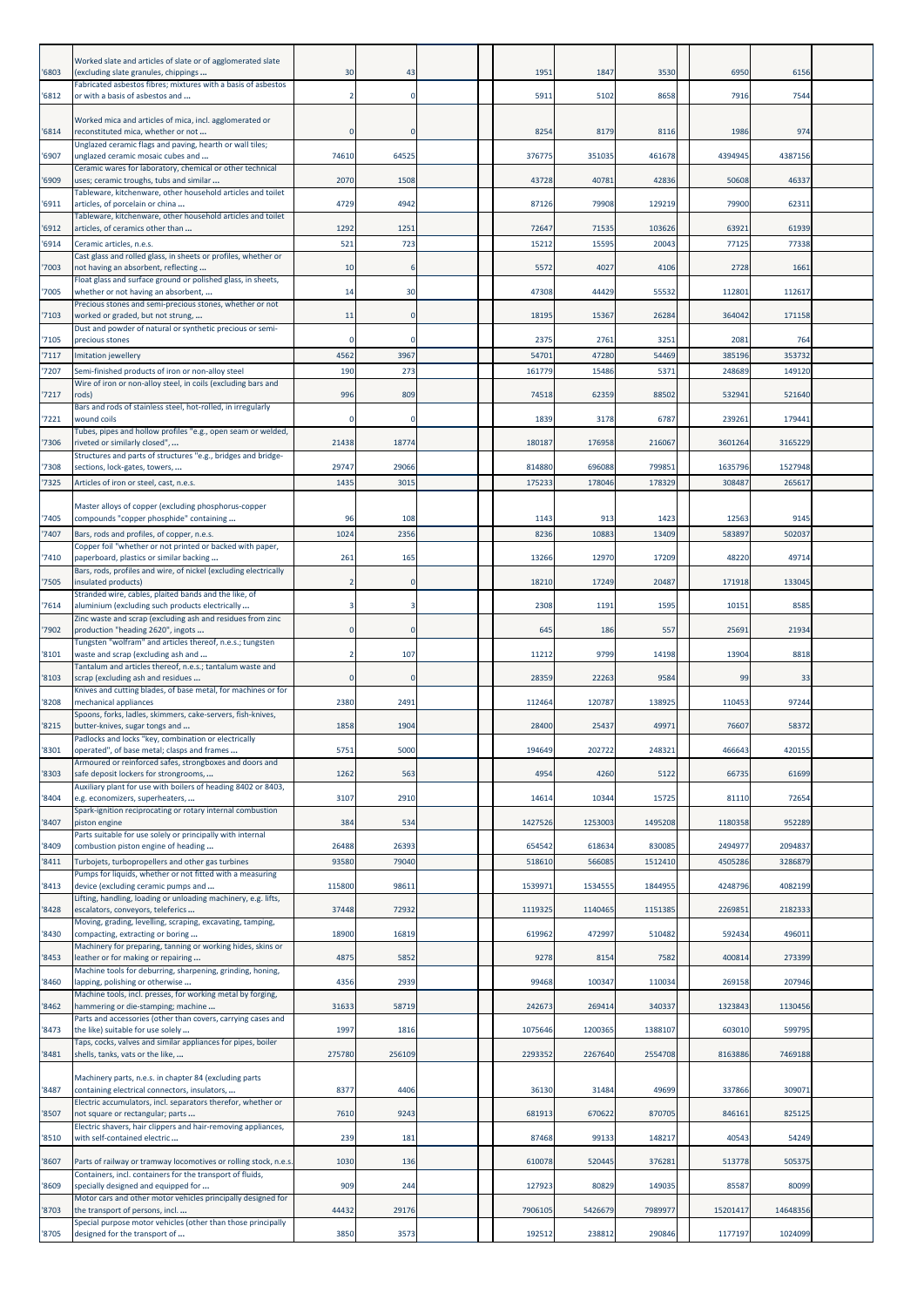| '8902          | Fishing vessels; factory ships and other vessels for processing<br>or preserving fishery products              |                      |                  | 252177          | 184842           | 320602          | 1423            | 397           |  |
|----------------|----------------------------------------------------------------------------------------------------------------|----------------------|------------------|-----------------|------------------|-----------------|-----------------|---------------|--|
| '9003          | Frames and mountings for spectacles, goggles or the like, and<br>parts thereof, n.e.s.                         | 18539                | 15963            | 46188           | 35292            | 54483           | 1351506         | 1070749       |  |
| '9005          | Binoculars, monoculars, astronomical and other optical<br>telescopes, and mountings therefor;                  | 21                   | 36               | 14744           | 13076            | 14852           | 26239           | 14475         |  |
| '9023          | Instruments, apparatus and models designed for<br>demonstrational purposes, e.g. in education                  | 71                   | 121              | 54902           | 39270            | 51864           | 69987           | 52447         |  |
|                | Hydrometers, areometers and similar floating instruments,                                                      |                      |                  |                 |                  |                 |                 |               |  |
| '9025          | thermometers, pyrometers, barometers,                                                                          | 4027                 | 3553             | 121305          | 195844           | 166455          | 134433          | 143244        |  |
| '9030          | Oscilloscopes, spectrum analysers and other instruments and<br>apparatus for measuring or checking             | 1565                 | 2103             | 223437          | 201187           | 223225          | 469488          | 549638        |  |
| '9101          | Wrist-watches, pocket-watches and other watches, incl. stop-<br>watches, with case of precious                 | 2828                 | 1061             | 59565           | 59571            | 89774           | 452521          | 289418        |  |
| '9113          | Watch straps, watch bands and watch bracelets, and parts                                                       |                      |                  | 7069            | 6212             | 8035            | 123721          | 93078         |  |
|                | thereof, n.e.s.<br>String musical instruments, e.g. guitars, violins, and harps                                | 20                   | 19               |                 |                  |                 |                 |               |  |
| '9202          | (excluding with keyboard)<br>Mattress supports (excluding spring interiors for seats);                         |                      | 37               | 19611           | 23728            | 31026           | 25043           | 24073         |  |
| '9404          | articles of bedding and similar furnishing,<br>Prefabricated buildings, whether or not complete or already     | 3517                 | 4324             | 68377           | 67569            | 91542           | 340948          | 346646        |  |
| '9406          | assembled<br>Roundabouts, swings, shooting galleries and other fairground                                      | 4325                 | 478              | 81932           | 96099            | 338517          | 369861          | 292856        |  |
| '9508          | amusements; travelling circuses<br>Scent sprays and similar toilet sprays, and mounts and heads                | 9943                 | 1053             | 14887           | 8627             | 7992            | 241931          | 175079        |  |
| '9616          | therefor; powder puffs and pads<br>Tailors' dummies and other lay figures, automata and other                  | 5350                 | 4978             | 24851           | 33564            | 30101           | 232945          | 226106        |  |
| '9618          | animated displays used for shop                                                                                | 1358                 | 859              | 9942            | 6944             | 8750            | 34208           | 17039         |  |
| '9620<br>'9702 | Monopods, bipods, tripods and similar articles<br>Original engravings, prints and lithographs                  | 804<br>46            | 966<br>0         | 14710           | 18074<br>20      | 23973<br>29     | 80611<br>7721   | 66710<br>5159 |  |
| '0204          | Meat of sheep or goats, fresh, chilled or frozen<br>Frozen fish (excluding fish fillets and other fish meat of |                      | $\Omega$         | 15173           | 9083             | 5734            | 24567           | 21994         |  |
| '0303          | heading 0304)                                                                                                  |                      |                  | 795932          | 703084           | 821405          | 16050           | 11076         |  |
| '0407          | Birds' eggs, in shell, fresh, preserved or cooked                                                              | 5318                 | 2445             | 306841          | 290228           | 310242          | 34410           | 29017         |  |
| '0510          | Ambergris, castoreum, civet and musk; cantharides; bile,<br>whether or not dried; glands and other             |                      |                  | 1835            | 1245             | 1850            | 7077            | 11012         |  |
| '0701          | Potatoes, fresh or chilled                                                                                     | $\Omega$             | $\Omega$         | 132657          | 12565            | 222152          | 7464            | 48834         |  |
| '0708          | Leguminous vegetables, shelled or unshelled, fresh or chilled                                                  |                      | $\Omega$         | 2745            | 1916             | 3191            | 14850           | 13302         |  |
| '0711          | Vegetables provisionally preserved, e.g. by sulphur dioxide<br>gas, in brine, in sulphur water                 |                      |                  | 9969            | 14248            | 20499           | 19098           | 16760         |  |
| '0801          | Coconuts, Brazil nuts and cashew nuts, fresh or dried,<br>whether or not shelled or peeled                     |                      | 0                | 109584          | 84538            | 117797          | 15165           | 15446         |  |
| '0806          | Grapes, fresh or dried<br>Fruit and nuts, provisionally preserved, e.g. by sulphur dioxide                     | $\Omega$             | $\Omega$         | 371359          | 381772           | 470952          | 726117          | 834859        |  |
| '0812          | gas, in brine, in sulphur<br>Pepper of the genus Piper; dried or crushed or ground fruits                      | $\Omega$             | $\Omega$         | 48              | 30               | 18              | 14568           | 16044         |  |
| '0904          | of the genus Capsicum or of the<br>Vegetable saps and extracts; pectic substances, pectinates                  | 18                   | 20               | 46188           | 47582            | 56824           | 12540           | 15225         |  |
| '1302          | and pectates; agar-agar and other<br>Vegetable materials of a kind used primarily for plaiting, e.g.           | 1373                 | 2102             | 195623          | 193153           | 213223          | 226401          | 265360        |  |
| '1401          | bamboos, rattans, reeds, rushes,                                                                               | 11                   | 46               | 751             | 708              | 1025            | 1829            | 1477          |  |
| '1504          | Fats and oils and their fractions of fish or marine mammals,<br>whether or not refined (excluding              |                      |                  | 13516           | 1612             | 22827           | 1312            | 1538          |  |
| '1509          | Olive oil and its fractions obtained from the fruit of the olive<br>tree solely by mechanical                  | 27931                | 33650            | 76447           | 84295            | 91460           | 1475730         | 1604327       |  |
| '1514          | Rape, colza or mustard oil and fractions thereof, whether or<br>not refined, but not chemically                |                      |                  | 105906          | 103913           | 173534          | 6845            | 15325         |  |
| '1521          | Vegetable waxes, beeswax, other insect waxes and<br>spermaceti, whether or not refined or coloured             |                      | $\Omega$         | 1271            | 1008             | 1396            | 2072            | 1465          |  |
| '1601          | Sausages and similar products, of meat, offal or blood; food<br>preparations based on these products           | 287                  | 576              | 70451           | 79046            | 100382          | 559096          | 631517        |  |
| '1603          | Extracts and juices of meat, fish or crustaceans, molluscs and<br>other aquatic invertebrates                  |                      |                  | 97              | 54               | 123             | 25312           | 24499         |  |
| '1702          | Other sugars, incl. chemically pure lactose, maltose, glucose<br>and fructose, in solid form;                  | 2271                 | 1793             | 71206           | 68275            | 85424           | 148784          | 145220        |  |
| '1803          | Cocoa paste, whether or not defatted<br>Vegetables prepared or preserved otherwise than by vinegar             |                      |                  | 160042          | 147632           | 183995          | 8754            | 5510          |  |
| '2004          | or acetic acid, frozen (excluding                                                                              |                      |                  | 102124          | 75496            | 100999          | 81261           | 98161         |  |
| '2204          | Wine of fresh grapes, incl. fortified wines; grape must, partly<br>fermented and of an actual                  | 146363               | 144141           | 1159975         | 1092549          | 1250334         | 7200336         | 7189667       |  |
| '2505          | Natural sands of all kinds, whether or not coloured (excluding<br>gold- and platinum-bearing sands,            | 429                  | 147              | 8074            | 6506             | 7882            | 13637           | 10321         |  |
| '2516          | Granite, porphyry, basalt, sandstone and other monumental<br>or building stone, whether or not                 | 35                   | 118              | 3523            | 2755             | 3826            | 42765           | 44484         |  |
| '2525          | Mica, whether or not rifted into sheets or splittings; mica<br>waste                                           |                      | 0                | 1606            | 2346             | 2667            | 65 <sup>c</sup> | 666           |  |
| '2603<br>'2608 | Copper ores and concentrates<br>Zinc ores and concentrates                                                     | $\Omega$<br>$\Omega$ | $\mathbf 0$<br>0 | 611970<br>35652 | 333037<br>102890 | 99967<br>129184 | 465<br>51335    | 425<br>31881  |  |
| '2611          | Tungsten ores and concentrates                                                                                 | $\Omega$             | $\mathbf 0$      | 3478            | 4480             | 3339            |                 |               |  |
| '2703          | Peat, incl. peat litter, whether or not agglomerated                                                           |                      |                  | 5205            | 5814             | 4791            | 1926            | 1516          |  |
| '2710          | Petroleum oils and oils obtained from bituminous minerals<br>(excluding crude); preparations containing        | 16496                | 17154            | 884411          | 1036397          | 1340221         | 14225043        | 8295305       |  |
|                | Bitumen and asphalt, natural; bituminous or oil-shale and tar                                                  |                      | $\Omega$         |                 | 1736             | 1497            | 907             | 937           |  |
| '2714<br>'2802 | sands; asphaltites and asphaltic<br>Sulphur, sublimed or precipitated; colloidal sulphur                       |                      | $\Omega$         | 1424<br>1677    | 76               | 15              | 59              | 28            |  |
| '2825          | Hydrazine and hydroxylamine and their inorganic salts;<br>inorganic bases, metal oxides, hydroxides            | 24                   | 692              | 186364          | 79741            | 86981           | 34843           | 30539         |  |
| '2837          | Cyanides, cyanide oxides and complex cyanides                                                                  | $\Omega$             | $\mathbf 0$      | 62487           | 36716            | 74378           | 1465            | 1778          |  |
| '2842          | Salts of inorganic acids or peroxoacids, incl. aluminosilicates<br>whether or not chemically defined           | 259                  | 174              | 7742            | 10401            | 11428           | 17668           | 16897         |  |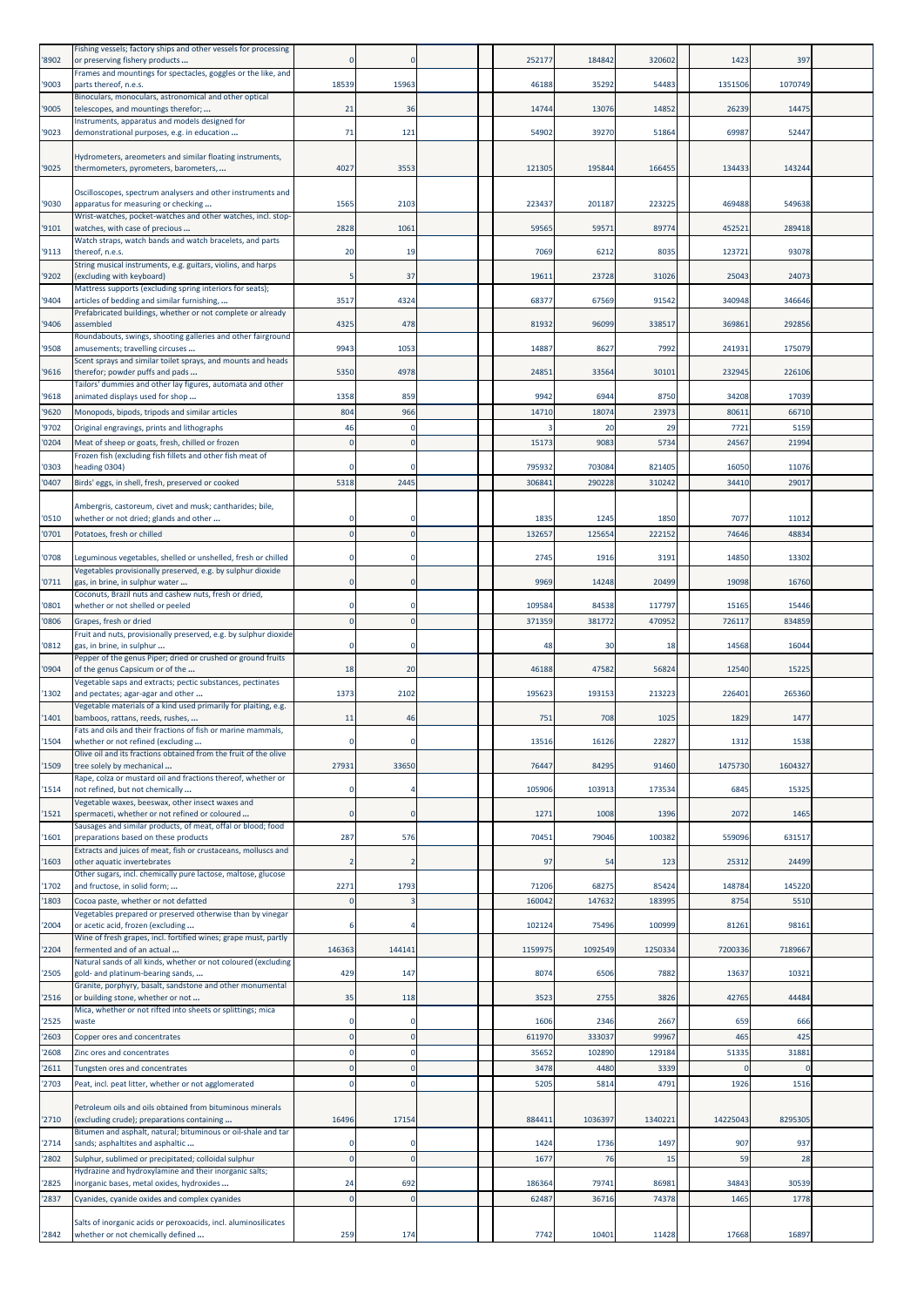| '2845         | Non-radioactive isotopes; inorganic or organic compounds of<br>such isotopes, whether or not chemically                                                          |          | $\Omega$                   |               |               |               | 69            | 89            |  |
|---------------|------------------------------------------------------------------------------------------------------------------------------------------------------------------|----------|----------------------------|---------------|---------------|---------------|---------------|---------------|--|
| '2853         | Inorganic compounds, incl. distilled or conductivity water and<br>water of similar purity, n.e.s.;                                                               |          |                            | 2118          | 2045          | 1818          | 2012          | 2868          |  |
| 2901          | Acyclic hydrocarbons                                                                                                                                             | 275      | 416                        | 43209         | 61335         | 56223         | 450759        | 33964         |  |
| '2908         | Halogenated, sulphonated, nitrated or nitrosated derivatives<br>of phenols or phenol-alcohols                                                                    | 102      | 115                        | 1067          | 945           | 1301          | 2123          | 2144          |  |
| '2914         | Ketones and quinones, whether or not with other oxygen<br>function, and their halogenated, sulphonated,                                                          | 707      | 592                        | 29015         | 31226         | 40862         | 107835        | 99774         |  |
| '2930         | Organo-sulphur compounds                                                                                                                                         | 2931     | 3614                       | 123214        | 136842        | 173149        | 118418        | 116335        |  |
| '3004         | Medicaments consisting of mixed or unmixed products for<br>therapeutic or prophylactic uses, put<br>Mineral or chemical potassic fertilisers (excluding those in | 26677    | 123687                     | 10159316      | 7212327       | 9360813       | 24190715      | 26898445      |  |
| 3104          | tablets or similar forms, or in                                                                                                                                  |          |                            | 48815         | 27691         | 48013         | 7985          | 7382          |  |
| '3207         | Prepared pigments, prepared opacifiers and prepared<br>colours, vitrifiable enamels and glazes,                                                                  | 16633    | 16514                      | 91302         | 82961         | 101010        | 219588        | 207154        |  |
| 3212          | Pigments, incl. metallic powders and flakes, dispersed in non-<br>aqueous media, in liquid or paste                                                              | 4630     | 4160                       | 57174         | 58459         | 71838         | 142317        | 133644        |  |
| '3402         | Organic surface-active agents (excluding soap); surface-active<br>preparations, washing preparations,                                                            | 23453    | 31198                      | 708432        | 729163        | 819026        | 1626350       | 1597823       |  |
| 3507          | Enzymes; prepared enzymes, n.e.s.                                                                                                                                | 1482     | 1657                       | 120589        | 129143        | 200713        | 59510         | 53944         |  |
|               |                                                                                                                                                                  |          |                            |               |               |               |               |               |  |
| '3602         | Prepared explosives (excluding propellent powders)                                                                                                               |          | $\Omega$                   | 1667          | 1050          | $\Omega$      | 2359          | 844           |  |
| '3707         | Chemical preparations for photographic uses (excluding<br>varnishes, glues, adhesives and similar<br>Finishing agents, dye carriers to accelerate the dyeing or  | 190      | 204                        | 185388        | 142235        | 159809        | 48852         | 25512         |  |
| 3809          | fixing of dyestuffs and other products                                                                                                                           | 2203     | 1780                       | 41491         | 40615         | 49682         | 221368        | 190730        |  |
| '3810         | Pickling preparations for metal surfaces; fluxes and other<br>auxiliary preparations for soldering,                                                              | 626      | 591                        | 22700         | 21217         | 22419         | 22833         | 24312         |  |
| '3825         | Residual products of the chemical or allied industries, n.e.s.;<br>municipal waste; sewage sludge;                                                               |          | 0                          | 594           | 513           | 432           | 6904          | 7249          |  |
| 3913          | Natural polymers, e.g. alginic acid, and modified natural<br>polymers, e.g. hardened proteins,                                                                   | 498      | 508                        | 65311         | 64624         | 88457         | 151951        | 162531        |  |
| '3918         | Floor coverings of plastics, whether or not self-adhesive, in<br>rolls or in the form of tiles;                                                                  | 116      | 100                        | 102148        | 97906         | 157571        | 31923         | 27012         |  |
|               | Natural rubber, balata, gutta-percha, guayule, chicle and                                                                                                        |          |                            |               |               |               |               |               |  |
| 4001          | similar natural gums, in primary<br>Plates, sheets, strip, rods and profile shapes, of vulcanised                                                                | 179      | 64                         | 207560        | 177990        | 269613        | 7238          | 11635         |  |
| 4008          | rubber (excluding hard rubber)                                                                                                                                   | 1795     | 1808                       | 80655         | 80322         | 107095        | 227468        | 198379        |  |
| 4011          | New pneumatic tyres, of rubber<br>Other raw hides and skins, fresh, or salted, dried, limed,                                                                     | 1934     | 20146                      | 1969146       | 1642060       | 2120300       | 1609395       | 1426328       |  |
| 4103          | pickled or otherwise preserved,                                                                                                                                  | 14       | $\Omega$                   |               |               |               | 2603          | 1366          |  |
| 4115          | Composition leather with a basis of leather or leather fibre, in<br>slabs, sheets or strip, whether                                                              | 133      | 111                        | 2313          | 1706          | 1587          | 22097         | 18266         |  |
| 4203          | Articles of apparel and clothing accessories, of leather or<br>composition leather (excluding                                                                    | 22610    | 19195                      | 157910        | 135147        | 177601        | 1615435       | 1126852       |  |
| '4304         | Artificial fur and articles thereof (excluding gloves made of<br>leather and artificial fur, footware                                                            | 303      | 456                        | 4718          | 2234          | 5213          | 8874          | 7813          |  |
| '4409         | Wood, incl. strips and friezes for parquet flooring, not<br>assembled, continuously shaped "tongued,                                                             | 3019     | 1928                       | 12835         | 11800         | 16085         | 163895        | 144943        |  |
|               | Wooden frames for paintings, photographs, mirrors or similar                                                                                                     |          |                            |               |               |               |               |               |  |
| 4414          | objects<br>Articles of natural cork (excluding cork in square or                                                                                                 | 253      | 146                        | 4999          | 3109          | 4530          | 35587         | 29216         |  |
| 4503          | rectangular blocks, plates, sheets or<br>Basketwork, wickerwork and other articles, made directly to                                                             |          | $\mathbf{0}$               | 1726          | 1344          | 1102          | 13373         | 13767         |  |
| 4602          | shape from plaiting materials or                                                                                                                                 | 167      | 201                        | 13162         | 12638         | 18527         | 20123         | 15372         |  |
| 4702          | Chemical wood pulp, dissolving grades<br>Corrugated paper and paperboard "with or without glued flat                                                             |          | $\overline{0}$             | 16            | 309           | 3559          | 156           | 81            |  |
| 4808          | surface sheets", creped, crinkled,<br>Carbon paper, self-copy paper and other copying or transfer                                                                | 2240     | 1054                       | 7839          | 5929          | 7872          | 77188         | 67486         |  |
| 4816          | papers, in rolls of a width of                                                                                                                                   |          | 0                          | 2460          | 1457          | 1937          | 989           | 961           |  |
| 4821          | Paper or paperboard labels of all kinds, whether or not<br>printed                                                                                               | 1806     | 1654                       | 50598         | 49351         | 54284         | 231375        | 227053        |  |
| 4902          | Newspapers, journals and periodicals, whether or not<br>illustrated or containing advertising                                                                    |          | 10                         | 36124         | 20551         | 17920         | 167836        | 128273        |  |
| 4909          | Printed or illustrated postcards; printed cards bearing<br>personal greetings, messages or announcements,                                                        | 37       | 25                         | 998           | 853           | 1075          | 5891          | 4840          |  |
| 5108          | Carded or combed yarn of fine animal hair (excluding that of<br>wool or that put up for retail                                                                   | 1744     | 483                        | 781           | 869           | 792           | 102084        | 79015         |  |
| 5109          | Yarn of wool or fine animal hair, put up for retail sale                                                                                                         | 2197     | 2306                       | 2776          | 3235          | 4760          | 69969         | 71807         |  |
| 5211          | Woven fabrics of cotton, containing predominantly, but <<br>85% cotton by weight, mixed principally                                                              | 2584     | 3298                       | 35609         | 28301         | 28905         | 148438        | 113100        |  |
| '5301         | Flax, raw or processed, but not spun; flax tow and waste, incl.<br>yarn waste and garnetted stock                                                                | 62       | 68                         | 4620          | 3827          | 7327          | 20609         | 21596         |  |
|               | True hemp "Cannabis sativa L.", raw or processed, but not                                                                                                        |          |                            |               |               |               |               |               |  |
| '5302<br>5405 | spun; tow and waste of true hemp,<br>Artificial monofilament of >= 67 decitex and with a cross<br>sectional dimension of <= 1 mm; strip                          |          | $\mathbf 0$<br>$\mathbf 0$ | 109           | 10<br>38      | 293           | 2721<br>557   | 3744<br>478   |  |
|               | Man-made filament yarn, put up for retail sale (excluding                                                                                                        |          |                            |               |               |               |               |               |  |
| 5406<br>5503  | sewing thread)<br>Synthetic staple fibres, not carded, combed or otherwise<br>processed for spinning                                                             | 18<br>70 | 18<br>47                   | 978<br>186735 | 485<br>148411 | 733<br>212501 | 2379<br>58949 | 3065<br>61301 |  |
| 5506          | Synthetic staple fibres, carded, combed or otherwise<br>processed for spinning                                                                                   |          | 38                         | 971           | 1161          | 1595          | 14222         | 12124         |  |
|               | Yarn of artificial staple fibres (excluding sewing thread and                                                                                                    |          |                            |               |               |               |               |               |  |
| '5510         | yarn put up for retail sale)<br>Carpets and other floor coverings, of felt, not tufted or                                                                        | 911      | 1025                       | 5814          | 5599          | 6493          | 51754         | 41146         |  |
| 5704          | flocked, whether or not made up                                                                                                                                  | 17       | 29                         | 11778         | 8691          | 10917         | 35636         | 15652         |  |
| '5803         | Gauze (excluding narrow woven fabrics of heading 5806)                                                                                                           | 306      | 413                        | 1248          | 1129          | 2393          | 1334          | 1306          |  |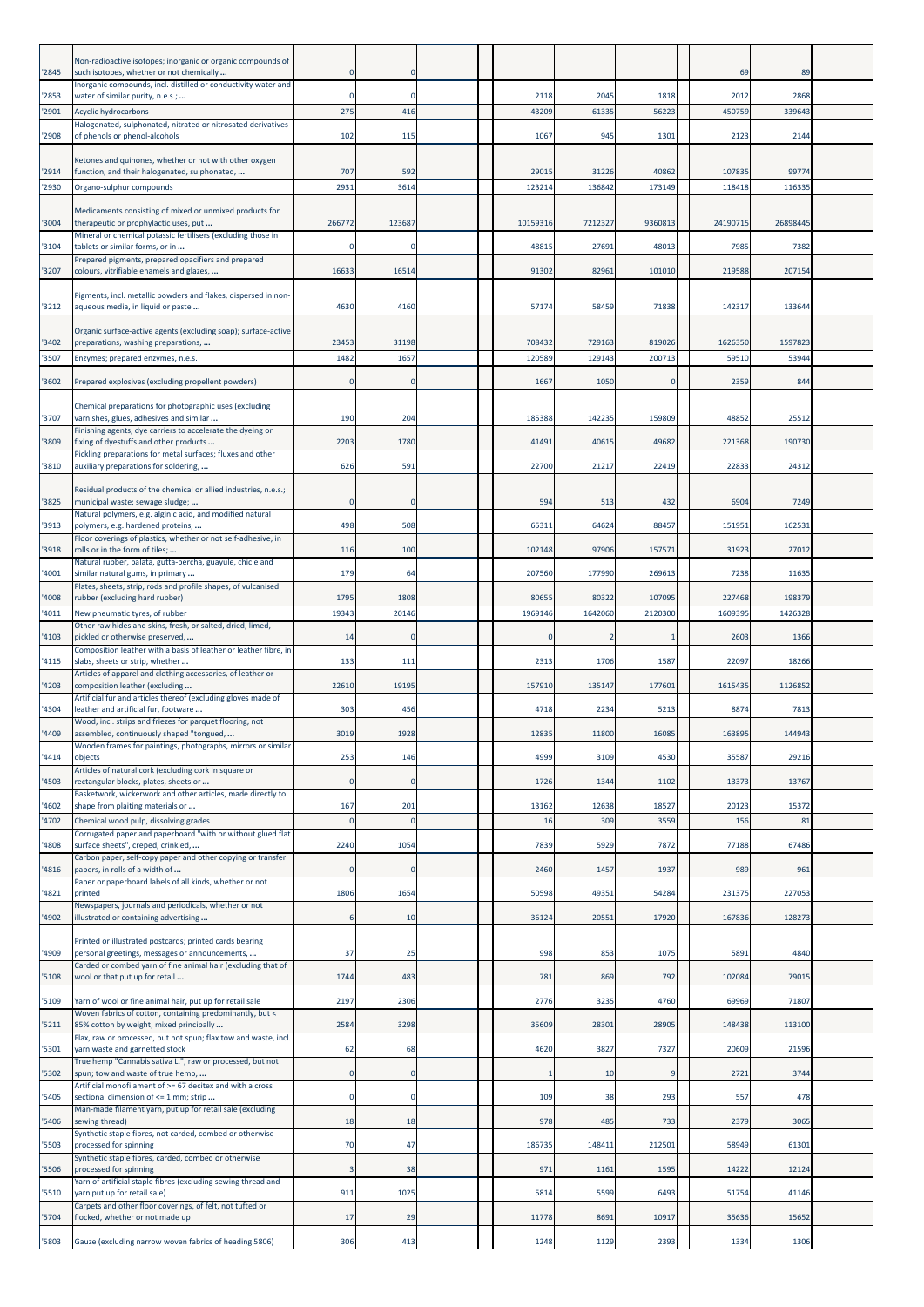| '5905 | <b>Textile wallcoverings</b>                                                                                          | 426        | 399      | 1547    | 1490    | 2200    | 12327   | 11561   |  |
|-------|-----------------------------------------------------------------------------------------------------------------------|------------|----------|---------|---------|---------|---------|---------|--|
|       | Impregnated, coated or covered textile fabrics; painted                                                               |            |          |         |         |         |         |         |  |
| '5907 | canvas being theatrical scenery, studio<br>Men's or boys' overcoats, car coats, capes, cloaks, anoraks,               | 433        | 450      | 14060   | 11815   | 16977   | 21821   | 16714   |  |
| 6101  | incl. ski jackets, windcheaters,                                                                                      | 1877       | 1556     | 52738   | 46404   | 62837   | 133030  | 118751  |  |
| '6112 | Track-suits, ski-suits and swimwear, knitted or crocheted                                                             | 5210       | 3679     | 106934  | 74660   | 90206   | 171615  | 147897  |  |
|       | Special garments for professional, sporting or other purposes,                                                        |            |          |         |         |         |         |         |  |
| 6114  | n.e.s., knitted or crocheted<br>Men's or boys' overcoats, car coats, capes, cloaks, anoraks,                          | 16319      | 6516     | 29024   | 31002   | 47676   | 642496  | 383611  |  |
| 6201  | ncl. ski jackets, windcheaters,                                                                                       | 28288      | 30019    | 516613  | 419204  | 515224  | 1577247 | 138675  |  |
|       | Women's or girls' singlets and other vests, slips, petticoats,                                                        |            |          |         |         |         |         |         |  |
| '6208 | briefs, panties, nightdresses,<br>Used or new rags, scrap twine, cordage, rope and cables and                         | 7619       | 5244     | 27123   | 20732   | 31119   | 67811   | 64684   |  |
| 6310  | worn-out articles thereof, of textile                                                                                 | 62         | 33       | 5864    | 5069    | 4779    | 10139   | 8480    |  |
| '6505 | Hats and other headgear, knitted or crocheted, or made up<br>from lace, felt or other textile                         | 5815       | 5887     | 112030  | 101896  | 141662  | 255286  | 232848  |  |
|       | Skins and other parts of birds with their feathers or down,                                                           |            |          |         |         |         |         |         |  |
| 6701  | feathers, parts of feathers, down                                                                                     | 26         | 49       | 838     | 992     | 1154    | 6058    | 4923    |  |
| '6904 | Ceramic building bricks, flooring blocks, support or filler tiles<br>and the like (excluding those                    |            | 12       | 31281   | 37872   | 41771   | 19929   | 23671   |  |
|       | Glass mirrors, whether or not framed, incl. rear-view mirrors                                                         |            |          |         |         |         |         |         |  |
| 7009  | excluding optical mirrors, optically<br>Carboys, bottles, flasks, jars, pots, phials, ampoules and other              | 2479       | 2363     | 136177  | 123579  | 163404  | 132715  | 111879  |  |
| 7010  | containers, of glass, of a                                                                                            | 2335       | 2477     | 91225   | 103371  | 102847  | 913321  | 905588  |  |
| 7019  | Glass fibres, incl. glass wool, and articles thereof (excluding<br>mineral wools and articles                         | 2274       | 2590     | 172877  | 174962  | 268820  | 267725  | 258835  |  |
|       | Pearls, natural or cultured, whether or not worked or graded,                                                         |            |          |         |         |         |         |         |  |
| 7101  | but not strung, mounted or set,                                                                                       |            |          | 1072    | 566     | 990     | 4014    | 1706    |  |
| '7202 | Ferro-alloys<br>Flat-rolled products of iron or non-alloy steel, of a width >=                                        | 30         |          | 431395  | 348023  | 493982  | 171056  | 171740  |  |
| 7210  | 600 mm, hot-rolled or cold-rolled                                                                                     | 4083       | 22975    | 946795  | 763083  | 1215946 | 1875100 | 1518293 |  |
|       | Flat-rolled products of stainless steel, of a width of >= 600                                                         |            |          |         |         |         |         |         |  |
| 7219  | mm, hot-rolled or cold-rolled<br>Bars and rods of alloy steel other than stainless, hot-rolled, in                    | 4364       | 5166     | 518300  | 552461  | 850537  | 1586018 | 1372895 |  |
| 7227  | rregularly wound coils                                                                                                | 709        | 553      | 7113    | 6052    | 8722    | 206930  | 188590  |  |
| 7303  | Tubes, pipes and hollow profiles, of cast iron                                                                        | $\epsilon$ | $\Omega$ | 23264   | 16643   | 15395   | 9904    | 9629    |  |
| 7316  | Anchors, grapnels and parts thereof, of iron or steel<br>Stoves, ranges, grates, cookers, incl. those with subsidiary | 19         | 20       | 2405    | 1588    | 1781    | 3877    | 3779    |  |
| 7321  | boilers for central heating, barbecues,                                                                               | 16169      | 12109    | 208445  | 211645  | 241863  | 964779  | 930595  |  |
|       | Table, kitchen or other household articles, and parts thereof,                                                        |            |          |         |         |         |         |         |  |
| 7323  | of iron or steel; iron or steel<br>Copper, refined, and copper alloys, unwrought (excluding                           | 10012      | 8149     | 230391  | 271977  | 292094  | 311573  | 311416  |  |
| 7403  | copper alloys of heading 7405)                                                                                        | 324        | 636      | 13695   | 34264   | 32745   | 239588  | 347455  |  |
| 7411  | Copper tubes and pipes                                                                                                | 1007       | 719      | 107625  | 104198  | 15083   | 492218  | 477028  |  |
| 7502  | Unwrought nickel                                                                                                      |            | 67       | 12937   | 10164   | 10689   | 58402   | 37714   |  |
| 7602  | Waste and scrap, of aluminium (excluding slags, scale and the<br>like from iron and steel production,                 |            |          | 38627   | 54708   | 127376  | 175865  | 154450  |  |
|       | Aluminium foil, "whether or not printed or backed with                                                                |            |          |         |         |         |         |         |  |
| 7607  | paper, paperboard, plastics or similar<br>Structures and parts of structures "e.g., bridges and bridge-               | 2287       | 3391     | 119547  | 117900  | 146409  | 550944  | 600178  |  |
| '7610 | sections, towers, lattice masts,                                                                                      | 3685       | 3779     | 96189   | 107563  | 104180  | 658996  | 730806  |  |
| '7804 | Lead plates, sheets, strip and foil; lead powders and flakes<br>(excluding grains of lead, and                        |            |          | 569     | 688     | 968     | 6146    | 4958    |  |
|       |                                                                                                                       |            |          |         |         |         |         |         |  |
|       | Cadmium and articles thereof, n.e.s.; cadmium waste and                                                               |            |          |         |         |         |         |         |  |
| '8107 | scrap (excluding ash and residues containing<br>Cermets and articles thereof, n.e.s.; waste and scrap of              |            |          | 912     | 519     | 426     | 19      | 11      |  |
| 8113  | cermets (excluding ash and residues                                                                                   |            | 29       | 20372   | 15872   | 18447   | 3915    | 3559    |  |
| '8205 | Hand tools, incl. glaziers' diamonds, of base metal, n.e.s.;<br>blowlamps and the like; vices,                        | 1853       | 1585     | 170219  | 172485  | 229189  | 168332  | 137801  |  |
|       | Hand-operated mechanical devices, of base metal, weighing                                                             |            |          |         |         |         |         |         |  |
| '8210 | <= 10 kg, used in the preparation,<br>Fittings for loose-leaf binders or files, letter clips, letter                  | 255        | 193      | 14318   | 16524   | 16477   | 22409   | 23131   |  |
| '8305 | corners, paper clips, indexing                                                                                        | 403        | 285      | 22990   | 20566   | 27312   | 26820   | 26288   |  |
|       |                                                                                                                       |            |          |         |         |         |         |         |  |
| 8406  | Steam turbines and other vapour turbines; parts thereof<br>Dishwashing machines; machinery for cleaning or drying     | 3496       | 2177     | 24468   | 33544   | 32281   | 183437  | 140561  |  |
| '8422 | bottles or other containers; machinery                                                                                | 184152     | 155128   | 961621  | 905033  | 976792  | 6716957 | 6400047 |  |
| 8432  | Agricultural, horticultural or forestry machinery for soil<br>preparation or cultivation (excluding                   | 21146      | 22725    | 389914  | 437426  | 683064  | 866572  | 861977  |  |
|       | Machinery for making up paper pulp, paper or paperboard,                                                              |            |          |         |         |         |         |         |  |
| 8441  | incl. cutting machines of all kinds,                                                                                  | 35526      | 36407    | 169002  | 159129  | 212833  | 1084923 | 962552  |  |
| 8446  | Weaving machines "looms"<br>Machine tools for working any material by removal of                                      | 1391       | 705      | 20644   | 19333   | 23798   | 118117  | 137644  |  |
| 8456  | material, by laser or other light or photon                                                                           | 7464       | 7745     | 148166  | 161690  | 200997  | 404624  | 311053  |  |
| '8459 | Machine tools, incl. way-type unit head machines, for drilling,<br>boring, milling, threading                         | 15671      | 14743    | 80911   | 79754   | 93757   | 357513  | 306862  |  |
|       | Machinery for preparing or making up tobacco, not specified                                                           |            |          |         |         |         |         |         |  |
| '8478 | or included elsewhere in this chapter;                                                                                | 68977      | 12961    | 90601   | 48343   | 87686   | 325298  | 270148  |  |
|       | Machines and mechanical appliances having individual                                                                  |            |          |         |         |         |         |         |  |
| '8479 | functions, not specified or included elsewhere                                                                        | 174175     | 134811   | 1616283 | 1665299 | 2054260 | 5801054 | 5005300 |  |
| '8502 | Electric generating sets and rotary converters                                                                        | 21275      | 21059    | 869706  | 891376  | 816907  | 537344  | 523282  |  |
| '8503 | Parts suitable for use solely or principally with electric motors<br>and generators, electric                         | 6522       | 7629     | 91445   | 98712   | 155766  | 895222  | 784618  |  |
|       |                                                                                                                       |            |          |         |         |         |         |         |  |
| '8509 | Electromechanical domestic appliances, with self-contained<br>electric motor; parts thereof (excluding                | 19989      | 14613    | 374192  | 422123  | 592606  | 408958  | 464087  |  |
|       | Portable electric lamps designed to function by their own                                                             |            |          |         |         |         |         |         |  |
| '8513 | source of energy, e.g. dry batteries,<br>Parts and accessories suitable for use solely or principally with            | 11         | 28       | 30522   | 28847   | 36890   | 27099   | 23360   |  |
| '8522 | sound reproducing and recording                                                                                       | $\epsilon$ | 63       | 1261    | 1076    | 2293    | 17468   | 5915    |  |
| '8529 | Parts suitable for use solely or principally with transmission                                                        | 1384       | 1828     |         | 1210533 | 1478735 | 424886  | 406613  |  |
|       | and reception apparatus for<br>Electric sound or visual signalling apparatus, e.g. bells, sirens,                     |            |          | 1224666 |         |         |         |         |  |
| '8531 | indicator panels, burglar                                                                                             | 1545       | 1901     | 151373  | 134621  | 164674  | 513523  | 305492  |  |
|       |                                                                                                                       |            |          |         |         |         |         |         |  |
| '8544 | Insulated "incl. enamelled or anodised" wire, cable "incl.<br>coaxial cable" and other insulated                      | 23578      | 26171    | 1104945 | 1119831 | 1305772 | 3444875 | 2940257 |  |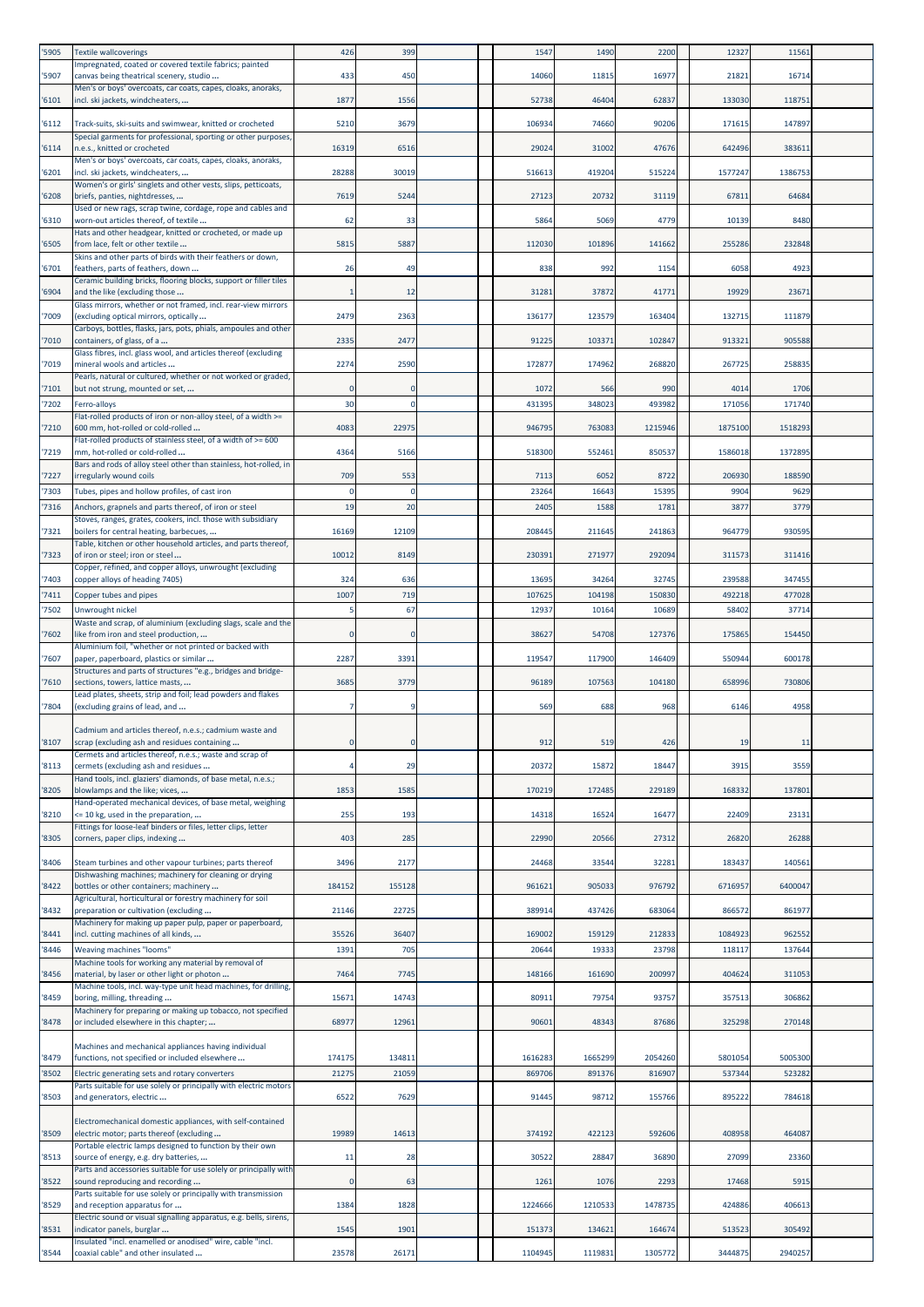| '8604          | Railway or tramway maintenance or service vehicles, whether<br>or not self-propelled, e.g., workshops, |       | 29                   |  | 3558            | 2441            | 3197            | 74270           | 74111            |  |
|----------------|--------------------------------------------------------------------------------------------------------|-------|----------------------|--|-----------------|-----------------|-----------------|-----------------|------------------|--|
| 8904           | Tugs and pusher craft                                                                                  | 9391  | n                    |  | 169102          | 70822           | 160200          | 18367           | 7987             |  |
|                | Rafts, tanks, coffer-dams, landing stages, buoys, beacons and                                          |       |                      |  |                 |                 |                 |                 |                  |  |
| 8907           | other floating structures (excluding<br>Direction finding compasses; other navigational instruments    | 115   | 525                  |  | 10981           | 25750           | 21286           | 50609           | 22189            |  |
| '9014          | and appliances (excluding radio                                                                        | 1405  | 1823                 |  | 57533           | 61610           | 111933          | 182208          | 169084           |  |
|                | Mechano-therapy appliances; massage apparatus;                                                         |       |                      |  |                 |                 |                 |                 |                  |  |
| '9019          | psychological aptitude-testing apparatus; ozone                                                        | 755   | 1574                 |  | 216760          | 668489          | 382490          | 154391          | 218191           |  |
|                | Breathing appliances and gas masks (excluding protective                                               |       |                      |  |                 |                 |                 |                 |                  |  |
| '9020          | masks having neither mechanical parts<br>Instruments and apparatus for physical or chemical analysis,  | 856   | 2828                 |  | 26159           | 24420           | 30582           | 22231           | 48203            |  |
| '9027          | e.g. polarimeters, refractometers,                                                                     | 10354 | 12001                |  | 635118          | 714569          | 813706          | 489988          | 496047           |  |
| '9104          | Instrument panel clocks and clocks of a similar type for<br>vehicles, aircraft, vessels and other      |       |                      |  | 1091            | 598             | 825             | 334             | 310              |  |
|                | Clock movements, complete and assembled (excluding watch                                               |       |                      |  |                 |                 |                 |                 |                  |  |
| '9109          | movements)                                                                                             | 10    |                      |  | 785             | 874             | 1172            | 1272            | 1403             |  |
|                | Swords, cutlasses, bayonets, lances and similar arms and                                               |       |                      |  |                 |                 |                 |                 |                  |  |
| '9307          | parts thereof, and scabbards and sheaths                                                               |       | O                    |  |                 |                 |                 | 465             | 791              |  |
| '9506          | Articles and equipment for general physical exercise,<br>gymnastics, athletics, other sports,          | 9329  | 5571                 |  | 411866          | 389410          | 547478          | 996880          | 861876           |  |
|                | Worked ivory, bone, tortoiseshell, horn, antlers, coral, mother                                        |       |                      |  |                 |                 |                 |                 |                  |  |
| '9601          | of-pearl and other animal carving<br>Travel sets for personal toilet, sewing or shoe or clothes        |       | 37                   |  | 729             | 627             | 638             | 8019            | 5281             |  |
| '9605          | cleaning (excluding manicure sets)                                                                     | 10    | 36                   |  | 1638            | 1841            | 2558            | 3233            | 2569             |  |
|                | Sanitary towels (pads) and tampons, napkins and napkin                                                 |       |                      |  |                 |                 | 483295          | 384707          | 369453           |  |
| '9619          | liners for babies, and similar articles,<br>Postage or revenue stamps, stamp-postmarks, first-day      | 7997  | 7394                 |  | 501759          | 415401          |                 |                 |                  |  |
| 9704           | covers, postal stationery, stamped paper                                                               |       |                      |  |                 |                 |                 | 2375            | 672              |  |
| '0205          | Meat of horses, asses, mules or hinnies, fresh, chilled or<br>frozen                                   |       | $\Omega$             |  | 24245           | 21684           | 15086           | 9469            | 11111            |  |
|                | Meat and edible offal of fowls of the species Gallus                                                   |       |                      |  |                 |                 |                 |                 |                  |  |
| '0207          | domesticus, ducks, geese, turkeys and<br>Aquatic invertebrates other than crustaceans and molluscs,    |       | $\Omega$             |  | 383489          | 320018          | 411587          | 396879          | 361054           |  |
| '0308          | live, fresh, chilled, frozen, dried,                                                                   |       |                      |  | 457             | 315             | 490             | 6007            | 5244             |  |
|                |                                                                                                        |       |                      |  |                 |                 |                 |                 |                  |  |
| '0404          | Whey, whether or not concentrated or containing added<br>sugar or other sweetening matter; products    |       | $\Omega$             |  | 58675           | 36103           | 41716           | 187748          | 203883           |  |
|                | Butter, incl. dehydrated butter and ghee, and other fats and                                           |       |                      |  |                 |                 |                 |                 |                  |  |
| '0405          | oils derived from milk; dairy<br>Human hair, unworked, whether or not washed or scoured;               |       | $\Omega$             |  | 634996          | 600258          | 597124          | 74251           | 78551            |  |
| '0501          | waste of human hair                                                                                    |       |                      |  | 15              | 19              | 201             | 386             | 185              |  |
| '0603          | Cut flowers and flower buds of a kind suitable for bouquets or<br>for ornamental purposes, fresh,      | 184   | 364                  |  | 312601          | 271242          | 492065          | 103101          | 96748            |  |
| 0702           | Tomatoes, fresh or chilled                                                                             |       | $\mathbf{0}$         |  | 636650          | 525128          | 479640          | 142416          | 141405           |  |
|                | Other nuts, fresh or dried, whether or not shelled or peeled                                           |       |                      |  |                 |                 |                 |                 |                  |  |
| '0802          | (excluding coconuts, Brazil nuts<br>Citrus fruit, fresh or dried                                       |       | $\Omega$             |  | 232850          | 180333          | 179197          | 468171          | 506646<br>279311 |  |
| '0805          | Dried apricots, prunes, apples, peaches, pears, papaws                                                 |       |                      |  | 1281039         | 1249706         | 1260308         | 261664          |                  |  |
| '0813          | 'papayas", tamarinds and other edible                                                                  |       |                      |  | 68586           | 64513           | 74973           | 87437           | 113527           |  |
| '0907          | Cloves, whole fruit, cloves and stems                                                                  |       | $\Omega$             |  | 2628            | 2106            | 2038            | 354             | 461              |  |
| '0908          | Nutmeg, mace and cardamoms                                                                             |       |                      |  | 2292            | 2456            | 3177            | 3532            | 3730             |  |
| 1004           | Oats                                                                                                   |       | $\mathbf 0$          |  | 26              | 388             | 131             | 2521            | 1440<br>54965    |  |
| '1005<br>'1101 | Maize or corn<br>Wheat or meslin flour                                                                 | 1932  | 1831                 |  | 108203<br>20906 | 132704<br>14915 | 110914<br>18430 | 50804<br>144229 | 148169           |  |
| 1201           | Soya beans, whether or not broken                                                                      |       | $\Omega$             |  | 791864          | 862213          | 1261413         | 16584           | 14518            |  |
|                | Flours and meals of oil seeds or oleaginous fruits (excluding                                          |       |                      |  |                 |                 |                 |                 |                  |  |
| 1208           | mustard)                                                                                               |       | $\Omega$             |  | 314             | 284             | 263             | 110219          | 108453           |  |
| 1404           | Vegetable products, n.e.s.<br>Wool grease and fatty substances derived therefrom, incl.                | 268   | 159                  |  | 6002            | 10099           | 15447           | 4947            | 6493             |  |
| '1505          | lanolin                                                                                                |       | $\Omega$             |  | 1864            | 2197            | 2605            | 3003            | 2035             |  |
| 1508           | Groundnut oil and its fractions, whether or not refined, but<br>not chemically modified                |       | 6                    |  | 94              | 22              | 26              | 2439            | 4704             |  |
|                | Other oils and their fractions, obtained solely from olives,                                           |       |                      |  |                 |                 |                 |                 |                  |  |
| 1510           | whether or not refined, but not<br>Palm oil and its fractions, whether or not refined (excluding       | 2658  | 2088                 |  | 9809            | 11408           | 16358           | 64657           | 59931            |  |
| 1511           | chemically modified)                                                                                   | 5719  | 5602                 |  | 668028          | 793220          | 1270373         | 121276          | 142017           |  |
| 1804           | Cocoa butter, fat and oil                                                                              | 75    | 718                  |  | 218774          | 207182          | 220695          | 19991           | 26783            |  |
| '1903          | Tapioca and substitutes therefor prepared from starch, in the<br>form of flakes, grains, pearls,       |       | $\Omega$             |  | 102             | 170             | 232             | 10              | 21               |  |
|                | Prepared foods obtained by the swelling or roasting of cereals                                         |       |                      |  |                 |                 |                 |                 |                  |  |
| 1904           | or cereal products, e.g. corn<br>Ice cream and other edible ice, whether or not containing             | 392   | 383                  |  | 38529           | 38477           | 40657           | 176525          | 153035           |  |
| 2105           | cocoa                                                                                                  | 492   | 497                  |  | 47732           | 60869           | 54430           | 243757          | 269420           |  |
|                | Undenatured ethyl alcohol of an alcoholic strength of < 80%;                                           |       |                      |  |                 |                 |                 | 1390919         | 1219936          |  |
| 2208           | spirits, liqueurs and other spirituous<br>Vinegar, fermented vinegar and substitutes for vinegar       | 1597  | 28737                |  | 1109461         | 971034          | 1177407         |                 |                  |  |
| 2209           | obtained from acetic acid                                                                              | 1566  | 1105                 |  | 7471            | 7953            | 9275            | 301964          | 323161           |  |
| 2301           | Flours, meals and pellets, of meat or meat offal, of fish or of<br>crustaceans, molluscs or other      | 2250  | 2771                 |  | 37171           | 39671           | 37956           | 98971           | 91086            |  |
|                | Residues of starch manufacture and similar residues, beet-                                             |       |                      |  |                 |                 |                 |                 |                  |  |
| '2303          | pulp, bagasse and other waste of<br>Oilcake and other solid residues, whether or not ground or in      |       | 0                    |  | 23942           | 26161           | 32668           | 14087           | 13636            |  |
| '2306          | the form of pellets, resulting                                                                         |       | $\mathbf{0}$         |  | 27051           | 31600           | 46744           | 17057           | 18586            |  |
| 2508           | Clays, andalusite, kyanite and sillimanite, whether or not<br>calcined; mullite; chamotte or dinas     | 250   | 565                  |  | 80615           | 69063           | 81352           | 48305           | 38992            |  |
| '2509          | Chalk                                                                                                  | 26    | 44                   |  | 3281            | 2642            | 3809            | 154             | 141              |  |
|                | Borates, natural, and concentrates thereof, whether or not                                             |       |                      |  |                 |                 |                 |                 |                  |  |
| '2528          | calcined, and natural boric acids                                                                      |       | $\Omega$             |  | 7714            | 8895            | 7428            | 95              | 92               |  |
| 2604           | Nickel ores and concentrates                                                                           |       | 0                    |  |                 |                 | $\Omega$        | c               | 370              |  |
| 2607<br>2812   | Lead ores and concentrates<br>Halides and halide oxides of non-metals                                  |       | $\Omega$<br>$\Omega$ |  | 177<br>537      | 462<br>1210     | 155<br>938      | 617             | 21<br>691        |  |
|                |                                                                                                        |       |                      |  |                 |                 |                 |                 |                  |  |
| '2813          | Sulphides of non-metals; commercial phosphorus trisulphide                                             |       | 0                    |  | 2712            | 3946            | 3348            | C               |                  |  |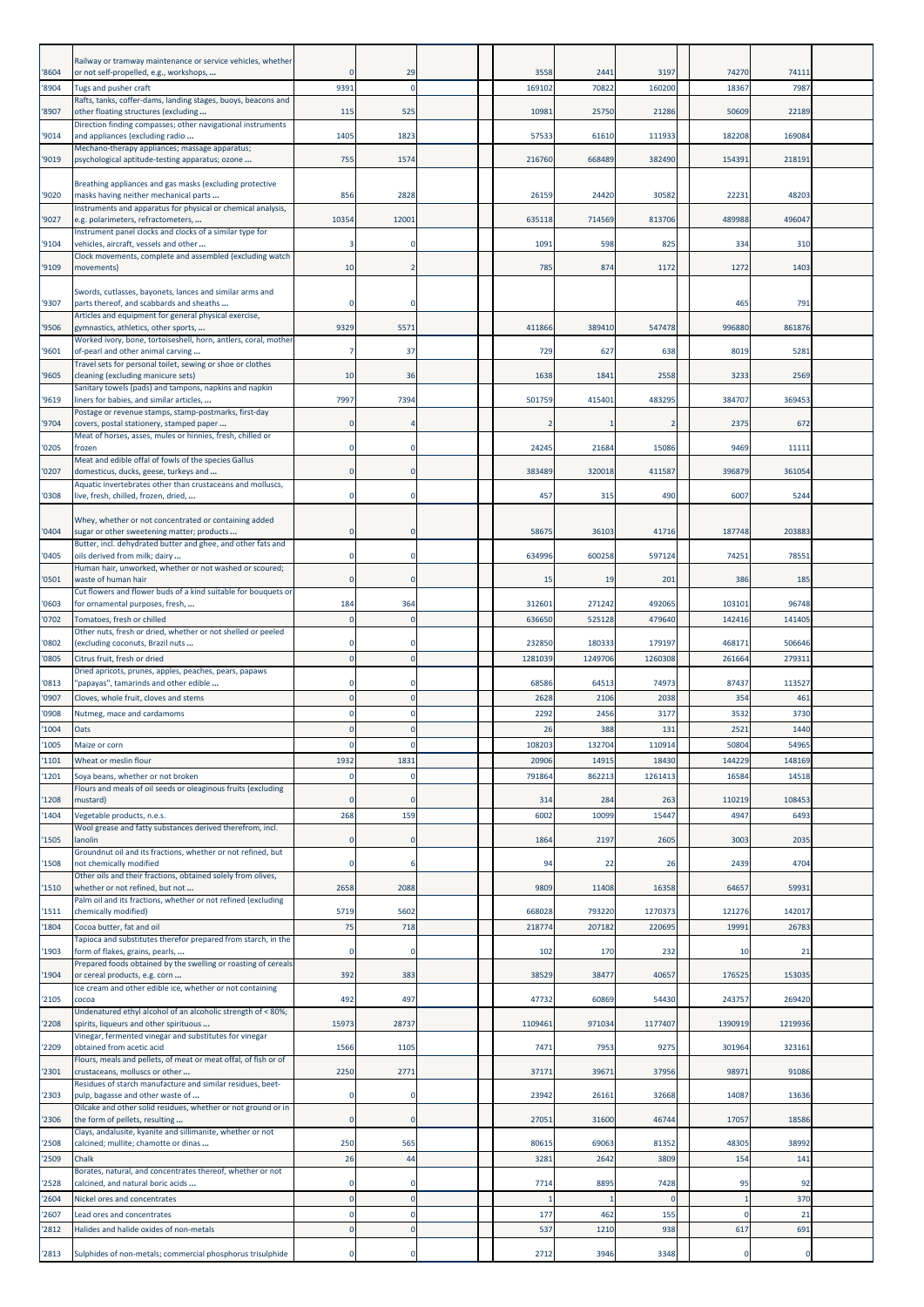| '2817 | Zinc oxide; zinc peroxide                                                                                      | 402         | 157      | 10426  | 6216   | 8025    | 4962     | 32260   |  |
|-------|----------------------------------------------------------------------------------------------------------------|-------------|----------|--------|--------|---------|----------|---------|--|
| '2829 | Chlorates and perchlorates; bromates and perbromates;<br>iodates and periodates                                |             | $\Omega$ | 23761  | 24528  | 23414   | 5636     | 843     |  |
| '2832 | Sulphites; thiosulphates                                                                                       | 475         | 492      | 9419   | 8573   | 7284    | 50517    | 49170   |  |
| '2833 | Sulphates; alums; peroxosulphates "persulphates"                                                               | 20          | 39       | 39406  | 37466  | 46616   | 34079    | 27663   |  |
| '2836 | Carbonates; peroxocarbonates "percarbonates"; commercial<br>ammonium carbonate containing ammonium             | 340         | 273      | 95815  | 83017  | 104301  | 39163    | 34924   |  |
| '2849 | Carbides, whether or not chemically defined                                                                    | 32          | 17       | 24453  | 22728  | 27004   | 7493     | 7493    |  |
| '2850 | Hydrides, nitrides, azides, silicides and borides, whether or<br>not chemically defined (excluding             |             |          | 2375   | 2196   | 2624    | 873      | 9332    |  |
| '2902 | <b>Cyclic hydrocarbons</b>                                                                                     | 35          | 60       | 41676  | 32169  | 123291  | 19260    | 130048  |  |
|       | Epoxides, epoxyalcohols, epoxyphenols and epoxyethers,                                                         |             |          |        |        |         |          |         |  |
| '2910 | with a three-membered ring, and their<br>Compounds with other nitrogen function (excluding amine-              | 101         | 22       | 6985   | 487    | 8629    | 28924    | 23883   |  |
| '2929 | function compounds; oxygen-function                                                                            | 214         | 187      | 99121  | 109251 | 158598  | 22509    | 30601   |  |
| '2942 | Separate chemically defined organic compounds, n.e.s.                                                          | 81          | 79       | 11122  | 10875  | 20540   | 41030    | 47172   |  |
| '3405 | Shoe polish, furniture wax and floor waxes, polishes and<br>creams for coachwork, glass or metal,              | 3642        | 2309     | 34732  | 34244  | 41201   | 88065    | 109946  |  |
| '3406 | Candles, tapers and the like                                                                                   | 117         | 135      | 17158  | 18121  | 28129   | 4655     | 40467   |  |
| '3606 | Ferro-cerium and other pyrophoric alloys in all forms;<br>metaldehyde, hexamethylenetetramine                  |             |          | 1507   | 1560   |         | 2278     | 781     |  |
| '3701 | Photographic plates and film in the flat, sensitised,<br>unexposed, of any material other than                 | 381         | 23       | 85681  | 89918  | 116131  | 8571     | 6483    |  |
|       | Photographic paper, paperboard and textiles, sensitised,                                                       |             |          |        |        |         |          |         |  |
| '3703 | unexposed                                                                                                      | $\Omega$    | $\Omega$ | 7539   | 5358   | 6308    | 3836     | 2866    |  |
| '3706 | Cinematographic film, exposed and developed, whether or<br>not incorporating soundtrack or consisting          |             | 19       | 18     |        | 41      | 267      | 123     |  |
|       | Organic composite solvents and thinners, n.e.s.; prepared                                                      |             |          |        |        |         |          |         |  |
| '3814 | paint or varnish removers (excluding                                                                           | 3380        | 2900     | 37226  | 36986  | 45356   | 122689   | 118414  |  |
| '3817 | Mixed alkylbenzenes and mixed alkylnaphthalenes produced<br>by the alkylation of benzene and naphthalene       |             | $\Omega$ | 1056   | 2261   | 1883    | $\Omega$ |         |  |
| '3907 | Polyacetals, other polyethers and epoxide resins, in primary<br>forms; polycarbonates, alkyd resins,           | 29135       | 31407    | 961543 | 884607 | 1408842 | 1850081  | 1728783 |  |
| '3914 | lon-exchangers based on polymers of heading 3901 to 3913,<br>in primary forms                                  | 1535        | 890      | 54857  | 48775  | 67227   | 59526    | 56624   |  |
| '3917 | Tubes, pipes and hoses, and fittings therefor, e.g. joints,                                                    | 18333       | 18659    | 567357 | 579746 | 686206  | 1671286  | 1706344 |  |
|       | elbows, flanges, of plastics<br>Articles for the conveyance or packaging of goods, of plastics;                |             |          |        |        |         |          |         |  |
| '3923 | stoppers, lids, caps and other<br>Articles of apparel and clothing accessories, incl. gloves,                  | 18619       | 17475    | 623402 | 632299 | 752907  | 1940402  | 1885551 |  |
| '4015 | mittens and mitts, for all purposes,<br>Hard rubber, e.g. ebonite, in all forms, incl. waste and scrap;        | 53          | 130      | 192809 | 297066 | 465178  | 21151    | 22514   |  |
| '4017 | articles of hard rubber, n.e.s.                                                                                | 84          | 29       | 3462   | 3004   | 2756    | 5738     | 2676    |  |
| '4106 | Tanned or crust hides and skins of goats or kids, pigs, reptiles<br>and other animals, without                 | 33          | 23       | 204    | 338    | 341     | 29630    | 14636   |  |
| '4417 | Tools, tool bodies, tool handles, broom or brush bodies and<br>handles, of wood; boot or shoe                  | 152         |          | 1038   | 822    | 1394    | 33091    | 35623   |  |
| '4418 | Builders' joinery and carpentry, of wood, incl. cellular wood<br>panels, assembled flooring panels,            | 16057       | 13781    | 110112 | 91080  | 132210  | 429466   | 377545  |  |
|       | Carbon paper, self-copy paper and other copying or transfer                                                    |             |          |        |        |         |          |         |  |
| '4809 | papers, incl. coated or impregnated<br>ligarette paper, whether or not cut to size or in the form of           | 0           |          | 6363   | 4961   | 6819    | 856      | 640     |  |
| '4813 | booklets or tubes<br>Wallpaper and similar wallcoverings of paper; window                                      | 2317        | 1443     | 101115 | 99040  | 105815  | 29381    | 19635   |  |
| '4814 | transparencies of paper                                                                                        | 14727       | 9605     | 140927 | 132937 | 134190  | 87033    | 68023   |  |
| '4903 | Children's picture, drawing or colouring books<br>Wool and fine or coarse animal hair, carded or combed, incl. |             |          | 1525   | 12424  | 16022   | 8610     | 5663    |  |
| '5105 | combed wool in fragments<br>Yarn of coarse animal hair or of horsehair, incl. gimped                           | 155         | 45       | 8696   | 5313   | 6598    | 182627   | 107439  |  |
| '5110 | horsehair yarn, whether or not put                                                                             | $\mathbf 0$ | 0        | 187    | 72     | 196     | 118      | 20      |  |
| '5111 | Woven fabrics of carded wool or of carded fine animal hair<br>(excluding fabrics for technical                 | 4085        | 2538     | 6994   | 4944   | 5853    | 457902   | 341905  |  |
| '5305 | Coconut, abaca "Manila hemp or Musa textilis Nee", ramie,<br>agave and other vegetable textile                 | 71          | $\Omega$ | 6520   | 2943   | 4015    | 1602     | 952     |  |
| '5401 | Sewing thread of man-made filaments, whether or not put up<br>for retail sale                                  | 279         | 460      | 21116  | 20208  | 25854   | 26967    | 21850   |  |
| '5504 | Artificial staple fibres, not carded, combed or otherwise<br>processed for spinning                            |             | 148      | 40908  | 38657  | 49173   | 8385     | 5046    |  |
|       | Woven fabrics containing predominantly, but < 85% synthetic                                                    |             |          |        |        |         |          |         |  |
| '5513 | staple fibres by weight, mixed<br>Woven fabrics containing predominantly, but < 85% synthetic                  | 82          | 67       | 15806  | 13510  | 19790   | 20922    | 16790   |  |
| '5514 | staple fibres by weight, mixed                                                                                 | 4838        | 5601     | 65403  | 56176  | 79815   | 118072   | 111338  |  |
| '5607 | Twine, cordage, ropes and cables, whether or not plaited or<br>braided and whether or not impregnated,         | 67          | 41       | 30246  | 36151  | 40696   | 32470    | 28689   |  |
|       | Knotted netting of twine, cordage or rope, by the piece or                                                     |             |          |        |        |         |          |         |  |
| '5608 | metre; made-up fishing nets and<br>Textile fabrics coated with gum or amylaceous substances, of                | 1568        | 1592     | 23529  | 29083  | 31791   | 31722    | 30932   |  |
| '5901 | a kind used for the outer covers<br>Linoleum, whether or not cut to shape; floor coverings                     | 63          | 78       | 3421   | 3704   | 7643    | 11872    | 11947   |  |
| '5904 | consisting of a coating or covering<br>Transmission or conveyor belts or belting, of textile material,         |             | 0        | 4884   | 5448   | 6782    | 22664    | 20481   |  |
| '5910 | whether or not impregnated,                                                                                    | 2332        | 2319     | 9158   | 8999   | 10466   | 58656    | 56005   |  |
| '6003 | Knitted or crocheted fabrics, of a width <= 30 cm (excluding<br>those containing by weight >=                  | 744         | 427      | 2351   | 2405   | 3269    | 17488    | 12322   |  |
| '6006 | Fabrics, knitted or crocheted, of a width of > 30 cm (excluding<br>warp knit fabrics "incl. those              | 1708        | 1059     | 132309 | 169375 | 207289  | 304288   | 249058  |  |
|       | Women's or girls' blouses, shirts and shirt-blouses, knitted or                                                |             |          |        |        |         |          |         |  |
| '6106 | crocheted (excluding T-shirts<br>Pantyhose, tights, stockings, socks and other hosiery, incl.                  | 3659        | 2617     | 70015  | 47233  | 43715   | 142862   | 106944  |  |
| '6115 | graduated compression hosiery<br>Brassieres, girdles, corsets, braces, suspenders, garters and                 | 11472       | 7097     | 459768 | 370142 | 447800  | 832431   | 664538  |  |
| '6212 | similar articles and parts thereof,                                                                            | 35969       | 23513    | 174487 | 129147 | 171759  | 262900   | 238518  |  |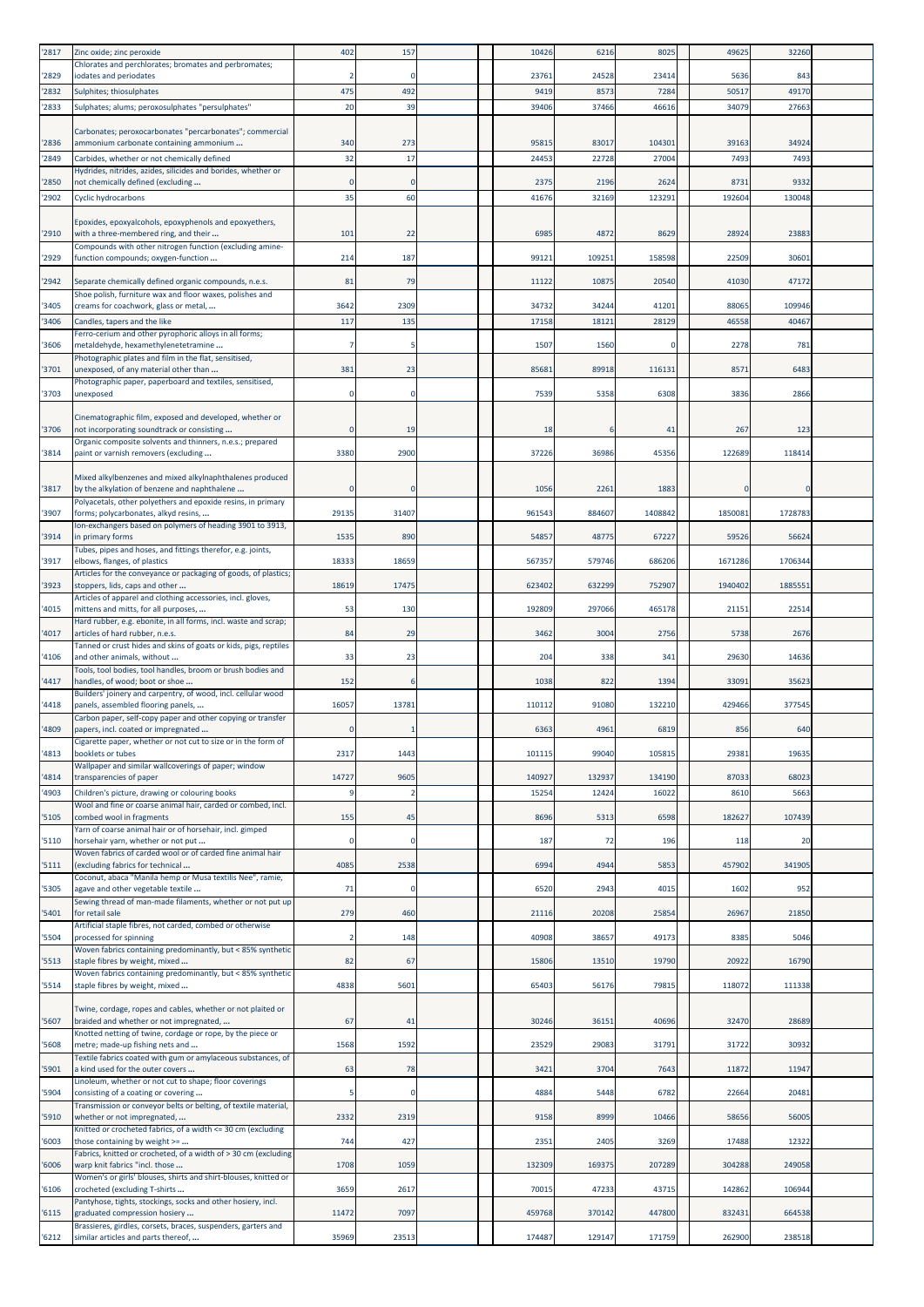| '6214          | Shawls, scarves, mufflers, mantillas, veils and similar articles<br>(excluding knitted or crocheted)               | 6100   | 4721                  | 43319          | 36888          | 37832          | 674822   | 522757  |  |
|----------------|--------------------------------------------------------------------------------------------------------------------|--------|-----------------------|----------------|----------------|----------------|----------|---------|--|
| '6304          | Articles for interior furnishing, of all types of textile materials<br>(excluding blankets and                     | 619    | 477                   | 32244          | 24824          | 29408          | 35748    | 33972   |  |
| '6307          | Made-up articles of textile materials, incl. dress patterns,<br>n.e.s.                                             | 1548   | 1416                  | 187904         | 804018         | 279942         | 145998   | 280629  |  |
| '6401          | Waterproof footwear with outer soles and uppers of rubber<br>or of plastics, the uppers of which                   | 743    | 452                   | 14006          | 9423           | 12991          | 115181   | 107001  |  |
|                | Parts of footwear, incl. uppers whether or not attached to                                                         |        |                       |                |                |                |          |         |  |
| '6406          | soles other than outer soles; removable<br>Hat-forms, hat bodies and hoods of felt, neither blocked to             | 3422   | 2913                  | 128503         | 114137         | 144443         | 803366   | 603535  |  |
| '6501          | shape nor with made brims; plateaux<br>Hat-shapes, plaited or made by assembling strips of any                     |        | $\mathbf 0$           | 18             |                | 54             | 662      | 383     |  |
| '6502          | material (excluding blocked to shape,                                                                              |        |                       |                | $\mathbf 0$    | $\Omega$       | 444      | 1050    |  |
|                | Articles of plaster or of compositions based on plaster                                                            |        |                       |                |                |                |          |         |  |
| '6809          | (excluding plaster bandages for straightening<br>Bricks, blocks, tiles and other ceramic goods of siliceous fossil | 1175   | 332                   | 10276          | 12007          | 12498          | 75791    | 72623   |  |
| '6901          | meals, e.g. kieselguhr, tripolite<br>Clock or watch glasses and similar glasses, glasses for non-                  | 363    | 1173                  | 1525           | 25615          | 10309          | 21660    | 29910   |  |
| '7015          | corrective or corrective spectacles,<br>Granules and powders of pig iron, spiegeleisen, iron or steel              |        | $\mathbf 0$           | 407            | 655            | 659            | 3570     | 1970    |  |
| '7205          | (excluding granules and powders<br>Flat-rolled products of iron or non-alloy steel, of a width of <                |        | $\mathbf 0$           | 17533          | 14481          | 17263          | $\Omega$ |         |  |
| '7212          | 600 mm, hot-rolled or cold-rolled<br>Bars and rods, of iron or non-alloy steel, cold-formed or cold-               | 879    | 1818                  | 35545          | 27658          | 34493          | 224205   | 220094  |  |
| '7215          | finished, whether or not further<br>Other bars and rods of alloy steel other than stainless, angles,               | 1714   | 1416                  | 17716          | 13934          | 22081          | 453799   | 338767  |  |
| '7228          | shapes and sections of alloy<br>Sheet piling of iron or steel, whether or not drilled, punched                     | 2130   | 1872                  | 93275          | 60818          | 68678          | 663824   | 509714  |  |
| '7301          | or made from assembled elements;                                                                                   | 48     | 30                    | 54354          | 22340          | 24234          | 14156    | 8305    |  |
| '7312          | Stranded wire, ropes, cables, plaited bands, slings and the<br>like, of iron or steel (excluding                   | 1040   | 1064                  | 121534         | 102773         | 150862         | 206669   | 173927  |  |
| '7315          | Chain and parts thereof, or iron or steel (excluding watch<br>chains, necklace chains and the                      | 1907   | 2025                  | 124533         | 109625         | 168484         | 201119   | 175316  |  |
| '7409          | Plates, sheets and strip, of copper, of a thickness of > 0,15<br>mm (excluding expanded sheet                      | 868    | 252                   | 25025          | 18957          | 19535          | 314447   | 281010  |  |
| '7415          | Nails, tacks, drawing pins, staples and similar articles, of<br>copper or with shafts of iron                      | 201    | 252                   | 16018          | 14239          | 19558          | 109495   | 104394  |  |
| '7418          | Table, kitchen or other household articles, sanitary ware, and<br>parts thereof, of copper; pot                    | 572    | 439                   | 8590           | 10791          | 16188          | 31721    | 25607   |  |
| '7503          | Waste and scrap, of nickel (excluding ingots or other similar<br>unwrought shapes, of remelted                     |        | 0                     | 1410           | 4951           | 1952           | 14116    | 5163    |  |
| '7603          | Powder and flakes, of aluminium (excluding pellets of<br>aluminium, and spangles)                                  |        | 3                     | 3374           | 2487           | 2417           | 5338     | 4710    |  |
|                | Plates, sheets and strip, of aluminium, of a thickness of > 0,2                                                    |        |                       |                |                |                |          |         |  |
| '7606          | mm (excluding expanded plates,                                                                                     | 3699   | 5816                  | 96492          | 82058          | 101380         | 1134212  | 968507  |  |
| '7616<br>'7904 | Articles of aluminium, n.e.s.<br>Zinc bars, rods, profiles and wire, n.e.s.                                        | 21285  | 15352<br>$\mathbf{0}$ | 353648<br>4761 | 280359<br>4812 | 363021<br>5512 | 1618101  | 1449053 |  |
| '7907          | Articles of zinc, n.e.s.                                                                                           | 113    | 97                    | 10475          | 9049           | 15394          | 104497   | 93467   |  |
| '8002          | Tin waste and scrap (excluding ash and residues from the<br>manufacture of tin of heading 2620,                    |        | $\mathbf 0$           |                | 0              | $\Omega$       | 2501     | 1511    |  |
| '8108          | Titanium and articles thereof, n.e.s.; titanium waste and scrap<br>(excluding ash and residues                     | 176    | 3                     | 137152         | 85745          | 76297          | 146552   | 121806  |  |
| '8110          | Antimony and articles thereof, n.e.s.; antimony waste and<br>scrap (excluding ash and residues                     |        | $\pmb{0}$             | 1068           | 871            | 694            | 627      | 238     |  |
| '8201          | Hand tools, the following: spades, shovels, mattocks, picks,<br>hoes, forks and rakes, of base                     | 109    | 54                    | 37298          | 33889          | 51691          | 27362    | 22614   |  |
|                | Handsaws, with working parts of base metal (excluding power-                                                       |        |                       |                |                |                |          |         |  |
| '8202          | operated saws); blades for saws<br>Stoppers, caps and lids, incl. crown corks, screw caps and                      | 3812   | 3390                  | 132345         | 134199         | 158796         | 225100   | 203338  |  |
| '8309          | pouring stoppers, capsules for bottles,                                                                            | 15490  | 16512                 | 187818         | 185506         | 209964         | 622114   | 660672  |  |
| '8311          | Wire, rods, tubes, plates, electrodes and similar products, of<br>base metal or of metal carbides,                 | 234    | 291                   | 98025          | 96443          | 108691         | 150309   | 126261  |  |
| '8402          | Steam or other vapour generating boilers (excluding central<br>heating hot water boilers capable                   | 7788   | 5879                  | 42471          | 49360          | 41438          | 214008   | 202120  |  |
| '8436          | Agricultural, horticultural, forestry, poultry-keeping or bee-<br>keeping machinery, incl. germination             | 17498  | 22240                 | 596812         | 501083         | 512845         | 621277   | 623873  |  |
| '8439          | Machinery for making pulp of fibrous cellulosic material or for<br>making or finishing paper or                    | 8911   | 6313                  | 273481         | 161744         | 325031         | 402465   | 275267  |  |
| '8442          | Machinery, apparatus and equipment (other than the<br>machine-tools of headings 8456 to 8465)                      | 1389   | 1018                  | 63016          | 31687          | 24360          | 72906    | 62116   |  |
|                | Machines for preparing textile fibres; spinning, doubling or                                                       |        |                       |                |                |                |          |         |  |
| '8445          | twisting machines and other machinery<br>Metal-rolling mills and rolls therefor; parts of metal-rolling            | 8797   | 1864                  | 21327          | 11370          | 18724          | 337097   | 184113  |  |
| '8455          | mills<br>Machinery and apparatus for soldering, brazing or welding,                                                | 27430  | 39979                 | 171380         | 285460         | 201315         | 988880   | 713036  |  |
| '8468          | whether or not capable of cutting<br>Machines for assembling electric or electronic lamps, tubes or                | 104    | 225                   | 15487          | 12969          | 16581          | 50072    | 37505   |  |
| '8475          | valves or flashbulbs, in glass                                                                                     | 5101   | 20894                 | 44378          | 28592          | 25893          | 274624   | 246716  |  |
| '8506          | Primary cells and primary batteries, electrical; parts thereof<br>(excluding spent)                                | 93     | 172                   | 136184         | 142608         | 156935         | 45479    | 65528   |  |
| '8516          | Electric instantaneous or storage water heaters and<br>immersion heaters; electric space-heating                   | 119456 | 105532                | 1680994        | 1783340        | 2237240        | 2553228  | 2664897 |  |
| '8518          | Microphones and stands therefor (excluding cordless<br>microphones with built-in transmitter);                     | 5052   | 4623                  | 765326         | 871609         | 932555         | 699100   | 813512  |  |
| '8519          | Sound recording or sound reproducing apparatus<br>Radar apparatus, radio navigational aid apparatus and radio      | 238    | 210                   | 45682          | 57004          | 78313          | 21116    | 14842   |  |
| '8526          | remote control apparatus                                                                                           | 1218   | 1772                  | 326108         | 259320         | 350366         | 403255   | 402106  |  |
| '8528          | Monitors and projectors, not incorporating television<br>reception apparatus; reception apparatus                  | 739    | 610                   | 1281283        | 1212931        | 1531576        | 284969   | 290286  |  |
| '8535          | Electrical apparatus for switching or protecting electrical<br>circuits, or for making connections                 | 5797   | 5269                  | 86802          | 106474         | 119090         | 466965   | 441889  |  |
| '8536          | Electrical apparatus for switching or protecting electrical<br>circuits, or for making connections                 | 68757  | 70376                 | 1267592        | 1283310        | 1538841        | 2783600  | 2656705 |  |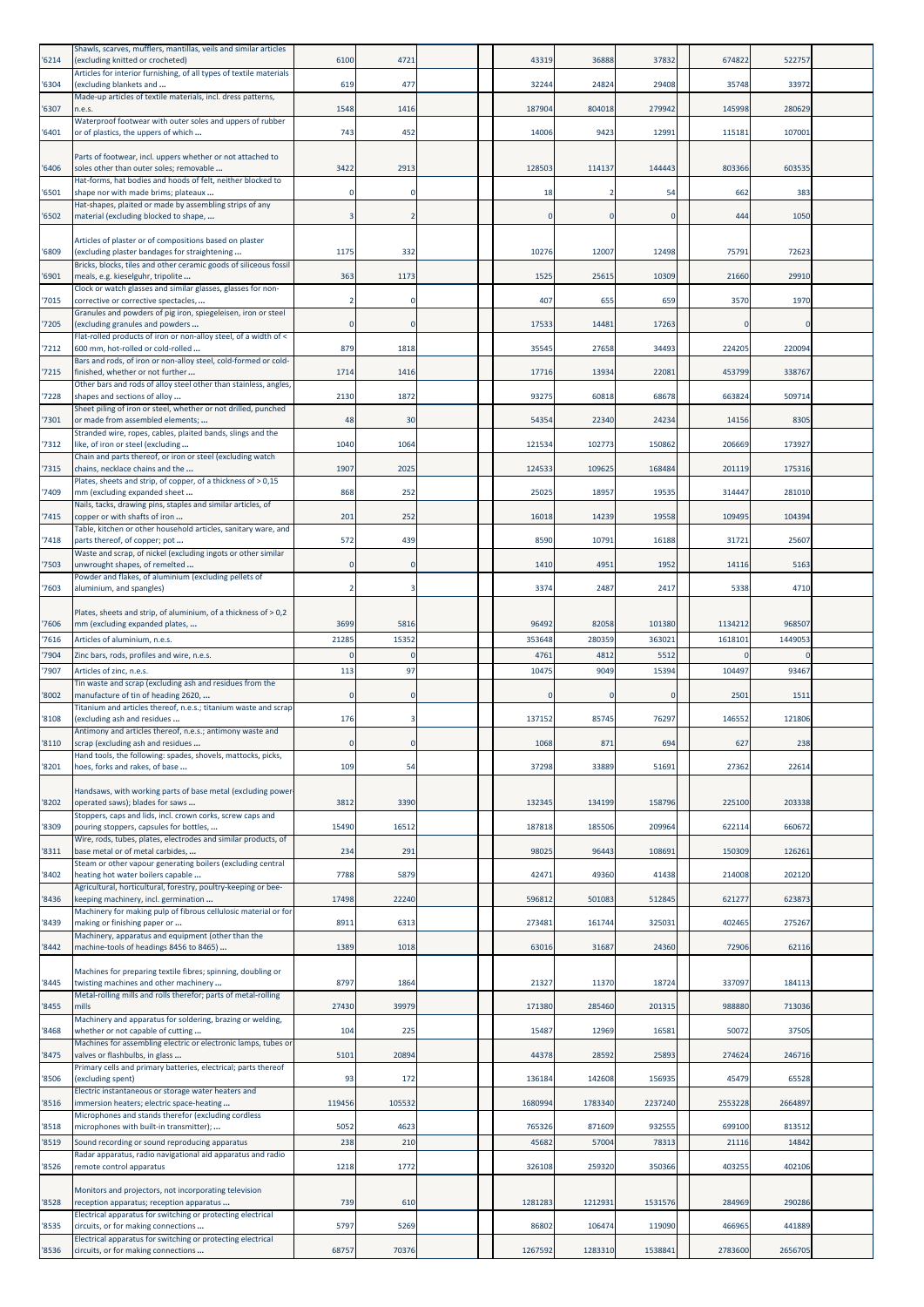| '8547         | Insulating fittings for electrical machines, appliances or<br>equipment, being fittings wholly                                                                      | 1841  | 2575         | 66496        | 63697         | 78764         | 131606         | 108713         |  |
|---------------|---------------------------------------------------------------------------------------------------------------------------------------------------------------------|-------|--------------|--------------|---------------|---------------|----------------|----------------|--|
| '8601         | Rail locomotives powered from an external source of<br>electricity or by electric accumulators                                                                      |       | 0            | 5360         | 1499          | 6248          | 214            | 1481           |  |
| 8711          | Motorcycles, incl. mopeds, and cycles fitted with an auxiliary<br>motor, with or without side-cars;                                                                 | 5275  | 3740         | 137457       | 165278        | 294559        | 1556582        | 1607053        |  |
| 8805          | Aircraft launching gear (excluding motor winches for<br>launching gliders); deck-arrestor or similar                                                                |       | $\Omega$     |              |               |               | $\Omega$       |                |  |
| '9006         | Photographic cameras, photographic flashlight apparatus and<br>flashbulbs (excluding discharge                                                                      | 685   | 426          | 10049        | 7090          | 9818          | 50850          | 34489          |  |
| '9013         | Liquid crystal devices not constituting articles provided for<br>more specifically in other heading;                                                                | 317   | 657          | 233823       | 233150        | 290549        | 65232          | 67498          |  |
|               | Gas, liquid or electricity supply or production meters, incl.                                                                                                       |       |              |              |               |               |                |                |  |
| '9028         | calibrating meters therefor                                                                                                                                         | 538   | 842          | 141656       | 107980        | 159721        | 294604         | 319801         |  |
| '9103         | Clocks with watch movements (excluding wrist-watches,<br>pocket-watches and other watches of heading                                                                |       | $\Omega$     | 455          | 160           | 173           | 1656           | 591            |  |
| '9302         | Revolvers and pistols (excluding those of heading 9303 or<br>9304 and sub-machine guns for military<br>Parts and accessories for weapons and the like of heading    | 78    | 91           |              |               |               | 57549          | 62643          |  |
| '9305         | 9301 to 9304, n.e.s.                                                                                                                                                | 422   | 691          |              |               |               | 100836         | 94676          |  |
| 9604          | Hand sieves and hand riddles (excluding colanders)<br>Ball-point pens; felt tipped and other porous-tipped pens and                                                 | 29    | 79           | 3218         | 3486          | 5159          | 1138           | 2266           |  |
| '9608         | markers; fountain pens, stylograph<br>Typewriter or similar ribbons, inked or otherwise prepared for                                                                | 2412  | 2813         | 113879       | 111297        | 161388        | 126836         | 118793         |  |
| '9612         | giving impressions, whether                                                                                                                                         | 12    | 11           | 18145        | 18263         | 22588         | 29233          | 20473          |  |
| '0202         | Meat of bovine animals, frozen<br>Pig fat, free of lean meat, and poultry fat, not rendered or                                                                      |       | $\Omega$     | 806321       | 707856        | 678159        | 15718          | 142818         |  |
| '0209         | otherwise extracted, fresh, chilled,<br>Meat and edible offal, salted, in brine, dried or smoked;                                                                   |       |              | 10226        | 4427          | 4136          | 59802          | 58654          |  |
| 0210          | edible flours and meals of meat or<br>Fish, fit for human consumption, dried, salted or in brine;                                                                   | 481   | 1716         | 1206         | 3316          | 3185          | 1030049        | 1053765        |  |
| '0305         | smoked fish, fit for human consumption,<br>Milk and cream, concentrated or containing added sugar or                                                                |       | O            | 180742       | 158901        | 181377        | 32143          | 30687          |  |
| 0402          | other sweetening matter<br>Buttermilk, curdled milk and cream, yogurt, kephir and other                                                                             |       | 0            | 424410       | 328489        | 335917        | 53444          | 50015          |  |
| '0403         | fermented or acidified milk and                                                                                                                                     |       |              | 175686       | 188004        | 161937        | 27440          | 29832          |  |
| '0410         | Turtles' eggs, birds' nests and other edible products of animal<br>origin, n.e.s.                                                                                   |       | $\Omega$     | 527          | 104           | 128           | 1350           | 1536           |  |
| '0502         | Pigs', hogs' or boars' bristles and hair; badger hair and other<br>brush making hair; waste of                                                                      |       |              |              |               | -0            | 148            | 16             |  |
| '0506         | Bones and horn-cores and their powder and waste,<br>unworked, defatted, simply prepared, treated                                                                    |       | 0            |              |               | 0             | 3066           | 2148           |  |
| '0507         | Ivory, tortoiseshell, whalebone and whalebone hair, horns,<br>antlers, hooves, nails, claws and                                                                     |       | O            | O            | 66            | 85            | 87             | 92             |  |
| '0602         | Live plants incl. their roots, cuttings and slips; mushroom<br>spawn (excluding bulbs, tubers,                                                                      | 21306 | 21595        | 188302       | 185115        | 213945        | 754415         | 769349         |  |
| '0707         | Cucumbers and gherkins, fresh or chilled                                                                                                                            |       | c            | 104464       | 48187         | 49424         | 10598          | 10505          |  |
| '0713         | Dried leguminous vegetables, shelled, whether or not skinned<br>or split                                                                                            |       |              | 34367        | 40510         | 38255         | 29778          | 27926          |  |
| '0804         | Dates, figs, pineapples, avocados, guavas, mangoes and<br>mangosteens, fresh or dried                                                                               |       | $\Omega$     | 251630       | 287473        | 316955        | 39698          | 44622          |  |
| '0902         | Tea, whether or not flavoured                                                                                                                                       | 13    | 16           | 425724       | 412245        | 435933        | 7340           | 4758           |  |
| '1006<br>1007 | Rice<br>Grain sorghum                                                                                                                                               | 1211  | 1399<br>22   | 109232<br>78 | 102452<br>456 | 98402<br>1421 | 619024<br>1649 | 715232<br>1892 |  |
| 1107          | Malt, whether or not roasted                                                                                                                                        |       | $\mathbf 0$  | 39726        | 39908         | 44341         | 2035           | 1485           |  |
| 1203          | Copra                                                                                                                                                               |       | $\mathbf{0}$ |              |               |               | $\Omega$       | ¢              |  |
| 1206          | Sunflower seeds, whether or not broken<br>Other animal fats and oils and their fractions, whether or not                                                            | 631   | 1479         | 303710       | 332704        | 304630        | 58637          | 31112          |  |
| 1506          | refined, but not chemically                                                                                                                                         |       | $\Omega$     | 118          | 60            | 60            | 8014           | 5814           |  |
| 1516          | Animal or vegetable fats and oils and their fractions, partly or<br>wholly hydrogenated, inter-esterified,<br>Sugar confectionery not containing cocoa, incl. white | 672   | 260          | 72164        | 63423         | 91442         | 8425           | 7701           |  |
| 1704          | chocolate                                                                                                                                                           | 5247  | 7151         | 190898       | 174532        | 217437        | 202713         | 197402         |  |
| 2009          | Fruit juices, incl. grape must, and vegetable juices,<br>unfermented, not containing added spirit,                                                                  | 4102  | 3367         | 285205       | 263126        | 304762        | 540850         | 528523         |  |
| 2102          | Yeasts, active or inactive; other dead single-cell micro-<br>organisms, prepared baking powders                                                                     | 293   | 400          | 30711        | 31766         | 41713         | 93202          | 116016         |  |
| 2206          | Cider, perry, mead and other fermented beverages and<br>mixtures of fermented beverages and non-alcoholic                                                           | 71    | 121          | 69226        | 53328         | 64077         | 118838         | 206619         |  |
| 2304          | Oilcake and other solid residues, whether or not ground or in<br>the form of pellets, resulting                                                                     |       | $\mathbf{0}$ | 97274        | 166625        | 374785        | 35808          | 61166          |  |
| '2503         | Sulphur of all kinds (excluding sublimed sulphur, precipitated<br>sulphur and colloidal sulphur)                                                                    | 1343  | 1234         | 30324        | 7220          | 53349         | 20077          | 14311          |  |
|               | Dolomite, whether or not calcined or sintered, incl. dolomite                                                                                                       |       | $\Omega$     | 1218         | 1301          | 1314          | 21543          | 19590          |  |
| '2518<br>2605 | roughly trimmed or merely cut,<br>Cobalt ores and concentrates                                                                                                      |       | $\Omega$     | $\Omega$     | $\Omega$      |               |                |                |  |
| 2618          | Granulated slag "slag sand" from the manufacture of iron or<br>steel                                                                                                |       | $\Omega$     | 47           | $\Omega$      |               | 10451          | 11859          |  |
| 2621          | Slag and ash, incl. seaweed ash "kelp"; ash and residues from<br>the incineration of municipal                                                                      |       | 0            | 1941         | 1308          | 1557          | 8743           | 5943           |  |
| 2708          | Pitch and pitch coke, obtained from coal tar or from other<br>mineral tars                                                                                          |       | $\mathbf{0}$ | 92238        | 36307         | 92324         | 844            | 155            |  |
| '2712         | Petroleum jelly, paraffin wax, micro- crystalline petroleum<br>wax, slack wax, ozokerite, lignite                                                                   | 1273  | 1109         | 9201         | 10310         | 11723         | 78235          | 94729          |  |
|               |                                                                                                                                                                     |       |              |              |               |               |                |                |  |
| '2809         | Diphosphorus pentaoxide; phosphoric acid; polyphosphoric<br>acids, whether or not chemically defined                                                                | 105   | 114          | 16136        | 17864         | 20026         | 4645           | 4608           |  |
| 2810          | Oxides of boron; boric acids                                                                                                                                        |       | $\Omega$     | 12117        | 12258         | 12454         | $\Omega$       | $\Omega$       |  |
| 2811          | Inorganic acids and inorganic oxygen compounds of non-<br>metals (excluding hydrogen chloride "hydrochloric                                                         | 696   | 84           | 93382        | 79584         | 96700         | 52621          | 45201          |  |
| 2815          | Sodium hydroxide "caustic soda", potassium hydroxide<br>"caustic potash"; peroxides of sodium                                                                       | 25    | 80           | 37457        | 34593         | 28576         | 68046          | 58261          |  |
| 2820          | Manganese oxides                                                                                                                                                    |       | 5            | 13588        | 11272         | 21289         | 654            | 358            |  |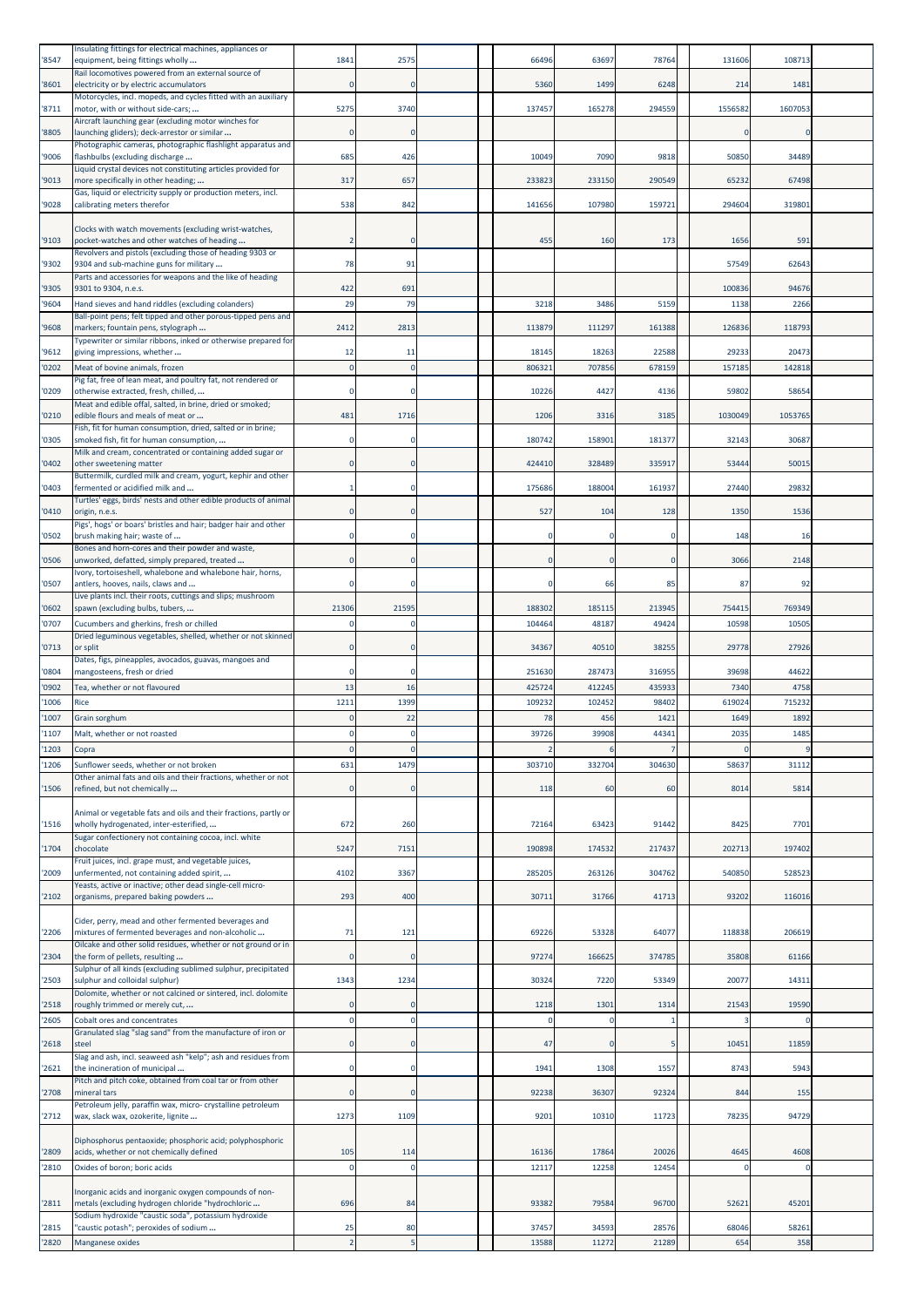| 2827          | Chlorides, chloride oxides and chloride hydroxides; bromides<br>and bromide oxides; iodides and               |              | 21           | 63904            | 54342           | 60633            | 28773           | 26088           |  |
|---------------|---------------------------------------------------------------------------------------------------------------|--------------|--------------|------------------|-----------------|------------------|-----------------|-----------------|--|
| '2830         | Sulphides; polysulphides, whether or not chemically defined                                                   |              | 92           | 11102            | 11944           | 13061            | 18975           | 14158           |  |
|               | Silicates; commercial alkali metal silicates (excluding inorganic                                             |              |              |                  |                 |                  |                 |                 |  |
| '2839<br>2840 | or organic compounds of mercury)<br>Borates; peroxoborates "perborates"                                       |              | O            | 17769<br>18893   | 16116<br>16780  | 15887<br>17042   | 10759<br>11232  | 9803<br>2608    |  |
| 2847          | Hydrogen peroxide, whether or not solidified with urea                                                        |              |              | 40325            | 42047           | 44969            | C               |                 |  |
| '2907         | Phenols; phenol-alcohols                                                                                      |              |              | 22455            | 23562           | 25005            | 46456           | 44620           |  |
| '2912         | Aldehydes, whether or not with other oxygen function; cyclic<br>polymers of aldehydes; parafo                 |              | $\Omega$     | 15016            | 15048           | 15871            | 24449           | 25953           |  |
|               | Phosphoric esters and their salts, incl. lactophosphates; their                                               |              |              |                  |                 |                  |                 |                 |  |
| 2919<br>'2926 | halogenated, sulphonated, nitrated<br>Nitrile-function compounds                                              | 108          | 2<br>82      | 18720<br>40022   | 19467<br>32982  | 32326<br>43564   | 19246<br>22719  | 20551<br>22458  |  |
| '2932         | Heterocyclic compounds with oxygen hetero-atom[s] only                                                        | 178          | 118          | 64805            | 81142           | 125738           | 220680          | 224375          |  |
|               | Vegetable alkaloids, natural or reproduced by synthesis, and                                                  |              |              |                  |                 |                  |                 |                 |  |
| '2939         | their salts, ethers, esters and<br>Sugars, chemically pure (excluding sucrose, lactose, maltose,              | 976          | 1566         | 25401            | 26633           | 42337            | 107608          | 117184          |  |
| '2940         | glucose and fructose); sugar                                                                                  |              | $\Omega$     | 18049            | 18805           | 27030            | 52512           | 55784           |  |
| '3002         | Human blood; animal blood prepared for therapeutic,<br>prophylactic or diagnostic uses; antisera              | 383220       | 281287       | 3057612          | 2833014         | 3556972          | 8410603         | 7881333         |  |
|               | Synthetic organic tanning substances; inorganic tanning                                                       |              |              |                  |                 |                  |                 |                 |  |
| '3202         | substances; tanning preparations, whether<br>Paints and varnishes, incl. enamels and lacquers, based on       | 1467         | 1472         | 7337             | 7720            | 8821             | 137433          | 104608          |  |
| '3209         | synthetic polymers or chemically<br>Fireworks, signalling flares, rain rockets, fog signals and other         | 14313        | 13585        | 168837           | 165970          | 206868           | 423303          | 395357          |  |
| 3604          | pyrotechnic articles (excluding<br>Photographic film in rolls, sensitised, unexposed, of any                  | 20           |              | 35308            | 23514           |                  | 10696           | 7334            |  |
| 3702          | material other than paper, paperboard                                                                         | 96           | $\mathbf 0$  | 14170            | 12105           | 14278            | 1259            | 1124            |  |
| 3704          | Photographic plates, film, paper, paperboard and textiles,<br>exposed but not developed                       |              | $\Omega$     | з                | 12              | 3                | 2117            | 2090            |  |
| '3802         | Activated carbon; activated natural mineral products; animal<br>black, whether or not spent                   | 249          | 439          | 72397            | 72049           | 88839            | 38174           | 44098           |  |
| '3804         | Residual lyes from the manufacture of wood pulp, whether or<br>not concentrated, desugared or                 |              | $\mathbf{0}$ | 1331             | 1131            | 911              | 8365            | 10194           |  |
|               | Prepared rubber accelerators; compound plasticisers for                                                       |              |              |                  |                 |                  |                 |                 |  |
| 3812          | rubber or plastics, n.e.s.; anti-oxidising<br>Hydraulic brake fluids and other prepared liquids for hydraulic | 6875         | 6058         | 141299           | 148139          | 179416           | 335859          | 325830          |  |
| '3819<br>3901 | transmission not containing                                                                                   | 347<br>16761 | 531<br>10825 | 23253<br>1093865 | 19268<br>793715 | 24258<br>1153532 | 17594<br>826100 | 18124<br>819767 |  |
|               | Polymers of ethylene, in primary forms<br>Polymers of vinyl chloride or of other halogenated olefins, in      |              |              |                  |                 |                  |                 |                 |  |
| '3904         | primary forms                                                                                                 | 4746         | 3817         | 272724           | 251169          | 415980           | 563000          | 551871          |  |
| '3911         | Petroleum resins, coumarone-indene resins, polyterpenes,<br>polysulphides, polysulphones and other            | 1487         | 2893         | 63409            | 60145           | 88510            | 86103           | 98714           |  |
| '3921         | Plates, sheets, film, foil and strip, of plastics, reinforced,<br>laminated, supported or similarly           | 59051        | 55767        | 630228           | 582360          | 707000           | 1867640         | 1843443         |  |
| 4013          | Inner tubes, of rubber                                                                                        | 187          | 164          | 16003            | 11716           | 23439            | 11739           | 10212           |  |
| '4101         | Raw hides and skins of bovine "incl. buffalo" or equine<br>animals, fresh, or salted, dried, limed,           | 170          | 15           | 1341             | 2537            | 3539             | 93368           | 71964           |  |
| 4113          | Leather further prepared after tanning or crusting "incl.<br>parchment-dressed leather", of goats             | 326          | 216          | 4122             | 3062            | 3600             | 195965          | 155851          |  |
| 4201          | Saddlery and harness for any animal, incl. traces, leads, knee<br>pads, muzzles, saddle cloths,               | 816          | 1046         | 10988            | 13484           | 20221            | 79222           | 79232           |  |
|               | Wood sawn or chipped lengthwise, sliced or peeled, whether                                                    |              |              |                  |                 |                  |                 |                 |  |
| 4407          | or not planed, sanded or end-jointed,<br>Casks, barrels, vats, tubs and other coopers' products parts         | 877          | 542          | 8465             | 9462            | 8335             | 300322          | 253074          |  |
| 4416          | thereof, of wood, incl. staves                                                                                | 44           | 170          | 2463             | 3410            | 5210             | 12240           | 11399           |  |
| 4504          | Agglomerated cork, with or without a binding substance, and<br>articles of agglomerated cork (excluding       | 92           | 29           | 49766            | 39413           | 38656            | 19938           | 15991           |  |
|               | Vegetable parchment, greaseproof papers, tracing papers and                                                   |              |              |                  |                 |                  |                 |                 |  |
| 4806          | glassine and other glazed transparent<br>Paper, paperboard, cellulose wadding and webs of cellulose           | 1071         | 457          | 11700            | 12821           | 15036            | 211242          | 196382          |  |
| 4811          | fibres, coated, impregnated, covered,                                                                         | 18426        | 17949        | 663461           | 651464          | 738913           | 955570          | 923067          |  |
| 4818          | Toilet paper and similar paper, cellulose wadding or webs of<br>cellulose fibres, of a kind used              | 560          | 1039         | 70517            | 70498           | 77010            | 925926          | 945758          |  |
| 4823          | Paper, paperboard, cellulose wadding and webs of cellulose<br>fibres, in strips or rolls of a                 | 1751         | 1290         | 96307            | 91414           | 138561           | 533271          | 472312          |  |
| 4908          | Transfers "decalcomanias"<br>Silk waste, incl. cocoons unsuitable for reeling, yarn waste                     | 214          | 122          | 3397             | 2986            | 4208             | 50453           | 40614           |  |
| '5003         | and garnetted stock<br>Silk yarn and yarn spun from silk waste, put up for retail sale;                       |              | $\Omega$     |                  |                 | 0                | 2289            | 2268            |  |
| 5006          | silkworm gut<br>Fine or coarse animal hair, neither carded nor combed                                         | 14           | 27           | 153              | 137             | 130              | 406             | 977             |  |
| 5102          | (excluding wool, hair and bristles used                                                                       | 367          | 270          |                  |                 |                  | 16585           | 10350           |  |
| 5205          | Cotton yarn other than sewing thread, containing >= 85%<br>cotton by weight (excluding that put               | 714          | 442          | 266293           | 247503          | 369368           | 154383          | 123974          |  |
| 5403          | Artificial filament yarn, incl. artificial monofilament of < 67<br>decitex (excluding sewing thread           | 258          | 147          | 18499            | 19038           | 12225            | 35023           | 21390           |  |
| '5501         | Synthetic filament tow as specified in Note 1 to chapter 55                                                   |              | $\mathbf{0}$ | 10675            | 8161            | 8411             | 1353            | 1104            |  |
| '5508         | Sewing thread of man-made staple fibres, whether or not put<br>up for retail sale                             | 112          | 92           | 12092            | 13410           | 17883            | 6561            | 4796            |  |
| '5604         | Textile-covered rubber thread and cord; textile yarn, strip and<br>the like of heading 5404 and               | 1500         | 1636         | 9555             | 14421           | 16217            | 61007           | 47817           |  |
| 5606          | Gimped yarn, gimped strip and the like of heading 5404 or<br>5405; chenille yarn, incl. flock                 | 845          | 303          | 5449             | 5427            | 8564             | 73181           | 63928           |  |
| 5802          | Terry towelling and similar woven terry fabrics, tufted textile<br>fabrics (excluding narrow woven            |              | $\bf{0}$     | 6855             | 5179            | 7002             | 1232            | 1137            |  |
|               |                                                                                                               |              |              |                  |                 |                  |                 |                 |  |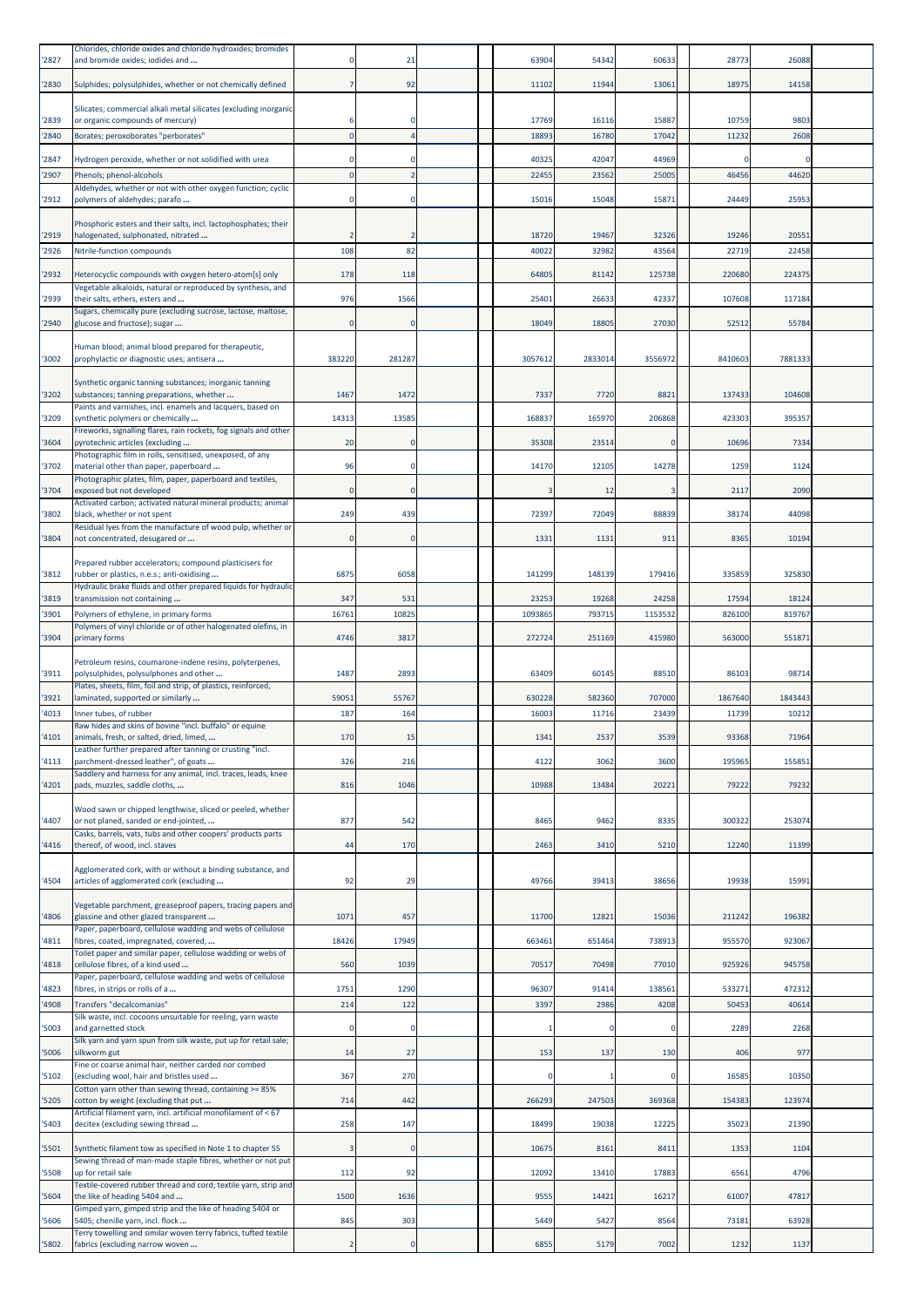| 5811  | Quilted textile products in the piece, composed of one or<br>more layers of textile materials                      | 128    | 33           | 14465   | 14961   | 20795    | 17918   | 12508   |  |
|-------|--------------------------------------------------------------------------------------------------------------------|--------|--------------|---------|---------|----------|---------|---------|--|
|       | Tyre cord fabric of high-tenacity yarn of nylon or other                                                           |        | $\Omega$     |         |         |          |         |         |  |
| 5902  | polyamides, polyesters or viscose<br>Knitted or crocheted fabrics, of a width <= 30 cm, containing                 |        |              | 80321   | 62404   | 92170    | 76299   | 67062   |  |
| 6002  | by weight >= 5% of elastomeric<br>Knitted or crocheted fabrics, of a width > 30 cm, containing by                  | 82     | 30           | 3889    | 4523    | 5989     | 14306   | 17404   |  |
| 6004  | weight >= 5% of elastomeric                                                                                        | 3139   | 2245         | 54822   | 49952   | 57330    | 440057  | 380610  |  |
| 6104  | Women's or girls' suits, ensembles, jackets, blazers, dresses,<br>skirts, divided skirts, trousers,                | 28696  | 24257        | 444060  | 363429  | 500200   | 1018515 | 916780  |  |
|       | Made-up clothing accessories, knitted or crocheted; knitted                                                        |        |              |         |         |          |         |         |  |
| 6117  | or crocheted parts of garments                                                                                     | 2049   | 1222         | 99329   | 55794   | 73598    | 183118  | 226602  |  |
| '6216 | Gloves, mittens and mitts, of all types of textile materials<br>(excluding knitted or crocheted                    | 245    | 128          | 20890   | 19357   | 25422    | 34585   | 28375   |  |
| '6305 | Sacks and bags, of a kind used for the packing of goods, of all<br>types of textile materials                      | 216    | 100          | 130450  | 124138  | 140060   | 36228   | 31681   |  |
|       | Footwear with outer soles of rubber, plastics, leather or                                                          |        |              |         |         |          |         |         |  |
| '6403 | composition leather and uppers of<br>Footwear with outer soles of rubber, plastics, leather or                     | 274116 | 239835       | 1642796 | 1306355 | 1566646  | 8074776 | 6566847 |  |
| 6404  | composition leather and uppers of<br>Headbands, linings, covers, hat foundations, hat frames,                      | 43974  | 38046        | 804774  | 727895  | 891420   | 1986664 | 1904588 |  |
| 6507  | peaks and chinstraps, for headgear                                                                                 | 81     | 69           | 1477    | 1291    | 1335     | 19606   | 23484   |  |
| '6603 | Parts, trimmings and accessories for umbrellas and sun<br>umbrellas of heading 6601 or for walking                 | 27     | 49           | 602     | 554     | 912      | 8623    | 6471    |  |
|       | Human hair, dressed, thinned, bleached or otherwise worked;                                                        |        |              |         |         |          |         |         |  |
| '6703 | wool, other animal hair or other                                                                                   |        | O            | 582     | 445     | 850      | 28472   | 22179   |  |
| 6806  | Slag-wool, rock-wool and similar mineral wools; exfoliated<br>vermiculite, expanded clays, foamed                  | 1463   | 937          | 63349   | 58885   | 59314    | 43708   | 32768   |  |
| 6810  | Articles of cement, concrete or artificial stone, whether or not<br>reinforced                                     | 6623   | 14684        | 112919  | 124930  | 145732   | 355604  | 333540  |  |
|       | Ceramic pipes, conduits, guttering and pipe fittings (excluding                                                    |        |              |         |         |          |         |         |  |
| 6906  | of siliceous fossil meals or<br>Safety glass, toughened "tempered", laminated safety glass                         |        | $\mathbf{0}$ | 2363    | 431     | 484      | 760     | 329     |  |
| '7007 | (excluding multiple-walled insulating                                                                              | 1018   | 1209         | 124161  | 116723  | 142497   | 609124  | 516156  |  |
|       | Laboratory, hygienic or pharmaceutical glassware, whether or                                                       |        |              |         |         |          |         |         |  |
| 7017  | not graduated or calibrated (excluding<br>Gold, incl. gold plated with platinum, unwrought or not                  | 40     | 35           | 17935   | 18686   | 21459    | 11075   | 10685   |  |
| 7108  | further worked than semi-manufactured<br>Base metals, silver or gold, clad with platinum, not further              | 1167   | 1389         | 15811   | 23919   | 19313    | 4018800 | 6718222 |  |
| '7111 | worked than semi-manufactured                                                                                      |        | 0            | 78      | 13      | $\Omega$ | 1594    | 2845    |  |
| '7112 | Waste and scrap of precious metal or of metal clad with<br>precious metal; other waste and scrap                   |        | $\Omega$     | 310303  | 266262  | 346613   | 312663  | 416766  |  |
| '7201 | Pig iron and spiegeleisen, in pigs, blocks or other primary<br>forms                                               |        |              | 12995   | 2623    | 659      | 43512   | 19805   |  |
|       | Flat-rolled products of iron or non-alloy steel, of a width >=                                                     |        |              |         |         |          |         |         |  |
| 7208  | 600 mm, hot-rolled, not clad,<br>Bars and rods of iron or non-alloy steel, hot-rolled, in                          | 2094   | 296          | 777778  | 503313  | 1071243  | 1457792 | 1040114 |  |
| 7213  | irregularly wound coils<br>Flat-rolled products of alloy steel other than stainless, of a                          | 17     | 103          | 71827   | 45248   | 28096    | 632578  | 546044  |  |
| '7225 | width of $>= 600$ mm, hot-rolled                                                                                   |        | 30           | 361937  | 217904  | 317025   | 140606  | 109891  |  |
| '7305 | Tubes and pipes, having circular cross-sections and an<br>external diameter of > 406,4 mm, of                      | 987    | 1133         | 430789  | 50116   | 43244    | 470714  | 221069  |  |
| '7311 | Containers of iron or steel, for compressed or liquefied gas<br>(excluding containers specifically                 | 6247   | 3489         | 69776   | 107894  | 125082   | 244748  | 233117  |  |
|       | Screws, bolts, nuts, coach screws, screw hooks, rivets, cotters,                                                   |        |              |         |         |          |         |         |  |
| 7318  | cotter pins, washers, incl                                                                                         | 13262  | 13281        | 896034  | 830214  | 1134531  | 1936113 | 1705175 |  |
| 7401  | Copper mattes; cement copper "precipitated copper"<br>Stranded wire, cables, plaited bands and the like, of copper |        |              | 172141  | 540284  | 598808   | 833     | 2365    |  |
| 7413  | (excluding electrically insulated                                                                                  | 49     | 29           | 5242    | 3136    | 2494     | 63127   | 52932   |  |
| 7504  | Powders and flakes, of nickel (excluding nickel oxide sinters)                                                     |        | $\mathbf 0$  | 3520    | 3106    | 3019     | 1335    | 1546    |  |
|       | Articles of nickel, n.e.s. (excluding powder, flakes, bars,<br>profiles, wire, plates, sheets,                     | 1200   | 2272         | 45806   | 34123   | 30703    | 62895   | 45972   |  |
| '7508 | Aluminium wire (excluding stranded wire, cables, plaited                                                           |        |              |         |         |          |         |         |  |
| '7605 | bands and the like and other articles<br>Reservoirs, tanks, vats and similar containers, of aluminium,             | 71     | 232          | 17850   | 14459   | 22666    | 61864   | 63142   |  |
| '7611 | for any material (other than                                                                                       |        | 387          | 683     | 1645    | 11915    | 8905    | 5644    |  |
| 7801  | Unwrought lead:                                                                                                    |        | $\Omega$     | 8247    | 9124    | 17142    | 76028   | 69313   |  |
| 8007  | Articles of tin, n.e.s.<br>Cobalt mattes and other intermediate products of cobalt                                 | 13     | 77           | 947     | 1059    | 1809     | 4622    | 5335    |  |
| '8105 | metallurgy; cobalt and articles thereof,<br>Tools, interchangeable, for hand tools, whether or not power-          |        | 105          | 12467   | 8829    | 11326    | 6769    | 7288    |  |
| 8207  | operated, or for machine tools                                                                                     | 11963  | 12222        | 607227  | 610233  | 690499   | 1058771 | 877359  |  |
| 8212  | Non-electric razors and razor blades of base metal, incl. razor<br>blade blanks in strips                          |        |              | 161537  | 120542  | 144463   | 22138   | 15563   |  |
| '8307 | Flexible tubing of base metal, with or without fittings                                                            | 3022   | 4239         | 34628   | 36066   | 40863    | 55555   | 46579   |  |
|       |                                                                                                                    |        |              |         |         |          |         |         |  |
| '8310 | Sign-plates, nameplates, address-plates and similar plates,<br>numbers, letters and other symbols,                 | 55     | 34           | 5231    | 5161    | 6282     | 17628   | 10970   |  |
| 8418  | Refrigerators, freezers and other refrigerating or freezing<br>equipment, electric or other; heat                  | 54686  | 49312        | 852650  | 890019  | 1079569  | 3288652 | 3070153 |  |
| 8424  | Mechanical appliances, whether or not hand-operated, for                                                           | 41727  | 65211        | 538908  | 589540  | 823547   | 1504214 | 1588664 |  |
|       | projecting, dispersing or spraying                                                                                 |        |              |         |         |          |         |         |  |
| '8429 | Self-propelled bulldozers, angledozers, graders, levellers,<br>scrapers, mechanical shovels, excavators,           | 20088  | 27121        | 1830240 | 1482259 | 2750305  | 905570  | 653918  |  |
| 8434  | Milking machines and dairy machinery (excluding<br>refrigerating or heat treatment equipment,                      | 8152   | 9784         | 102894  | 139029  | 114540   | 135187  | 100863  |  |
|       | Auxiliary machinery for use with machines of heading 8444,                                                         |        |              |         |         |          |         |         |  |
| 8448  | 8445, 8446 or 8447, e.g. dobbies,<br>Converters, ladles, ingot moulds and casting machines of a                    | 2965   | 1847         | 12377   | 11179   | 14273    | 335579  | 254116  |  |
| 8454  | kind used in metallurgy or in metal                                                                                | 5242   | 5782         | 93420   | 46758   | 69826    | 402079  | 311525  |  |
| '8465 | Machine tools, incl. machines for nailing, stapling, glueing or<br>otherwise assembling, for working               | 33381  | 29620        | 298925  | 323000  | 455717   | 1313621 | 1145820 |  |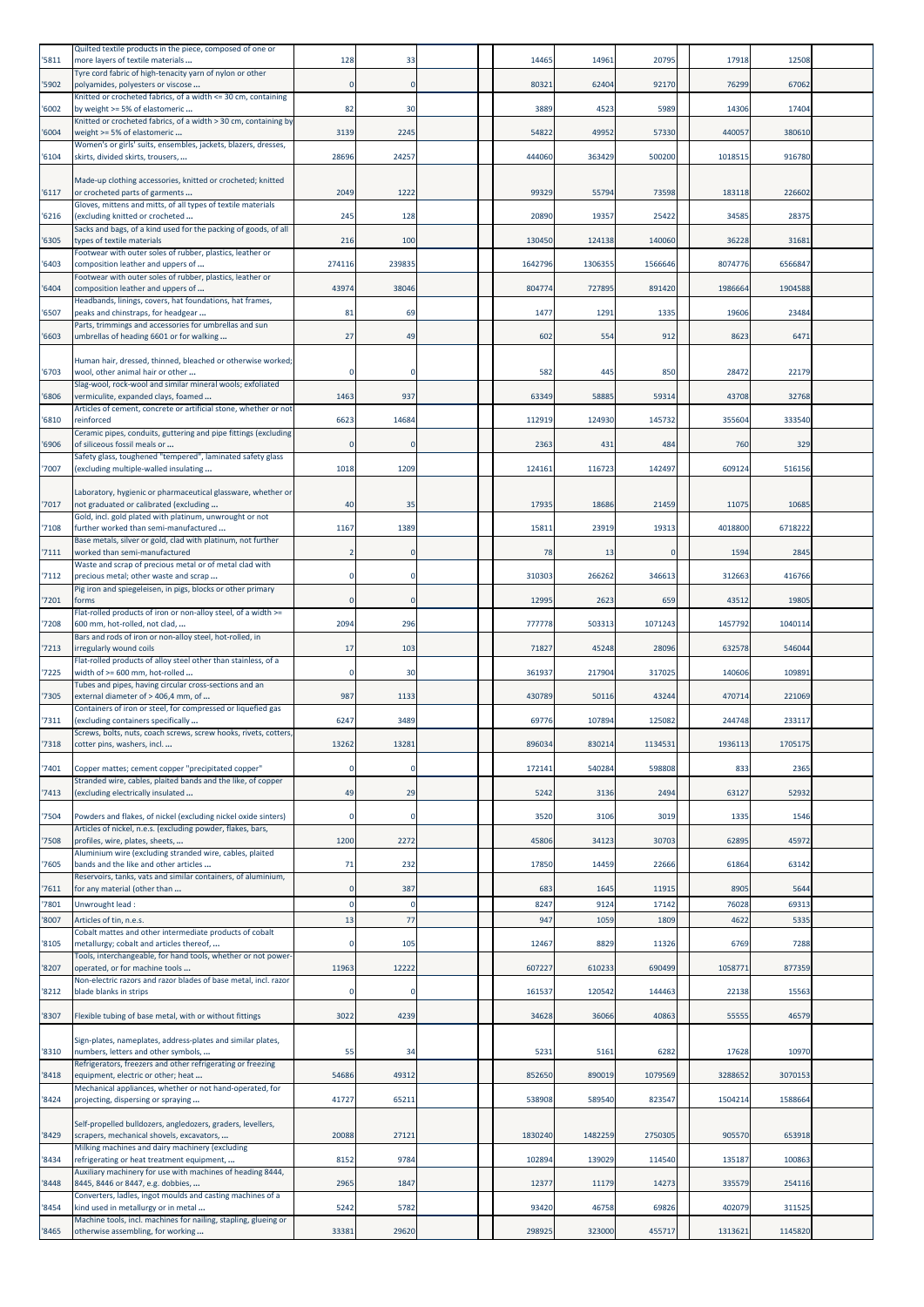| '8472          | Office machines, e.g. hectograph or stencil duplicating<br>machines, addressing machines, automatic                                                                 | 213            | 1175                       | 293731        | 195888        | 208993        | 141782        | 105831        |  |
|----------------|---------------------------------------------------------------------------------------------------------------------------------------------------------------------|----------------|----------------------------|---------------|---------------|---------------|---------------|---------------|--|
| '8480          | Moulding boxes for metal foundry; mould bases; moulding<br>patterns; moulds for metal (other than                                                                   | 17888          | 19093                      | 306770        | 310391        | 356856        | 1433708       | 1199306       |  |
| '8505          | Electromagnets (excluding magnets for medical use);<br>permanent magnets and articles intended                                                                      | 2130           | 19708                      | 77064         | 105157        | 128518        | 165369        | 147466        |  |
|                | Electrical ignition or starting equipment of a kind used for                                                                                                        |                |                            |               |               |               |               |               |  |
| '8511          | spark-ignition or compression-ignition                                                                                                                              | 14344          | 14744                      | 396197        | 353069        | 505589        | 611903        | 548733        |  |
| '8533          | Electrical resistors, incl. rheostats and potentiometers<br>(excluding heating resistors); parts<br>Parts suitable for use solely or principally with the apparatus | 1077           | 1014                       | 55554         | 54739         | 66273         | 81149         | 69874         |  |
| '8538          | of heading 8535, 8536 or 8537,                                                                                                                                      | 14543          | 15268                      | 349765        | 338202        | 386334        | 1024898       | 1017410       |  |
| '8542          | Electronic integrated circuits; parts thereof                                                                                                                       | 523            | 731                        | 1165139       | 1254344       | 1555031       | 1429660       | 1230774       |  |
| '8606          | Railway or tramway goods vans and wagons (excluding self-<br>propelled and luggage vans and post                                                                    |                | 33                         | 196079        | 107642        | 124890        | 2437          | 1504          |  |
| '8701          | Tractors (other than tractors of heading 8709)<br>Parts and accessories for tractors, motor vehicles for the                                                        | 6176           | 6625                       | 1316629       | 1064843       | 1579106       | 1635057       | 1735979       |  |
| '8708          | transport of ten or more persons,                                                                                                                                   | 127755         | 123852                     | 8756241       | 7651584       | 10661719      | 14536808      | 12553253      |  |
| '8716          | Trailers and semi-trailers; other vehicles, not mechanically<br>propelled (excluding railway and                                                                    | 23005          | 20339                      | 729574        | 659292        | 1014284       | 630179        | 548827        |  |
| '8803          | Parts of aircraft and spacecraft of heading 8801 or 8802,<br>n.e.s.                                                                                                 | 56290          | 107733                     |               |               |               | 396014        | 383127        |  |
|                | Drawing, marking-out or mathematical calculating                                                                                                                    |                |                            |               |               |               |               |               |  |
| '9017          | instruments, e.g. drafting machines, pantographs,                                                                                                                   | 153            | 216                        | 49270         | 45121         | 60450         | 33972         | 22622         |  |
| '9029          | Revolution counters, production counters, taximeters,<br>milometers, pedometers and the like (excluding                                                             | 152            | 166                        | 83335         | 83309         | 117049        | 92772         | 136912        |  |
| '9032          | Regulating or controlling instruments and apparatus<br>(excluding taps, cocks and valves of heading                                                                 | 17678          | 17066                      | 311227        | 279500        | 371903        | 603440        | 587935        |  |
| '9107          | Time switches with clock or watch movement or with<br>synchronous motor                                                                                             | 39             | 29                         | 5038          | 4739          | 6142          | 21391         | 18676         |  |
|                | Complete, unassembled or partly assembled watch or clock                                                                                                            |                |                            |               |               |               |               |               |  |
| '9110          | movements or movement sets; incomplete<br>Percussion musical instruments, e.g. drums, xylophones,                                                                   | $\Omega$       | $\Omega$                   | 38            | 22            | 18            | 1288          | 2126          |  |
| '9206          | cymbals, castanets, maracas<br>Seats, whether or not convertible into beds, and parts                                                                               | 16             | -5                         | 3217          | 3709          | 4188          | 1677          | 1547          |  |
| '9401          | thereof, n.e.s. (excluding medical,                                                                                                                                 | 76970          | 69295                      | 992402        | 897614        | 1233738       | 3646712       | 3278457       |  |
| '9504          | Video game consoles and machines, articles for funfair, table<br>or parlour games, incl. pintables,                                                                 | 589            | 2689                       | 264435        | 204973        | 235853        | 12324         | 137334        |  |
| '9614          | Smoking pipes, incl. pipe bowls, cigar or cigarette holders, and<br>parts thereof, n.e.s.                                                                           | 110            | 14                         | 4488          | 3495          | 2962          | 9511          | 7838          |  |
| '9999          | Commodities not elsewhere specified                                                                                                                                 | 26859          | 134817                     | 6153790       | 9074291       | 14209020      | 1517803       | 14828965      |  |
| '0206          | Edible offal of bovine animals, swine, sheep, goats, horses,<br>asses, mules or hinnies, fresh,                                                                     |                | $\Omega$                   | 150714        | 131815        | 168807        | 82094         | 99698         |  |
| '0208          | Meat and edible offal of rabbits, hares, pigeons and other<br>animals, fresh, chilled or frozen                                                                     |                | 0                          | 2086          | 1834          | 1130          | 11176         | 8526          |  |
| '0307          | Molluscs, fit for human consumption, even smoked, whether<br>in shell or not, live, fresh, chilled,                                                                 |                | 0                          | 78071         | 68400         | 105391        | 129377        | 117383        |  |
| '0406          | Cheese and curd<br>Birds' eggs, not in shell, and egg yolks, fresh, dried, cooked by                                                                                | 36             | 634                        | 1139562       | 1222225       | 1300548       | 358993        | 3561707       |  |
| '0408          | steaming or by boiling in                                                                                                                                           | 68             | 145                        | 10664         | 8776          | 9883          | 56529         | 49476         |  |
| '0409          | Natural honey<br>Onions, shallots, garlic, leeks and other alliaceous vegetables,                                                                                   |                |                            | 769           | 838           | 881           | 30426         | 22262         |  |
| '0703          | fresh or chilled                                                                                                                                                    | $\Omega$       | 0                          | 157468        | 177542        | 129869        | 75438         | 86480         |  |
| '0803          | Bananas, incl. plantains, fresh or dried<br>Fruit and nuts, uncooked or cooked by steaming or boiling in                                                            | $\Omega$       | $\mathbf 0$                | 1119904       | 1116769       | 1074370       | 59066         | 59058         |  |
| '0811          | water, frozen, whether or not<br>Peel of citrus fruit or melons, incl. watermelons, fresh, frozen,                                                                  | $\Omega$       | $\Omega$                   | 110088        | 105218        | 141142        | 79009         | 72173         |  |
| '0814          | dried or provisionally preserved                                                                                                                                    |                | $\mathbf 0$                | 1092          | 837           | 1062          | 5344          | 3739          |  |
| '0905<br>'0906 | Vanilla<br>Cinnamon and cinnamon-tree flowers                                                                                                                       |                | $\mathbf 0$<br>$\mathbf 0$ | 758<br>4594   | 1242<br>4920  | 757<br>5411   | 1064<br>970   | 681<br>963    |  |
| '0909          | Seeds of anis, badian, fennel, coriander, cumin or caraway;<br>juniper berries                                                                                      | $\Omega$       | $\mathbf 0$                | 4435          | 4975          | 6675          | 21546         | 26694         |  |
|                | Ginger, saffron, turmeric "curcuma", thyme, bay leaves, curry                                                                                                       |                |                            |               |               |               |               |               |  |
| '0910<br>'1003 | and other spices (excluding pepper<br><b>Barley</b>                                                                                                                 | 27<br>$\Omega$ | 64<br>$\mathbf 0$          | 39717<br>5992 | 55483<br>7545 | 48829<br>1905 | 15910<br>1978 | 19070<br>9111 |  |
| '1102          | Cereal flours (excluding wheat or meslin)                                                                                                                           | 11             | 18                         | 3442          | 4480          | 11118         | 59358         | 63725         |  |
| '1202          | Groundnuts, whether or not shelled or broken (excluding<br>roasted or otherwise cooked)                                                                             | $\Omega$       | $\Omega$                   | 195505        | 189599        | 220683        | 1169          | 1206          |  |
| '1207          | Other oil seeds and oleaginous fruits, whether or not broken<br>(excluding edible nuts, olives,                                                                     | 16             | $\mathbf 0$                | 86064         | 71758         | 62754         | 15720         | 15809         |  |
| '1507          | Soya-bean oil and its fractions, whether or not refined<br>(excluding chemically modified)                                                                          |                |                            | 32089         | 49379         | 58977         | 79707         | 65393         |  |
| '1512          | Sunflower-seed, safflower or cotton-seed oil and fractions<br>thereof, whether or not refined,                                                                      | з              | 12                         | 1940          | 1497          | 1579          | 64874         | 69688         |  |
| '1513          | Coconut "copra", palm kernel or babassu oil and fractions<br>thereof, whether or not refined,                                                                       |                | 7                          | 84592         | 98208         | 201558        | 14294         | 16893         |  |
| '1520          | Glycerol, crude; glycerol waters and glycerol lyes                                                                                                                  | 138            | 97                         | 12657         | 11975         | 31688         | 2651          | 7144          |  |
| '1701          | Cane or beet sugar and chemically pure sucrose, in solid form                                                                                                       | 81             | 42                         | 99624         | 70876         | 94403         | 23326         | 23793         |  |
| '1703          | Molasses resulting from the extraction or refining of sugar                                                                                                         |                |                            | 98            | 682           | 178           | 366           | 1147          |  |
| '1802          | Cocoa shells, husks, skins and other cocoa waste<br>Cocoa powder, not containing added sugar or other                                                               | $\Omega$       | $\Omega$                   |               |               | 90            | 21            | 18            |  |
| '1805          | sweetening matter                                                                                                                                                   | 260            | 271                        | 107772        | 109544        | 137134        | 34659         | 29306         |  |
| '1902          | Pasta, whether or not cooked or stuffed with meat or other<br>substances or otherwise prepared,                                                                     | 30932          | 32018                      | 96263         | 101656        | 126003        | 3022504       | 3568063       |  |
| '1905          | Bread, pastry, cakes, biscuits and other bakers' wares,<br>whether or not containing cocoa; communion                                                               | 28865          | 30059                      | 378838        | 370783        | 432127        | 2705117       | 2744798       |  |
| '2106          | Food preparations, n.e.s.                                                                                                                                           | 22976          | 20522                      | 670593        | 711967        | 910807        | 1436483       | 1399721       |  |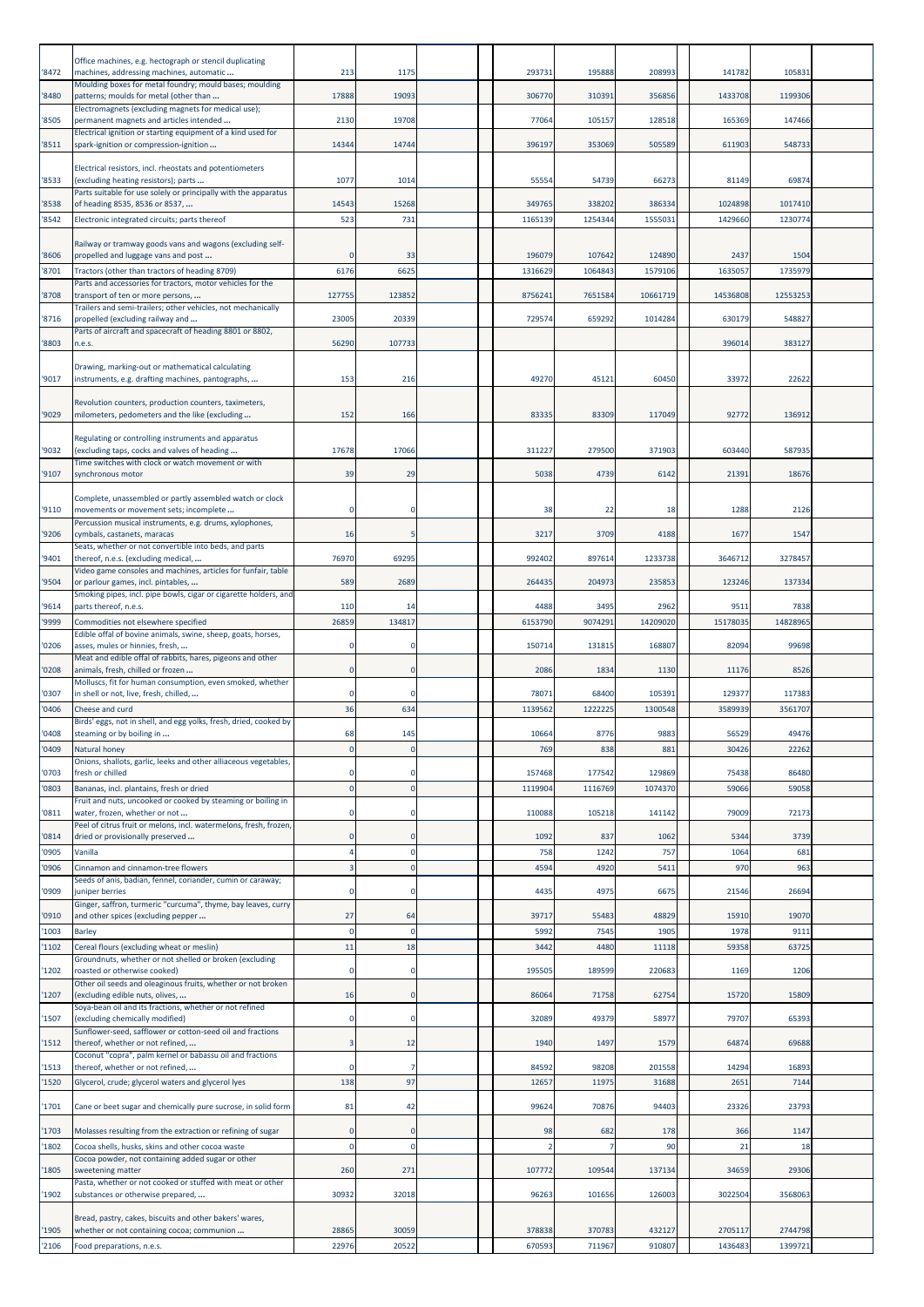| 2207         | Undenatured ethyl alcohol of an alcoholic strength of >= 80%;<br>ethyl alcohol and other spirits,                      |                  |                | 558            | 639            | 502            | 55005         | 54315         |  |
|--------------|------------------------------------------------------------------------------------------------------------------------|------------------|----------------|----------------|----------------|----------------|---------------|---------------|--|
| '2302        | Bran, sharps and other residues, whether or not in the form<br>of pellets, derived from the sifting,                   |                  |                | 1957           | 2701           | 6461           | 49195         | 59094         |  |
| '2305        | Oilcake and other solid residues, whether or not ground or in                                                          | $\Omega$         | $\Omega$       |                | $\circ$        | $\mathbf 0$    | C             | <sup>C</sup>  |  |
|              | the form of pellets, resulting                                                                                         |                  |                |                |                |                |               |               |  |
| '2507        | Kaolin and other kaolinic clays, whether or not calcined                                                               | 75               | 82             | 35124          | 29532          | 32096          | 5974          | 4469          |  |
| 2519         | Natural magnesium carbonate "magnesite"; fused magnesia;<br>dead-burned "sintered" magnesia, whether                   | 38               | 38             | 67538          | 65416          | 54870          | 5236          | 4230          |  |
| '2526        | Natural steatite, whether or not roughly trimmed or merely<br>cut, by sawing or otherwise, into                        | 211              | 395            | 9154           | 8272           | 10419          | 61686         | 6631          |  |
| '2529        | Feldspar; leucite, nepheline and nepheline syenite; fluorspar                                                          | 393              | 418            | 64404          | 61897          | 73527          | 18455         | 20023         |  |
| '2606        | Aluminium ores and concentrates                                                                                        |                  | C              | 6740           | 5729           | 6739           | 802           | 725           |  |
| '2609        | Tin ores and concentrates<br>Coal; briquettes, ovoids and similar solid fuels manufactured                             | ſ                | c              | 11             | 15             | $\Omega$       |               |               |  |
| 2701         | from coal                                                                                                              |                  | C              | 367624         | 319110         | 412825         | 14575         | 7304          |  |
| 2803         | Carbon "carbon blacks and other forms of carbon", n.e.s.                                                               | 364              | 231            | 7765           | 6088           | 7243           | 184810        | 154688        |  |
| 2814         | Ammonia, anhydrous or in aqueous solution<br>Artificial corundum, whether or not chemically defined;                   |                  | C              | 229            | 198            | 289            | 2361          | 1170          |  |
| 2818         | aluminium oxide; aluminium hydroxide<br>Fluorides; fluorosilicates, fluoroaluminates and other complex                 | 293              | 255            | 2020818        | 1559487        | 1887835        | 81432         | 66200         |  |
| 2826         | fluorine salts (excluding inorganic                                                                                    | 69               | 65             | 55422          | 46835          | 47272          | 5115          | 4553          |  |
| 2831<br>2834 | Dithionites and sulfoxylates<br>Nitrites; nitrates                                                                     | $\epsilon$<br>22 | $\Omega$<br>17 | 8606<br>17995  | 4234<br>9737   | 5062<br>11028  | 62<br>3843    | 42<br>3738    |  |
|              | Phosphinates "hypophosphites", phosphonates "phosphites"                                                               |                  |                |                |                |                |               |               |  |
| '2835        | and phosphates; polyphosphates, whether                                                                                | 116              | 61             | 60645          | 61537          | 73269          | 21630         | 23513         |  |
| '2903        | Halogenated derivatives of hydrocarbons<br>Halogenated, sulphonated, nitrated or nitrosated derivatives                | 17               | 18             | 68909          | 55643          | 62101          | 87299         | 64064         |  |
| 2913         | of cyclic polymers of aldehydes<br>Esters of other inorganic acids of non-metals and their salts;                      |                  |                | 97             | 204            | 80             | 382           | 245           |  |
| '2920        | their halogenated, sulphonated,                                                                                        | 63               | 40             | 24732          | 21536          | 34741          | 21124         | 21856         |  |
| 2941         | <b>Antibiotics</b>                                                                                                     | 898              | 1389           | 165645         | 189899         | 174918         | 973939        | 885465        |  |
| '3003        | Medicaments consisting of two or more constituents mixed<br>together for therapeutic or prophylactic                   |                  | 37             | 280319         | 233381         | 213127         | 287986        | 329230        |  |
| 3215         | Printing ink, writing or drawing ink and other inks, whether or<br>not concentrated or solid                           | 7593             | 847            | 292194         | 263138         | 283469         | 302170        | 254572        |  |
| 3404         | Artificial waxes and prepared waxes                                                                                    | 787              | 1133           | 40026          | 41518          | 54260          | 87086         | 80424         |  |
| 3407         | Modelling pastes, incl. those put up for children's<br>amusement; preparations known as "dental                        | 6519             | 7627           | 42372          | 41710          | 49290          | 91727         | 8657          |  |
|              | Photographic plates and film, exposed and developed                                                                    |                  |                |                |                |                |               |               |  |
| 3705         | (excluding products made of paper, paperboard<br>Reaction initiators, reaction accelerators and catalytic              | 949              | 654            | 480            | 449            | 582            | 32245         | 26349         |  |
| '3815        | preparations, n.e.s. (excluding rubber                                                                                 | 30351            | 39743          | 453649         | 432119         | 445486         | 832219        | 1157892       |  |
| 3816         | Refractory cements, mortars, concretes and similar<br>compositions (excluding preparations based                       | 2470             | 1873           | 210832         | 199707         | 215638         | 49093         | 44625         |  |
| '3908        | Polyamides, in primary forms<br>Amino-resins, phenolic resins and polyurethanes, in primary                            | 1230             | 1779           | 66853          | 63013          | 96393          | 750838        | 664681        |  |
| '3909        | forms                                                                                                                  | 26406            | 26649          | 456726         | 435496         | 745279         | 722433        | 666555        |  |
| '3915        | Waste, parings and scrap, of plastics                                                                                  | 0                | 35             | 25549          | 18389          | 25300          | 68480         | 56054         |  |
| '3916        | Monofilament of which any cross-sectional dimension > 1<br>mm, rods, sticks and profile shapes,                        | 3767             | 3684           | 87268          | 93070          | 119453         | 195675        | 189258        |  |
| '3922        | Baths, shower-baths, sinks, washbasins, bidets, lavatory pans,<br>seats and covers, flushing cisterns                  | 2984             | 2578           | 165437         | 157748         | 198331         | 177963        | 169604        |  |
| 4016         | Articles of vulcanised rubber (excluding hard rubber), n.e.s.                                                          | 11347            | 11543          | 659422         | 630462         | 824326         | 1199067       | 1170817       |  |
| 4105         | Tanned or crust skins of sheep or lambs, without wool on,<br>whether or not split (excluding further                   | 93               | 50             | 174            | 23             | 101            | 15744         | 8940          |  |
|              | Leather further prepared after tanning or crusting "incl.                                                              |                  |                |                |                |                |               |               |  |
| 4107         | parchment-dressed leather", of bovine<br>Leather further prepared after tanning or crusting "incl.                     | 6325             | 5859           | 36802          | 30900          | 34671          | 2687849       | 2123525       |  |
| 4112         | parchment-dressed leather", of sheep<br>Sheets for veneering, incl. those obtained by slicing laminated                | 239              | 119            | 1741           | 1110           | 1650           | 124407        | 74685         |  |
| 4408         | wood, for plywood or for other<br>Tableware and kitchenware, of wood (excluding interior                               | 2674             | 2489           | 30578          | 25809          | 30680          | 183001        | 119329        |  |
| 4419<br>4812 | fittings, ornaments, cooperage products,<br>Filter blocks, slabs and plates, of paper pulp                             | 811              | 145            | 22986<br>13499 | 24327<br>14825 | 35150<br>20768 | 20655<br>1703 | 20412<br>1779 |  |
|              | Registers, account books, notebooks, order books, receipt                                                              |                  |                |                |                |                |               |               |  |
| 4820         | books, letter pads, memorandum pads,<br>Music, printed or in manuscript, whether or not bound or                       | 484              | 516            | 52267          | 42071          | 55528          | 173603        | 110678        |  |
| 4904         | illustrated                                                                                                            |                  | C.             | 56             | 93             | 135            | 355           | 147           |  |
| '5106        | Carded wool yarn (excluding that put up for retail sale)<br>Woven fabrics of combed wool or of combed fine animal hair | 2397             | 1837           | 2162           | 1097           | 1414           | 151986        | 116133        |  |
| '5112        | (excluding fabrics for technical<br>Woven fabrics of cotton, containing >= 85% cotton by weight                        | 5112             | 3270           | 9950           | 8694           | 7180           | 913442        | 522190        |  |
| '5209        | and weighing $> 200$ g/m <sup>2</sup>                                                                                  | 2319             | 3123           | 31144          | 34723          | 42923          | 302124        | 229647        |  |
| 5404         | Synthetic monofilament of >= 67 decitex and with a cross<br>sectional dimension of <= 1 mm; strip                      | 635              | 881            | 18949          | 20683          | 30903          | 91236         | 79749         |  |
| '5502        | Artificial filament tow as specified in Note 1 to chapter 55                                                           |                  |                | 79526          | 69945          | 71881          | 691           | 1189          |  |
| '5505        | Waste of man-made staple fibres, incl. noils, yarn waste and<br>garnetted stock                                        | 10               | C.             | 388            | 903            | 1467           | 5553          | 2942          |  |
| '5512        | Woven fabrics containing >= 85% synthetic staple fibres by<br>weight                                                   | 581              | 795            | 53928          | 47961          | 59146          | 94102         | 80637         |  |
| '5515        | Woven fabrics containing predominantly, but < 85% synthetic<br>staple fibres by weight, other                          | 2273             | 1258           | 31192          | 20846          | 27263          | 142949        | 113461        |  |
|              | Articles of yarn, strip or the like of heading 5404 or 5405, or                                                        |                  |                |                |                |                |               |               |  |
| '5609        | of twine, cordage, ropes or<br>Carpets and other textile floor coverings, tufted "needle                               | 40               | 29             | 6979           | 7622           | 8542           | 10229         | 9185          |  |
|              |                                                                                                                        | 2327             | 2009           |                |                |                |               | 72998         |  |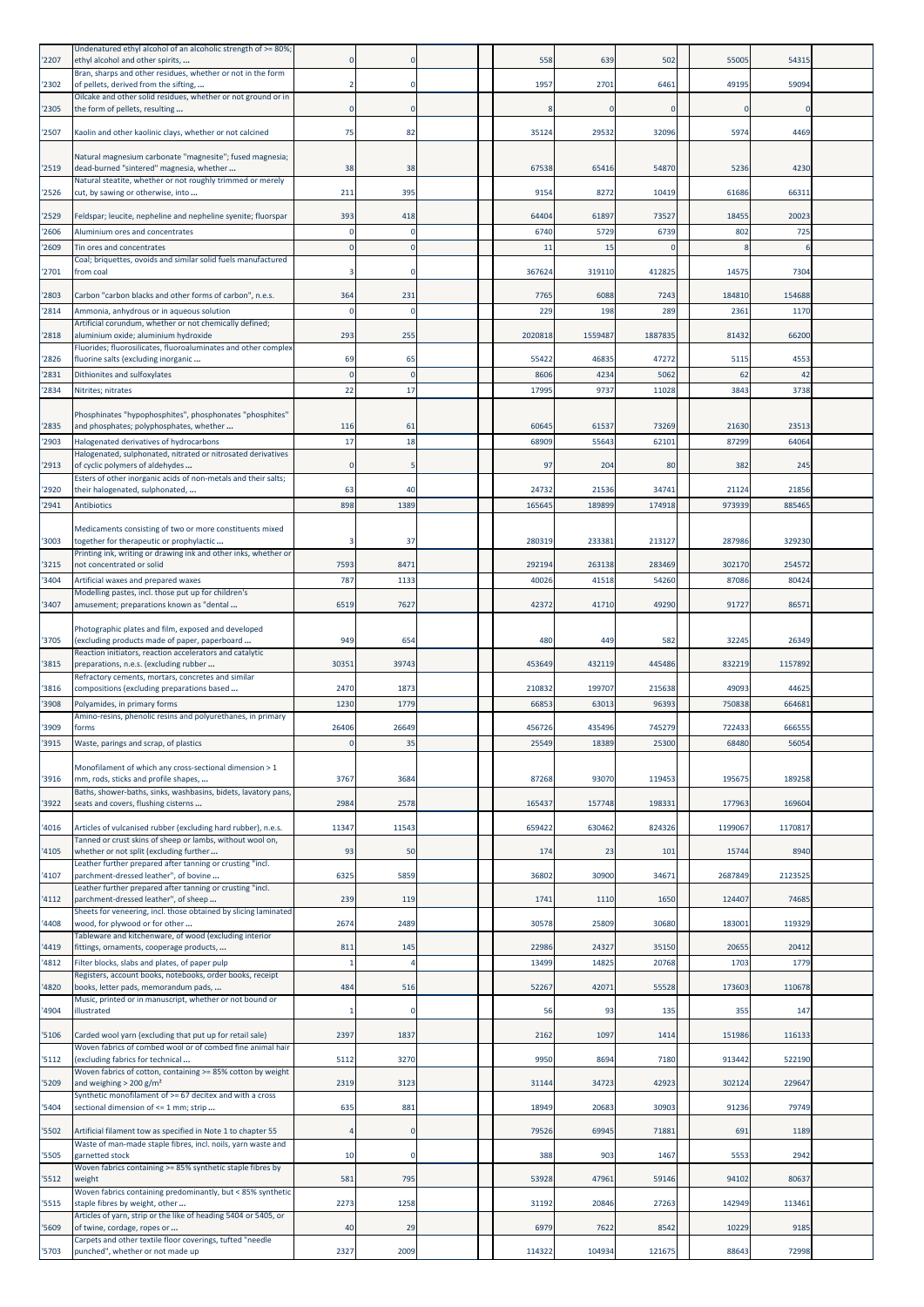| 5903           | Textile fabrics impregnated, coated, covered or laminated<br>with plastics (excluding tyre cord                                                                               | 3994          | 3225                    | 120646          | 130022          | 166664          | 581885          | 493217           |  |
|----------------|-------------------------------------------------------------------------------------------------------------------------------------------------------------------------------|---------------|-------------------------|-----------------|-----------------|-----------------|-----------------|------------------|--|
| '5906          | Rubberised textile fabrics (excluding tyre cord fabric of high-<br>tenacity yarn of nylon or other                                                                            | 584           | 402                     | 18537           | 15286           | 16428           | 75264           | 66482            |  |
| '5911          | Textile products and articles, for technical use, specified in<br>Note 7 to chapter 59                                                                                        | 3981          | 4372                    | 97232           | 93674           | 127937          | 225496          | 216070           |  |
| 6005           | Warp knit fabrics "incl. those made on galloon knitting<br>machines", of a width of > 30 cm (excluding                                                                        | 530           | 1291                    | 40849           | 36138           | 51638           | 145039          | 160319           |  |
| '6105          | Men's or boys' shirts, knitted or crocheted (excluding<br>nightshirts, T-shirts, singlets and                                                                                 | 5523          | 4968                    | 78754           | 61214           | 66729           | 390445          | 312081           |  |
| 6113           | Garments, knitted or crocheted, rubberised or impregnated,<br>coated or covered with plastics                                                                                 | 128569        | 131057                  | 13911           | 16078           | 20603           | 246155          | 223074           |  |
| 6116           | Gloves, mittens and mitts, knitted or crocheted (excluding for<br>babies)                                                                                                     | 395           | 323                     | 89426           | 85534           | 95352           | 30484           | 31306            |  |
| 6211           | Tracksuits, ski suits, swimwear and other garments, n.e.s.<br>(excluding knitted or crocheted)                                                                                | 84092         | 38422                   | 82891           | 74823           | 112526          | 950462          | 543234           |  |
|                | Handkerchiefs, of which no side exceeds 60 cm (excluding                                                                                                                      |               |                         |                 |                 |                 |                 |                  |  |
| 6213           | (nitted or crocheted)<br>Tarpaulins, awnings and sunblinds; tents; sails for boats,                                                                                           | 76            | 52                      | 2754            | 1546            | 8402            | 11804           | 8259             |  |
| '6306          | sailboards or landcraft; camping<br>Hats and other headgear, plaited or made by assembling                                                                                    | 300           | 130                     | 42023           | 38840           | 62092           | 95501           | 91569            |  |
| '6504          | strips of any material, whether or not                                                                                                                                        | 505           | 431                     | 4535            | 4463            | 4578            | 26836           | 19895            |  |
| '6902          | Refractory bricks, blocks, tiles and similar refractory ceramic<br>constructional goods (excluding                                                                            | 3484          | 12988                   | 117210          | 129364          | 110285          | 209326          | 200974           |  |
| 7013           | Glassware of a kind used for table, kitchen, toilet, office,<br>indoor decoration or similar purposes                                                                         | 12258         | 13455                   | 165020          | 179637          | 245552          | 362635          | 289930           |  |
| '7014          | Signalling glassware and optical elements of glass, not<br>optically worked (excluding clock or                                                                               |               |                         | 2745            | 3758            | 3832            | 8851            | 8270             |  |
| '7020          | Articles of glass, n.e.s.<br>Ferrous waste and scrap; remelting scrap ingots of iron or                                                                                       | 893           | 1089                    | 44593           | 46775           | 55051           | 104902          | 101488           |  |
| 7204           | steel (excluding slag, scale and                                                                                                                                              |               | 2                       | 249641          | 107870          | 309191          | 306932          | 320034           |  |
| 7214           | Bars and rods, of iron or non-alloy steel, not further worked<br>than forged, hot-rolled, hot-drawn                                                                           | 148           | в                       | 379599          | 202003          | 320112          | 1168164         | 1009469          |  |
| 7226           | Flat-rolled products of alloy steel other than stainless, of a<br>width of < 600 mm, hot-rolled                                                                               |               | 2                       | 12663           | 10823           | 14696           | 65539           | 48746            |  |
| 7229           | Wire of alloy steel other than stainless, in coils (excluding bars<br>and rods)                                                                                               | 2401          | 1808                    | 74603           | 61848           | 83942           | 135520          | 114268           |  |
| '7313          | Barbed wire of iron or steel; twisted hoop or single flat wire,<br>barbed or not, and loosely                                                                                 |               | C                       | 1152            | 309             | 538             | 1776            | 1752             |  |
| '7314          | Cloth, incl. endless bands, grill, netting and fencing, of iron or<br>steel wire, expanded metal                                                                              | 479           | 720                     | 47757           | 45931           | 54283           | 475295          | 451041           |  |
| '7601          | Unwrought aluminium                                                                                                                                                           |               | C                       | 70362           | 33437           | 61726           | 750510          | 725986           |  |
| 7604           | Bars, rods and profiles, of aluminium, n.e.s.                                                                                                                                 | 3845          | 4173                    | 172950          | 159513          | 207873          | 945255          | 848458           |  |
| '7615          | Table, kitchen or other household articles, sanitary ware, and<br>parts thereof, of aluminium,                                                                                | 10742         | 8197                    | 137705          | 132974          | 145161          | 401659          | 412636           |  |
| 7806           | Articles of lead, n.e.s.                                                                                                                                                      | 77            | 100                     | 1432            | 1906            | 1535            | 21770           | 12599            |  |
| '7905<br>'8003 | Zinc plates, sheets, strip and foil<br>Tin bars, rods, profiles and wire, n.e.s.                                                                                              |               | -0<br>$\Omega$          | 1242<br>1512    | 1335<br>1412    | 1765<br>2867    | 2438            | 1599             |  |
|                | Zirconium and articles thereof, n.e.s.; zirconium waste and                                                                                                                   |               |                         |                 |                 |                 |                 |                  |  |
| '8109<br>8111  | scrap (excluding ash and residues<br>Manganese and articles thereof, n.e.s.; manganese waste and<br>scrap (excluding ash and residues                                         |               | $\Omega$<br>$\mathbf 0$ | 6998<br>126322  | 12041<br>96543  | 13497<br>161193 | 1103<br>2882    | 986<br>586       |  |
|                |                                                                                                                                                                               |               |                         |                 |                 |                 |                 |                  |  |
| '8112          | Beryllium, chromium, germanium, vanadium, gallium,<br>hafnium "celtium", indium, niobium "columbium",<br>Files, rasps, pliers, incl. cutting pliers, pincers and tweezers for | 44            | 0                       | 17565           | 21664           | 30062           | 2490            | 1401             |  |
| '8203          | non-medical use, metal-cutting<br>Filing cabinets, card-index cabinets, paper trays, paper rests,                                                                             | 206           | 185                     | 54577           | 55942           | 70371           | 29404           | 27572            |  |
| '8304          | pen trays, office-stamp stands                                                                                                                                                | 17            | 20                      | 1874            | 1987            | 3907            | 2444            | 1571             |  |
| '8308          | Clasps, frames with clasps, buckles, buckle-clasps, hooks,<br>eyes, eyelets and the like, of base                                                                             | 1648          | 1603                    | 33035           | 37627           | 55065           | 562139          | 422056           |  |
| 8401           | Nuclear reactors; fuel elements "cartridges", non-irradiated,<br>for nuclear reactors; machinery                                                                              |               | q                       | 5011            | 20123           | 10139           | 696             | 70               |  |
| 8419           | Machinery, plant or laboratory equipment whether or not<br>electrically heated (excluding furnaces,                                                                           | 218267        | 134043                  | 2175568         | 2870872         | 3780663         | 3923517         | 4031924          |  |
| '8420          | Calendering or other rolling machines (other than for metals<br>or glass) and cylinders therefor;                                                                             | 5225          | 4583                    | 70517           | 69752           | 58771           | 238503          | 222513           |  |
| 8421           | Centrifuges, incl. centrifugal dryers (excluding those for<br>isotope separation); filtering or                                                                               | 71245         | 63222                   | 1852437         | 1697025         | 1991862         | 2586100         | 2472792          |  |
| '8437          | Machines for cleaning, sorting or grading seed, grain or dried<br>eguminous vegetables; machinery                                                                             | 10928         | 5085                    | 62558           | 40076           | 56735           | 186673          | 152818           |  |
| '8438          | Machinery, not specified or included elsewhere in this<br>chapter, for the industrial preparation                                                                             | 56399         | 64726                   | 557294          | 660794          | 569623          | 2075494         | 1958677          |  |
|                | Printing machinery used for printing by means of plates,                                                                                                                      |               |                         |                 |                 |                 |                 |                  |  |
| 8443           | cylinders and other printing components<br>Machines for extruding, drawing, texturing or cutting man-                                                                         | 19521         | 16233                   | 1039409         | 920603          | 1072696         | 1162365         | 980002           |  |
| '8444          | made textile materials<br><b>Knitting machines, stitch-bonding machines and machines for</b>                                                                                  | 40            | 26967                   | 7249            | 45188           | 9751            | 49617           | 84187            |  |
| '8447<br>8458  | making gimped yarn, tulle, lace,                                                                                                                                              | 3411<br>15864 | 2560<br>7967            | 39626<br>273834 | 32411<br>239561 | 43099<br>249943 | 199976<br>39313 | 157342<br>256279 |  |
|                | Lathes, incl. turning centres, for removing metal<br>Automatic goods-vending machines, e.g. postage stamp,                                                                    |               |                         |                 |                 |                 |                 |                  |  |
| '8476          | cigarette, food or beverage machines,                                                                                                                                         | 10907         | 4717                    | 11415           | 10416           | 17205           | 462560          | 325544           |  |
| 8501           | Electric motors and generators (excluding generating sets)<br>Electric, incl. electrically heated gas, laser or other light or                                                | 24622         | 24441                   | 860139          | 902181          | 1032124         | 2282661         | 1899518          |  |
| '8515          | photon beam, ultrasonic, electron<br>Felephone sets, incl. telephones for cellular networks or for                                                                            | 20398         | 18979                   | 359377          | 404507          | 418330          | 566347          | 505847           |  |
| '8517          | other wireless networks; other                                                                                                                                                | 4440          | 14625                   | 9007829         | 9363347         | 11444367        | 3178583         | 3574794          |  |
| '8525          | Transmission apparatus for radio-broadcasting or television,<br>whether or not incorporating reception                                                                        | 878           | 2749                    | 462214          | 468740          | 574405          | 254055          | 255659           |  |
| '8527          | Reception apparatus for radio-broadcasting, whether or not                                                                                                                    | 29            |                         | 209589          | 177965          | 188034          | 26036           | 34301            |  |
| '8534          | combined, in the same housing, with<br><b>Printed circuits</b>                                                                                                                | 103           | 18<br>262               | 125540          | 129976          | 177610          | 216630          | 222652           |  |
| '8537          | Boards, panels, consoles, desks, cabinets and other bases,<br>equipped with two or more apparatus                                                                             | 20622         | 33295                   | 1211160         | 1273628         | 1437188         | 1019201         | 1009732          |  |
|                |                                                                                                                                                                               |               |                         |                 |                 |                 |                 |                  |  |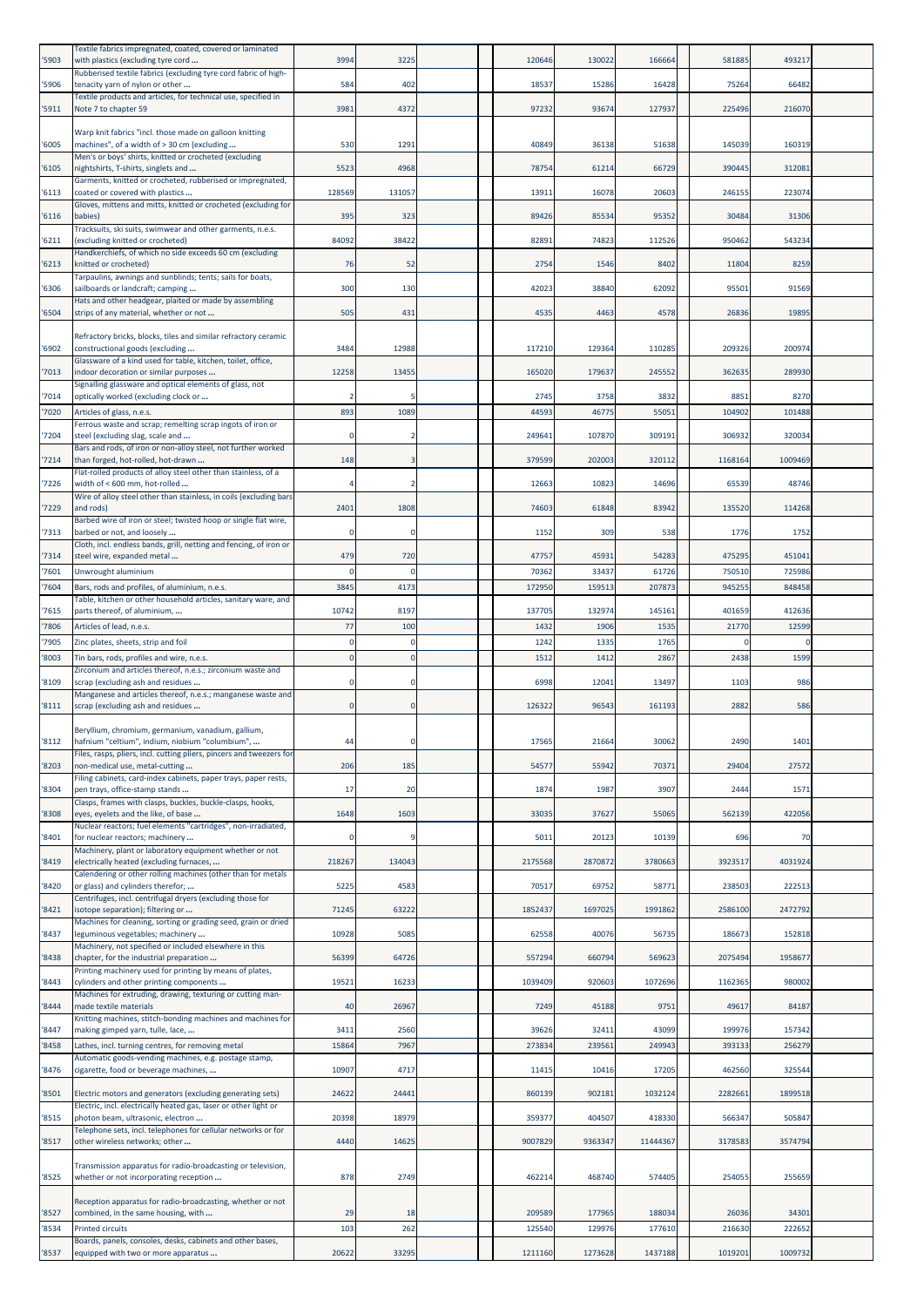| '8545          | Carbon electrodes, carbon brushes, lamp carbons, battery<br>carbons and other articles of graphite                                             | 415         | 5427              | 501489           | 337781           | 416338           | 110260          | 87832            |  |
|----------------|------------------------------------------------------------------------------------------------------------------------------------------------|-------------|-------------------|------------------|------------------|------------------|-----------------|------------------|--|
| '8546          | Electrical insulators of any material (excluding insulating<br>fittings)                                                                       | 997         | 733               | 32621            | 36614            | 37032            | 153184          | 162219           |  |
|                |                                                                                                                                                |             |                   |                  |                  |                  |                 |                  |  |
| '8602          | Rail locomotives (excluding those powered from an external<br>source of electricity or by accumulators);                                       |             | $\Omega$          | 20593            | 11877            | 11019            | 12784           | 14182            |  |
| '8709          | Works trucks, self-propelled, not fitted with lifting or handling<br>equipment, of the type used                                               | 61          | 5186              | 16409            | 31075            | 83581            | 56992           | 62534            |  |
| '8712          | Bicycles and other cycles, incl. delivery tricycles, not<br>motorised                                                                          | 1099        | 649               | 108639           | 124641           | 212151           | 263039          | 259806           |  |
|                |                                                                                                                                                |             |                   |                  |                  |                  |                 |                  |  |
| '8804          | Parachutes, incl. dirigible parachutes and paragliders, and<br>rotochutes; parts thereof and accessories                                       |             | 16                |                  |                  |                  | 2631            | 8279             |  |
| '8901          | Cruise ships, excursion boats, ferry-boats, cargo ships, barges<br>and similar vessels for the                                                 |             |                   | 1115213          | 1080936          | 4258886          | 2087684         | 2645235          |  |
|                |                                                                                                                                                |             |                   |                  |                  |                  |                 |                  |  |
| '9007          | Cinematographic cameras and projectors, whether or not<br>incorporating sound recording or reproducing                                         |             | 3                 | 597              | 460              | 782              | 6494            | 1167             |  |
| '9012          | Electron microscopes, proton microscopes and diffraction<br>apparatus                                                                          |             | $\Omega$          | 20151            | 26554            | 30387            | 1590            | 1540             |  |
| '9018          | Instruments and appliances used in medical, surgical, dental<br>or veterinary sciences, incl                                                   | 40687       | 33218             | 2123020          | 2356022          | 2543727          | 2381013         | 2264667          |  |
|                | Wrist-watches, pocket-watches and other watches, incl. stop-                                                                                   |             |                   |                  |                  |                  |                 |                  |  |
| '9102<br>'9108 | watches (excluding of precious<br>Watch movements, complete and assembled                                                                      | 2358        | 968<br>73         | 237793<br>2342   | 206195<br>2049   | 233786<br>2739   | 486975<br>11431 | 343630<br>11472  |  |
|                | Firearms and similar devices which operate by the firing of an                                                                                 |             |                   |                  |                  |                  |                 |                  |  |
| '9303          | explosive charge, e.g. sporting<br>Spring, air or gas guns and pistols, truncheons and other non-                                              | 11637       | 11870             |                  |                  |                  | 297870          | 301620           |  |
| '9304          | firearms (excluding swords, cutlasses,<br>Worked vegetable or mineral carving material and articles of                                         |             | $\Omega$          |                  |                  |                  | 1710            | 1397             |  |
| '9602          | these materials n.e.s; moulded<br>Brooms, brushes, incl. brushes constituting parts of machines,                                               |             |                   | 18357            | 22090            | 27582            | 2768            | 1695             |  |
| '9603          | appliances or vehicles, hand-operated                                                                                                          | 2796        | 2849              | 259729           | 252158           | 320299           | 247596          | 233941           |  |
| '9607          | Slide fasteners and parts thereof<br>Slates and boards, with writing or drawing surfaces, whether                                              | 153         | 111               | 28949            | 32284            | 45555            | 147220          | 112996           |  |
| '9610          | or not framed                                                                                                                                  |             |                   | 5655             | 6449             | 7725             | 2597            | 2770             |  |
| '9611          | Hand-operated date, sealing or numbering stamps, and the<br>like; hand-operated composing sticks                                               |             | $\overline{2}$    | 6132             | 4840             | 5825             | 10289           | 9551             |  |
| '0102          | Live bovine animals                                                                                                                            | $\mathbf 0$ | $\mathbf 0$       | 229021           | 133973           | 126345           | 6992            | 6917             |  |
| '0401          | Milk and cream, not concentrated nor containing added sugar<br>or other sweetening matter                                                      | 100         | 65                | 214866           | 198024           | 183097           | 81505           | 86276            |  |
| '0511          | Animal products n.e.s.; dead animals of all types, unfit for<br>human consumption                                                              | 2476        | 2869              | 24936            | 38394            | 36971            | 60168           | 68981            |  |
|                | Other vegetables, fresh or chilled (excluding potatoes,                                                                                        |             |                   |                  |                  |                  |                 |                  |  |
| '0709          | tomatoes, alliaceous vegetables, edible                                                                                                        |             | 342               | 383504           | 317994           | 296686           | 700054          | 705183           |  |
| '0712          | Dried vegetables, whole, cut, sliced, broken or in powder, but<br>not further prepared                                                         |             | -8                | 52821            | 58274            | 66611            | 48507           | 39756            |  |
|                |                                                                                                                                                |             |                   |                  |                  |                  |                 |                  |  |
|                |                                                                                                                                                |             |                   |                  |                  |                  |                 |                  |  |
| '0714          | Roots and tubers of manioc, arrowroot, salep, Jerusalem<br>artichokes, sweet potatoes and similar                                              |             |                   | 1154             | 2627             | 3189             | 3798            | 4304             |  |
| '0808          | Apples, pears and quinces, fresh<br>Buckwheat, millet, canary seed and other cereals (excluding                                                | $\Omega$    | $\Omega$          | 585916           | 677540           | 675178           | 983053          | 1099048          |  |
| '1008          | wheat and meslin, rye, barley,                                                                                                                 |             | 0                 | 4437             | 4558             | 5589             | 7562            | 8315             |  |
| '1105          | Flour, meal, powder, flakes, granules and pellets of potatoes                                                                                  | $\Omega$    | $\mathbf 0$       | 9208             | 6909             | 15839            | 13403           | 13361            |  |
| '1204          | Linseed, whether or not broken                                                                                                                 |             | 0                 | 9465             | 15840            | 25530            | 2330            | 2562             |  |
| '1205          | Rape or colza seeds, whether or not broken<br>Plants and parts of plants, incl. seeds and fruits, of a kind used                               | $\Omega$    | $\Omega$          | 35487            | 55923            | 63009            | 2754            | 1864             |  |
| '1211          | primarily in perfumery,                                                                                                                        |             | 188               | 28977            | 31087            | 35172            | 20677           | 28765            |  |
| '1301          | Lac; natural gums, resins, gum-resins, balsams and other<br>natural oleoresins                                                                 | 209         | 71                | 36644            | 23481            | 36739            | 10467           | 9911             |  |
| '1501          | Pig fat, incl. lard, and poultry fat, rendered or otherwise<br>extracted (excluding lard stearin                                               | O           | $\Omega$          | 533              | 272              | 443              | 26035           | 33744            |  |
| '1503          | Lard stearin, lard oil, oleostearin, oleo-oil and tallow oil<br>(excluding emulsified, mixed or                                                |             | $\Omega$          |                  |                  |                  | 21              | 13               |  |
| '1522          | Degras; residues resulting from the treatment of fatty<br>substances or animal or vegetable waxes                                              | $\Omega$    | $\Omega$          | 3                | 12               | 131              | 5310            | 5887             |  |
|                |                                                                                                                                                |             |                   |                  |                  |                  |                 |                  |  |
| '1602          | Prepared or preserved meat, offal or blood (excluding<br>sausages and similar products, and meat                                               | 4332        | 1753              | 72794            | 72904            | 80526            | 39075           | 375584           |  |
| '1604          | Prepared or preserved fish; caviar and caviar substitutes<br>prepared from fish eggs                                                           | 1557        | 1826              | 283730           | 285152           | 329972           | 281278          | 321729           |  |
| '1801          | Cocoa beans, whole or broken, raw or roasted                                                                                                   | n           | $\Omega$          | 177142           | 210573           | 215375           | 3203            | 3389             |  |
| '2001          | Vegetables, fruit, nuts and other edible parts of plants,<br>prepared or preserved by vinegar                                                  | 1059        | 990               | 90859            | 84753            | 106259           | 51150           | 41632            |  |
| '2003          | Mushrooms and truffles, prepared or preserved otherwise                                                                                        | 484         | 189               | 32854            | 27285            | 32208            | 44586           | 42845            |  |
|                | than by vinegar or acetic acid<br>Waters, incl. mineral waters and aerated waters, containing                                                  |             |                   |                  |                  |                  |                 |                  |  |
| '2202<br>'2203 | added sugar or other sweetening<br>Beer made from malt                                                                                         | 2604<br>675 | 3347<br>1060      | 207615<br>323881 | 209515<br>369283 | 272753<br>415219 | 633860<br>25394 | 725375<br>254474 |  |
|                | Vermouth and other wine of fresh grapes, flavoured with                                                                                        |             |                   |                  |                  |                  |                 |                  |  |
| '2205<br>'2307 | plants or aromatic substances<br>Wine lees; argol                                                                                              | 13348       | 16060<br>$\Omega$ | 33985            | 29878            | 29870            | 222766<br>1586  | 221853<br>7626   |  |
|                | Preparations of a kind used in animal feeding                                                                                                  | 52530       | 59718             | 761392           | 848217           | 923820           | 858571          | 929085           |  |
| '2309<br>'2504 | Natural graphite<br>Quartz (excluding natural sands); quartzite, whether or not                                                                | ſ           | $\Omega$          | 5121             | 4647             | 6043             | 934             | 750              |  |
| '2506          | roughly trimmed or merely cut,                                                                                                                 | 344         | 502               | 7458             | 4612             | 6668             | 30236           | 31758            |  |
| '2510          | Natural calcium phosphates and natural aluminium calcium<br>phosphates, natural and phosphatic                                                 | $\Omega$    | $\Omega$          | 43474            | 43155            | 62584            | 1263            | 1288             |  |
| '2512          | Siliceous fossil meals, e.g. kieselguhr, tripolite and diatomite,<br>and similar siliceous earths,                                             |             | $\Omega$          | 5575             | 4778             | 5581             | 3486            | 2902             |  |
| '2515          | Marble, travertine, ecaussine and other calcareous                                                                                             | 674         |                   |                  |                  |                  |                 | 284699           |  |
| '2517          | monumental or building stone of an apparent<br>Pebbles, gravel, broken or crushed stone, for concrete<br>aggregates, for road metalling or for | $\Omega$    | 371               | 858<br>108916    | 2310<br>90010    | 3419<br>89346    | 431511<br>88504 | 83993            |  |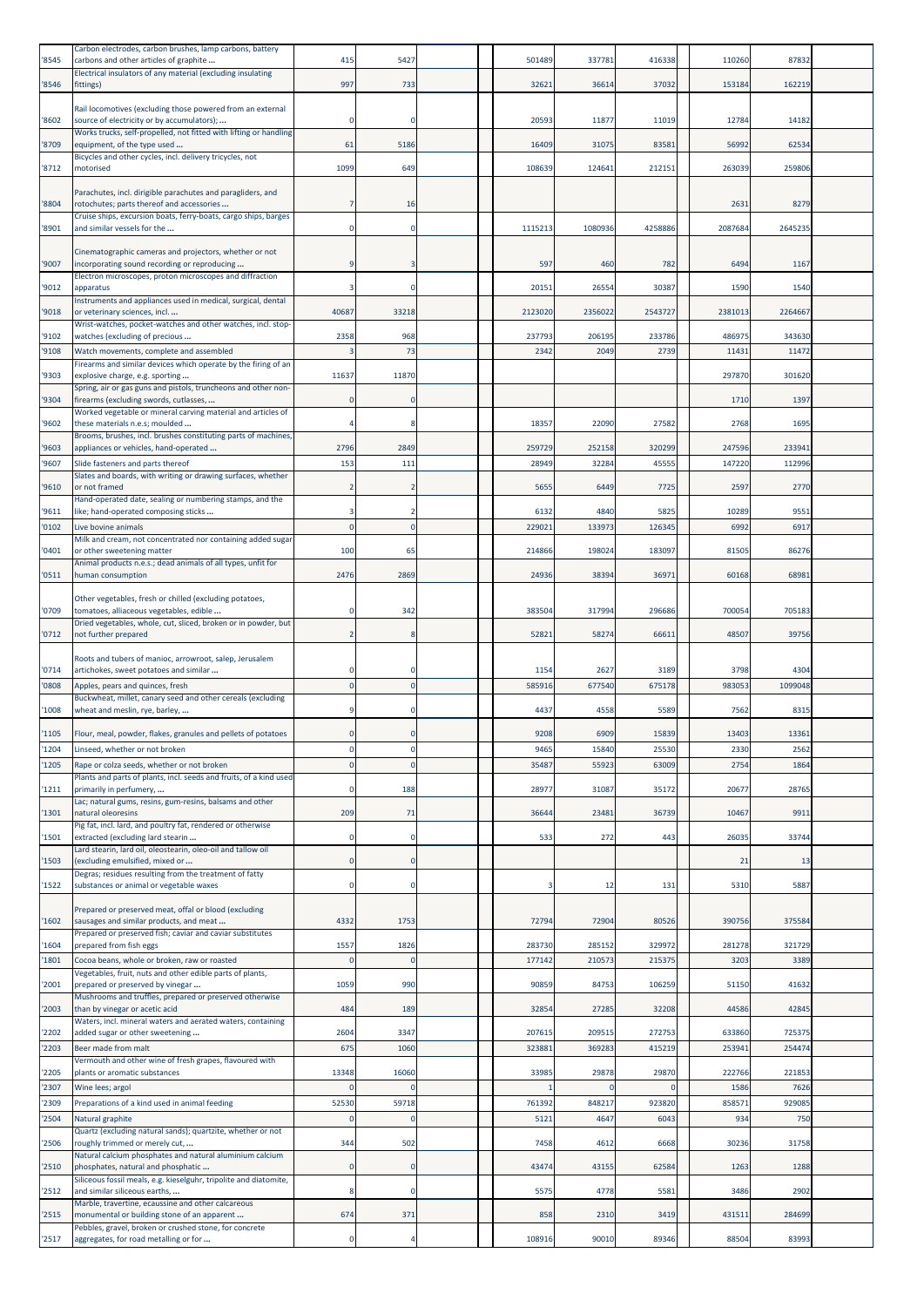| '2522<br>'2524 | Quicklime, slaked lime and hydraulic lime (excluding pure<br>calcium oxide and calcium hydroxide)<br>Asbestos (excluding products made from asbestos)               |                | 23<br>n        | 14105          | 14031          | 11148<br>$\Omega$ | 17723          | 17064           |  |
|----------------|---------------------------------------------------------------------------------------------------------------------------------------------------------------------|----------------|----------------|----------------|----------------|-------------------|----------------|-----------------|--|
| '2530          | Vermiculite, perlite and other mineral substances, n.e.s.                                                                                                           | 1281           | 1169           | 33355          | 26232          | 28156             | 48742          | 47163           |  |
| '2602          | Manganese ores and concentrates, incl. ferruginous<br>manganese ores and concentrates, with a                                                                       |                | $\Omega$       | 246807         | 189702         | 233192            | 204            | 327             |  |
| '2610          | Chromium ores and concentrates                                                                                                                                      |                |                | 153134         | 71824          | 110498            | 3182           | 1234            |  |
| '2612          | Uranium or thorium ores and concentrates<br>Slag, ash and residues containing metals, arsenic or their                                                              |                |                | 15             | 0              | 10                | r              |                 |  |
| '2620          | compounds (excluding those from                                                                                                                                     | $\Omega$       | $\Omega$       | 35886          | 27369          | 6509              | 77920          | 67215           |  |
| '2709          | Petroleum oils and oils obtained from bituminous minerals,<br>crude                                                                                                 |                | $\Omega$       | 81             | 628            | 139               | 44185          | 234256          |  |
| '2801          | Fluorine, chlorine, bromine and iodine                                                                                                                              |                | $\Omega$       | 10559          | 9042           | 8853              | 3126           | 3868            |  |
| '2807          | Sulphuric acid; oleum<br>Hydroxide and peroxide of magnesium; oxides, hydroxides                                                                                    | $\Omega$       | $\Omega$       | 1712           | 2057           | 2413              | 23228          | 16977           |  |
| '2816          | and peroxides, of strontium or barium                                                                                                                               | 13             | $\mathbf 0$    | 971            | 724            | 691               | 706            | 491             |  |
| '2828          | Hypochlorites; commercial calcium hypochlorite; chlorites;<br>hypobromites                                                                                          | $\Omega$       | 10             | 23168          | 20104          | 19235             | 10211          | 14475           |  |
| '2841          | Salts of oxometallic or peroxometallic acids                                                                                                                        |                |                | 8394           | 5653           | 9435              | 12772          | 11107           |  |
| '2843          | Colloidal precious metals; inorganic or organic compounds of<br>precious metals, whether or not                                                                     | 1475           | 1340           | 16971          | 21956          | 34794             | 323989         | 509219          |  |
| '2852          | Compounds, inorganic or organic, of mercury, whether or not<br>chemically defined (excluding amalgams)                                                              | $\Omega$       | $\Omega$       | 106            | 184            | 113               | 38             |                 |  |
| '2909          | Ethers, ether-alcohols, ether-phenols, ether-alcohol-phenols,<br>alcohol peroxides, ether peroxide,                                                                 | 3553           | 5411           | 65855          | 64981          | 98284             | 51416          | 44389           |  |
| '2911          | Acetals and hemiacetals, whether or not with other oxygen<br>function, and their halogenated,                                                                       | $\Omega$       | $\Omega$       | 184            | 230            | 322               | 395            | 416             |  |
| '2917          | Polycarboxylic acids, their anhydrides, halides, peroxides and<br>peroxyacids; their halogenated,                                                                   | 268            | 258            | 446263         | 253939         | 387159            | 329766         | 283711          |  |
| '2924          | Carboxyamide-function compounds; amide-function<br>compounds of carbonic acid                                                                                       | 383            | 546            | 130656         | 127467         | 159301            | 367778         | 347944          |  |
| '2938          | Glycosides, natural or reproduced by synthesis, and their<br>salts, ethers, esters and other                                                                        | $\Omega$       |                | 50838          | 48351          | 79818             | 18175          | 17057           |  |
| '3001          | Dried glands and other organs for organo-therapeutic uses,<br>whether or not powdered; extracts                                                                     | 101            | 51             | 30871          | 83732          | 201083            | 132217         | 129630          |  |
| '3103          | Mineral or chemical phosphatic fertilisers (excluding those in<br>tablets or similar forms, or                                                                      |                | $\Omega$       | 93             | 120            | 597               | 2821           | 1997            |  |
| '3105          | Mineral or chemical fertilisers containing two or three of the<br>fertilising elements nitrogen,                                                                    | 1954           | 2589           | 69091          | 73153          | 103310            | 196649         | 184325          |  |
|                | Paints and varnishes, incl. enamels and lacquers, based on                                                                                                          |                |                |                |                |                   |                |                 |  |
| '3208<br>'3211 | synthetic polymers or chemically<br>Prepared driers                                                                                                                 | 72000<br>14    | 67715<br>30    | 526998<br>3793 | 492024<br>2907 | 536618<br>4473    | 1164097<br>617 | 1122648<br>4890 |  |
|                | Artist's, student's or signboard painter's colours, modifying                                                                                                       |                |                |                |                |                   |                |                 |  |
| '3213          | tints, amusement colours and<br>Essential oils, whether or not terpeneless, incl. concretes and                                                                     | 421            | 123            | 10667          | 16232          | 17292             | 23807          | 24490           |  |
| '3301          | absolutes; resinoids; extracted<br>Preparations for oral or dental hygiene, incl. denture fixative                                                                  | 229            | 263            | 16315          | 24551          | 27252             | 182862         | 159493          |  |
| '3306          | pastes and powders; yarn used<br>Soap; organic surface-active products and preparations for                                                                         | 7332           | 5640           | 197274         | 176272         | 208015            | 263376         | 281539          |  |
| '3401          | use as soap, in the form of bars,                                                                                                                                   | 8113           | 7716           | 250608         | 243670         | 272868            | 486977         | 561688          |  |
| '3501          | Casein, caseinates and other casein derivatives; casein glues<br>(excluding those packaged as                                                                       | 21             | 49             | 42178          | 50460          | 57152             | 2741           | 3029            |  |
| '3506          | Prepared glues and other prepared adhesives, n.e.s.; products<br>suitable for use as glues or                                                                       | 12225          | 13076          | 248784         | 254288         | 303741            | 535685         | 523352          |  |
|                | Safety fuses; detonating fuses; percussion or detonating caps;                                                                                                      |                |                |                |                |                   |                |                 |  |
| '3603          | igniters; electric detonators                                                                                                                                       | 1250           | 1505           | 10593          | 8900           | O                 | 17805          | 15207           |  |
| '3605          | Matches (excluding pyrotechnic articles of heading 3604)<br>Artificial graphite; colloidal or semi-colloidal graphite;                                              |                | 0              | 1948           | 263            | $\Omega$          | 200            | 47              |  |
| '3801          | preparations based on graphite or                                                                                                                                   | 419            | 898            | 16493          | 12571          | 17064             | 17168          | 11463           |  |
| '3920          | Plates, sheets, film, foil and strip, of non-cellular plastics, not<br>reinforced, laminated,                                                                       | 39636          | 36787          | 1064207        | 1036357        | 1293222           | 2724136        | 2566722         |  |
| '3924          | Tableware, kitchenware, other household articles and toilet<br>articles, of plastics (excluding                                                                     | 5780           | 4750           | 221058         | 224251         | 275641            | 638034         | 579698          |  |
|                | Articles of plastics and articles of other materials of heading                                                                                                     |                |                |                |                |                   |                |                 |  |
| '3926          | 3901 to 3914, n.e.s.<br>Synthetic rubber and factice derived from oils, in primary                                                                                  | 35247          | 31190          | 1253698        | 1350465        | 1656028           | 3282848        | 3053468         |  |
| '4002          | forms or in plates, sheets or strip;<br>Vulcanised rubber thread and cord (excluding ungimped                                                                       | 5785           | 4603           | 197063         | 158210         | 230266            | 317921         | 282105          |  |
| '4007          | single thread with a diameter of > 5<br>Tubes, pipes and hoses, of vulcanised rubber other than hard                                                                | 12             |                | 3629           | 4639           | 6261              | 4702           | 5136            |  |
| '4009          | rubber, with or without their<br>Retreaded or used pneumatic tyres of rubber; solid or cushion                                                                      | 6720           | 5607           | 244791         | 220939         | 305846            | 566180         | 470457          |  |
| '4012          | tyres, tyre treads and tyre flaps,<br>Hygienic or pharmaceutical articles, incl. teats, of vulcanised                                                               | 110            | 95             | 21054          | 17906          | 20868             | 43850          | 40067           |  |
| '4014          | rubber (excluding hard rubber),                                                                                                                                     | 74             | 54             | 46231          | 47239          | 47960             | 11734          | 12882           |  |
| '4114          | Chamois leather, incl. combination chamois leather (excluding<br>glacé-tanned leather subsequently<br>Trunks, suitcases, vanity cases, executive-cases, briefcases, | 1033           | 450            | 566            | 576            | 969               | 335067         | 240736          |  |
| '4202          | school satchels, spectacle cases,                                                                                                                                   | 93692          | 78729          | 771634         | 661088         | 906635            | 10408950       | 8091486         |  |
| '4401          | Fuel wood, in logs, billets, twigs, faggots or similar forms;<br>wood in chips or particles; sawdust                                                                | 60             | $\overline{4}$ | 3989           | 4405           | 5117              | 22669          | 18700           |  |
| '4502          | Natural cork, debacked or roughly squared, or in square or<br>rectangular blocks, plates, sheets                                                                    | $\Omega$       | $\Omega$       |                | -6             | q                 | 2138           | 629             |  |
|                | Plaits and similar products of plaiting materials, whether or                                                                                                       |                |                |                |                |                   |                |                 |  |
| '4601<br>'4701 | not assembled into strips; plaiting<br>Mechanical wood pulp, not chemically treated                                                                                 | $\Omega$<br>45 | 14             | 5169<br>999    | 4719<br>523    | 4828<br>378       | 1832<br>1337   | 1390<br>352     |  |
| '4705          | Wood pulp obtained by a combination of mechanical and                                                                                                               | $\Omega$       | $\Omega$       | 309            | 543            | 522               | 9141           | 4940            |  |
|                | chemical pulping processes<br>Other paper and paperboard, uncoated, in rolls of a width >                                                                           |                |                |                |                |                   |                |                 |  |
| '4805          | 36 cm or in square or rectangular                                                                                                                                   | 7550           | 3770           | 132658         | 90845          | 131906            | 393988         | 442275          |  |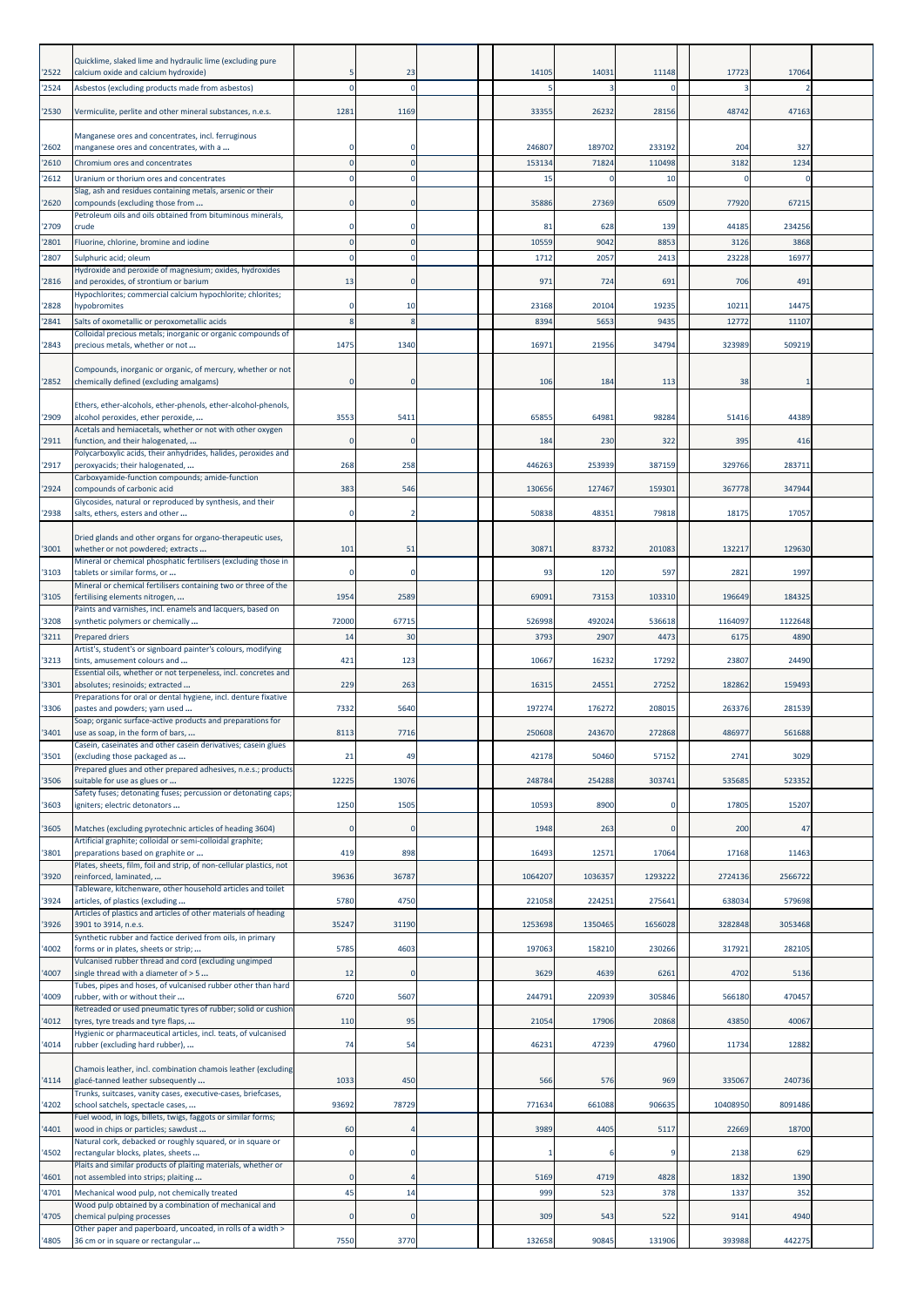| '4807          | Composite paper and paperboard "made by sticking flat<br>layers of paper or paperboard together                               | 380          | 262                     | 8096            | 7317            | 9750            | 37630            | 31635            |  |
|----------------|-------------------------------------------------------------------------------------------------------------------------------|--------------|-------------------------|-----------------|-----------------|-----------------|------------------|------------------|--|
| '4817          | Envelopes, letter cards, plain postcards and correspondence<br>cards, of paper or paperboard;                                 | 294          | 186                     | 2018            | 2216            | 2723            | 12222            | 9518             |  |
|                | Cartons, boxes, cases, bags and other packing containers, of                                                                  |              |                         |                 |                 |                 |                  |                  |  |
| '4819<br>'5203 | paper, paperboard, cellulose wadding<br>Cotton, carded or combed                                                              | 7415<br>n    | 6634<br>11              | 277831<br>14249 | 248675<br>11115 | 276565<br>6446  | 135782<br>6494   | 1288924<br>4174  |  |
|                | Woven fabrics of cotton, containing predominantly, but <                                                                      |              |                         | 8183            |                 |                 |                  | 52699            |  |
| '5210          | 85% cotton by weight, mixed principally<br>Woven fabrics of cotton, containing predominantly, but <                           | 294          | 202                     |                 | 8958            | 12140           | 70440            |                  |  |
| '5212<br>'5309 | 85% cotton by weight, other than those<br>Woven fabrics of flax                                                               | 283<br>516   | 225<br>387              | 1650<br>6719    | 1313<br>7396    | 1752<br>9306    | 72159<br>172197  | 53276<br>131479  |  |
| '5310          | Woven fabrics of jute or of other textile bast fibres of heading<br>5303                                                      |              |                         | 230             | 215             | 559             | 1188             | 924              |  |
|                | Synthetic filament yarn, incl. synthetic monofilaments of < 67                                                                |              |                         |                 |                 |                 |                  |                  |  |
| '5402          | decitex (excluding sewing thread                                                                                              | 3068         | 2025                    | 185639          | 178062          | 226711          | 72652            | 594386           |  |
| '5407          | Woven fabrics of synthetic filament yarn, incl. monofilament<br>of >= 67 decitex and with a cross                             | 5400         | 3190                    | 247631          | 240188          | 317613          | 815974           | 652119           |  |
| '5507          | Artificial staple fibres, carded, combed or otherwise<br>processed for spinning                                               |              | 32                      | 161             | 59              | 93              | 1841             | 1638             |  |
| '5509          | Yarn of synthetic staple fibres (excluding sewing thread and<br>yarn put up for retail sale)                                  | 2604         | 1186                    | 96046           | 89271           | 100042          | 177993           | 150190           |  |
| '5511          | Yarn of man-made staple fibres, put up for retail sale<br>(excluding sewing thread)                                           | 97           | 103                     | 6299            | 4430            | 8171            | 8984             | 7849             |  |
| '5705          | Carpets and other textile floor coverings, whether or not<br>made up (excluding knotted, woven                                | 844          | 645                     | 23185           | 21058           | 27937           | 14253            | 13011            |  |
| '5804          | Tulles and other net fabrics (excluding woven, knitted or<br>crocheted fabrics); lace in the piece,                           | 514          | 221                     | 12023           | 10785           | 12191           | 50207            | 37332            |  |
|                | Embroidery on a textile fabric ground, in the piece, in strips or                                                             |              |                         |                 |                 |                 |                  |                  |  |
| '5810          | in motifs<br>Textile wicks, woven, plaited or knitted, for lamps, stoves,                                                     | 535          | 92                      | 4330            | 3467            | 5828            | 39611            | 23783            |  |
| '5908          | ighters, candles or the like;<br>Men's or boys' suits, ensembles, jackets, blazers, trousers, bib                             |              | $\Omega$                | 135             | 173             | 250             | 427              | 338              |  |
| '6103          | and brace overalls, breeches                                                                                                  | 9748         | 10021                   | 182786          | 165346          | 251142          | 436456           | 375741           |  |
| '6109          | T-shirts, singlets and other vests, knitted or crocheted<br>Babies' garments and clothing accessories, knitted or             | 49942        | 40093                   | 576467          | 528068          | 687366          | 1842754          | 1707999          |  |
| '6111          | crocheted (excluding hats)<br>Women's or girls' overcoats, car coats, capes, cloaks, anoraks,                                 | 2709         | 2196                    | 96664           | 91284           | 113308          | 117086           | 114827           |  |
| '6202          | incl. ski jackets, windcheaters,                                                                                              | 55631        | 48956                   | 641886          | 542998          | 669606          | 1819399          | 1520640          |  |
| '6207          | Men's or boys' singlets and other vests, underpants, briefs,<br>nightshirts, pyjamas, bathrobes,                              | 455          | 316                     | 7605            | 6156            | 11405           | 18885            | 15563            |  |
| '6209          | Babies' garments and clothing accessories of textile materials<br>(excluding knitted or crocheted                             | 3477         | 2904                    | 41784           | 34184           | 34344           | 62136            | 49081            |  |
| '6215          | Ties, bow ties and cravats of textile materials (excluding<br>knitted or crocheted)                                           | 851          | 482                     | 6346            | 4845            | 35705           | 143787           | 82608            |  |
| '6217          | Made-up clothing accessories and parts of garments or<br>clothing accessories, of all types of                                | 1391         | 2655                    | 9595            | 22920           | 9987            | 435738           | 548957           |  |
| '6301          | Blankets and travelling rugs of all types of textile materials                                                                | 613          | 641                     | 29272           | 24405           | 32352           | 45043            | 42022            |  |
|                | (excluding table covers, bedspreads<br>Sets consisting of woven fabric and yarn, whether or not with                          |              |                         |                 |                 |                 |                  |                  |  |
| '6308          | accessories, for making up into<br>Footwear with outer soles and uppers of rubber or plastics                                 | 1272         | 317                     | 3039            | 3107            | 3174            | 20524            | 14836            |  |
| '6402          | (excluding waterproof footwear of<br>Footwear with outer soles of rubber or plastics, with uppers                             | 16059        | 14764                   | 777915          | 712494          | 1011710         | 1215485          | 1197795          |  |
| '6405<br>'6506 | other than rubber, plastics, leather<br>Headgear, whether or not lined or trimmed, n.e.s.                                     | 3469<br>1507 | 1613<br>2011            | 25077<br>36949  | 16962<br>37259  | 23043<br>48831  | 258565<br>247773 | 220699<br>234285 |  |
|                | Artificial flowers, foliage and fruit and parts thereof, and<br>articles made of artificial flowers,                          | 177          | 119                     | 32330           | 30638           | 46284           | 13181            | 12035            |  |
| '6702          | Wigs, false beards, eyebrows and eyelashes, switches and the                                                                  |              |                         |                 |                 |                 |                  |                  |  |
| '6704          | like, of human or animal hair<br>Millstones, grindstones, grinding wheels and the like, without                               | 95           | 118                     | 6913            | 8167            | 9706            | 17041            | 12522            |  |
| '6804          | frameworks, for milling, grinding,<br>Ceramic sinks, washbasins, washbasin pedestals, baths,                                  | 5533         | 5614                    | 111563          | 112506          | 142370          | 358055           | 332323           |  |
| '6910          | bidets, water closet pans, flushing<br>Cullet and other waste and scrap of glass; glass in the mass                           | 5118         | 5187                    | 66717           | 71902           | 101383          | 276940           | 256372           |  |
| '7001          | (excluding glass in the form of<br>Sheets or profiles of glass, whether or not having an                                      | $\Omega$     | $\Omega$                | 3297            | 3499            | 4115            | 10696            | 229              |  |
| '7006          | absorbent, reflecting or non-reflecting                                                                                       | 174          | 68                      | 5780            | 4964            | 6168            | 38822            | 34107            |  |
| '7008          | Multiple-walled insulating units of glass<br>Glass envelopes, incl. bulbs and tubes, open, and glass parts                    | 22           | 98                      | 32960           | 26196           | 8767            | 30119            | 21215            |  |
| '7011          | thereof, without fittings, for                                                                                                |              | $\overline{7}$          | 3120            | 2998            | 1968            | 1717             | 2004             |  |
| '7102          | Diamonds, whether or not worked, but not mounted or set<br>(excluding unmounted stones for pick-up                            |              | $\mathbf 0$             | 171540          | 101495          | 169334          | 160239           | 142091           |  |
| '7118          | Coin, incl. legal tender (excluding medals, jewellery made<br>from coins, collectors' items of                                | $\Omega$     | $\mathbf 0$             | 4088            | 3800            | 4568            | 937              | 2142             |  |
|                |                                                                                                                               |              |                         |                 |                 |                 |                  |                  |  |
| '7216          | Angles, shapes and sections of iron or non-alloy steel, n.e.s.<br>Stainless steel in ingots or other primary forms (excluding | 1069         | 1094                    | 283801          | 225599          | 224156          | 597504           | 499198           |  |
| '7218          | remelting scrap ingots and products<br>Tanks, casks, drums, cans, boxes and similar containers, of                            | 557          | 461                     | 7665            | 10158           | 13515           | 99549            | 70212            |  |
| '7310          | iron or steel, for any material<br>Radiators for central heating, non-electrically heated, and                                | 1248         | 1359                    | 59967           | 51053           | 69681           | 425151           | 417438           |  |
| '7322          | parts thereof, of iron or steel;                                                                                              | 3771         | 3778                    | 197637          | 163905          | 176489          | 206027           | 182782           |  |
| '7402          | Copper, unrefined; copper anodes for electrolytic refining                                                                    |              | $\Omega$                | 75256           | 50032           | 57629           | 60781            | 80985            |  |
| '7404          | Waste and scrap, of copper (excluding ingots or other similar<br>unwrought shapes, of remelted                                | 1818         | 16272                   | 311113          | 499329          | 445891          | 611405           | 600854           |  |
| '7901<br>'8001 | Unwrought zinc:                                                                                                               | 68           | $\mathbf 0$<br>$\Omega$ | 138019<br>23294 | 101151<br>13158 | 197891<br>17923 | 129631<br>26604  | 112039<br>21734  |  |
|                | Unwrought tin                                                                                                                 |              |                         |                 |                 |                 |                  |                  |  |
| '8102          | Molybdenum and articles thereof, n.e.s.; molybdenum waste<br>and scrap (excluding ash and residues                            |              |                         | 22913           | 12773           | 14694           | 1835             | 954              |  |
| '8104          | Magnesium and articles thereof, n.e.s.; magnesium waste and<br>scrap (excluding ash and residues                              | 16           | 24                      | 21294           | 22107           | 39796           | 12511            | 6179             |  |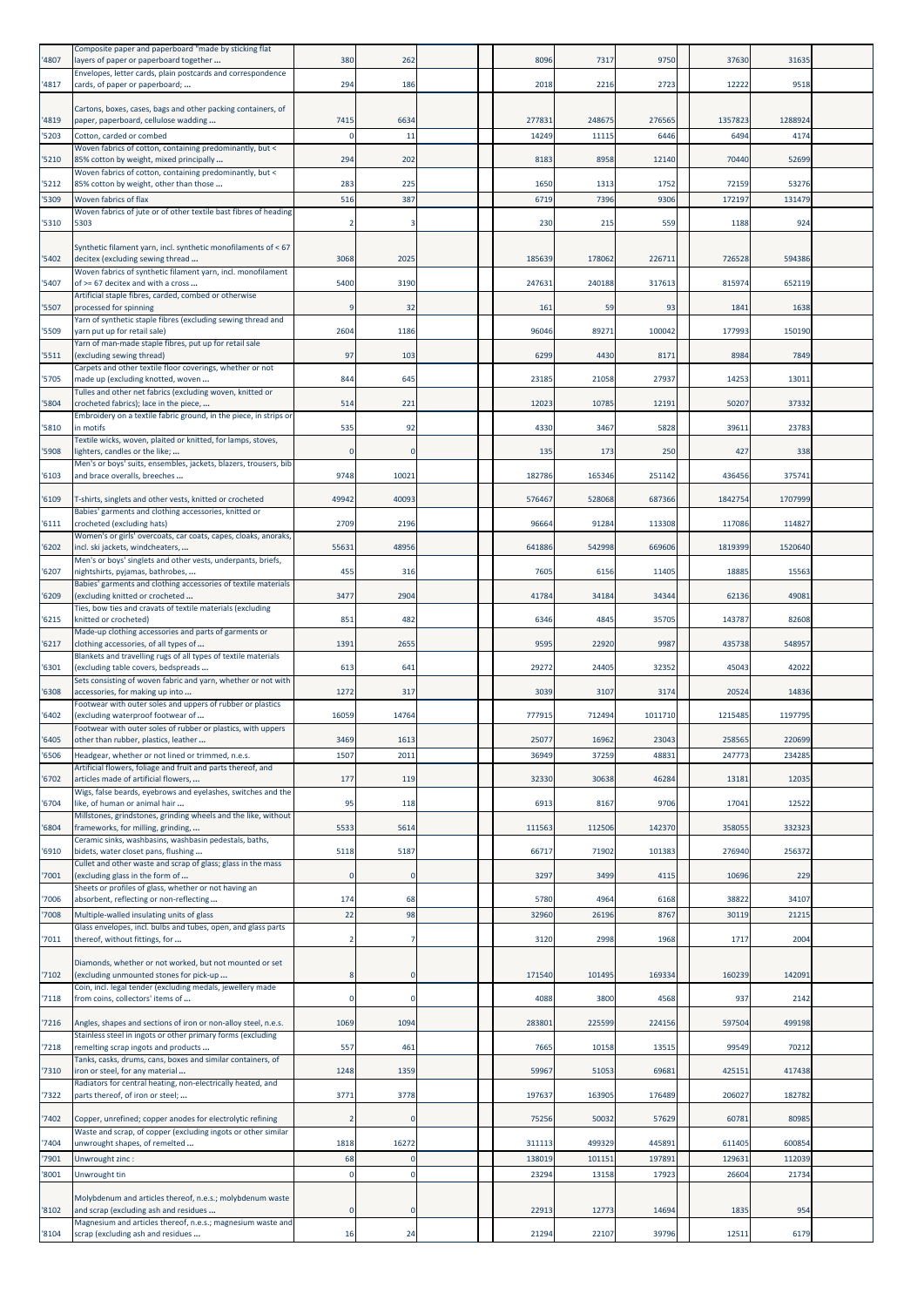| '8106          | Bismuth and articles thereof, n.e.s.; bismuth waste and scrap<br>(excluding ash and residues containing             |                 | $\Omega$            | 347          | 535          | 598          | 150            | 57             |  |
|----------------|---------------------------------------------------------------------------------------------------------------------|-----------------|---------------------|--------------|--------------|--------------|----------------|----------------|--|
| '8306          | Bells, gongs and the like, non-electric, of base metal<br>(excluding musical instruments); statuettes               | 1961            | 911                 | 16405        | 13136        | 17935        | 49351          | 35838          |  |
| '8403          | Central heating boilers, non-electric; parts thereof (excluding<br>vapour generating boilers and                    | 70224           | 66375               | 237221       | 229490       | 268780       | 937378         | 907891         |  |
| '8405          | Producer gas or water gas generators, with or without their<br>purifiers; acetylene gas generators                  | 1698            | 637                 | 57055        | 41792        | 33785        | 47989          | 45482          |  |
| '8408          | Compression-ignition internal combustion piston engine<br>"diesel or semi-diesel engine"                            | 12300           | 13791               | 941643       | 857696       | 1278207      | 2095379        | 1714011        |  |
| '8410          | Hydraulic turbines, water wheels, and regulators therefor<br>(excluding hydraulic power engines                     | 162             | 210                 | 71299        | 78197        | 84543        | 86832          | 57545          |  |
| '8412          | Engines and motors (excluding steam turbines, internal                                                              | 15475           | 15510               | 638859       | 565689       | 777468       | 762100         | 756562         |  |
|                | combustion piston engine, hydraulic<br>Industrial or laboratory furnaces and ovens, non-electric, incl.             |                 |                     |              |              |              |                |                |  |
| '8417          | incinerators (excluding drying<br>Harvesting or threshing machinery, incl. straw or fodder                          | 45688           | 34379               | 209032       | 190395       | 172585       | 654955         | 534158         |  |
| '8433          | balers; grass or hay mowers; machines<br>Presses, crushers and similar machinery used in the                        | 37878           | 43492               | 535681       | 546176       | 873417       | 1218334        | 1323023        |  |
| '8435          | manufacture of wine, cider, fruit juices<br>Machine tools for working metal, sintered metal carbides or             | 2070            | 2108                | 5305         | 18448        | 7929         | 85548          | 73607          |  |
| '8463          | cermets, without removing material<br>Calculating machines and pocket-size "dimensions <= 170 mm                    | 38185           | 8077                | 70250        | 34274        | 53874        | 277624         | 172234         |  |
| '8470          | x 100 mm x 45 mm" data recording,<br>Machines and apparatus of a kind used solely or principally                    | 544             |                     | 119839       | 72352        | 104188       | 81459          | 71722          |  |
| '8486          | for the manufacture of semiconductor<br>Video recording or reproducing apparatus, whether or not                    | 1879            | 25                  | 106552       | 66110        | 69196        | 132613         | 161015         |  |
| '8521          | incorporating a video tuner (excluding<br>Discs, tapes, solid-state non-volatile storage devices, "smart            | 20              | 96                  | 52709        | 49098        | 58011        | 15400          | 15574          |  |
| '8523          | cards" and other media for the<br>Self-propelled railway or tramway coaches, vans and trucks                        | 1223            | 969                 | 459941       | 501838       | 658500       | 367216         | 283689         |  |
| '8603          | (excluding those of heading 8604)                                                                                   |                 | $\Omega$            | 24641        | 4019         | 20921        | 246073         | 20560          |  |
| '8605          | Railway or tramway passenger coaches, luggage vans, post<br>office coaches and other special purpose                | $\Omega$        | $\Omega$            | 4098         | 557          | 28144        | 157774         | 59436          |  |
| '8702          | Motor vehicles for the transport of >= 10 persons, incl. driver                                                     | 10              |                     | 222195       | 195566       | 164749       | 109352         | 89291          |  |
| '8707          | Bodies, incl. cabs, for tractors, motor vehicles for the                                                            | 4678            | 2085                | 2260453      | 1542246      | 1977158      | 339313         | 315773         |  |
|                | transport of ten or more persons,<br>Balloons and dirigibles; gliders, hang gliders and other non-                  |                 |                     |              |              |              |                |                |  |
| '8801          | powered aircraft<br>Powered aircraft "e.g. helicopters and aeroplanes";                                             |                 |                     |              |              |              | 1580           | 787            |  |
| '8802          | spacecraft, incl. satellites, and suborbital<br>Light-vessels, fire-floats, dredgers, floating cranes, and other    | 78              | 86                  |              |              |              | 310949         | 243764         |  |
| '8905          | vessels the navigability of<br>Vessels, incl. warships and lifeboats (excluding rowing boats                        |                 | $\Omega$            | 122637       | 290233       | $\Omega$     | 31394          | 150764         |  |
| '8906          | and other vessels of heading                                                                                        |                 | $\Omega$            |              |              |              | 196702         | 3912           |  |
| '8908          | Vessels and other floating structures for breaking up<br>Lenses, prisms, mirrors and other optical elements, of any |                 | $\Omega$            | -0           |              | 0            | 1272           | 375            |  |
| '9002          | material, mounted, being parts of<br>Balances of a sensitivity of 50 mg or better, with or without                  | 441             | 229                 | 58029        | 57888        | 65949        | 31401          | 28823          |  |
| '9016          | weights<br>Measuring or checking instruments, appliances and machines                                               | 13              | 17                  | 10190        | 8588         | 11350        | 6469           | 4178           |  |
| '9031          | not elsewhere specified in chapter<br>Parts and accessories for machines, appliances, instruments                   | 15993           | 21525               | 464850       | 435150       | 504151       | 1444641        | 1354182        |  |
| '9033          | or other apparatus in chapter 90,<br>Time of day recording apparatus and apparatus for                              | 291             | 607                 | 10674        | 13926        | 17042        | 88315          | 100051         |  |
| '9106          | measuring, recording or otherwise indicating<br>Pianos, incl. automatic; harpsichords and other keyboard            | $\mathbf 0$     | 8                   | 1687         | 1670         | 2081         | 1463           | 1848           |  |
| '9201          | stringed instruments<br>Bombs, grenades, torpedos, mines, missiles, cartridges and                                  | 303             | 732                 | 13998        | 17654        | 15438        | 12392          | 11475          |  |
| '9306          | other ammunition and projectiles<br>Tricycles, scooters, pedal cars and similar wheeled toys; dolls'                | 1709            | 2634                |              |              |              | 123695         | 126108         |  |
| '9503          | carriages; dolls; other toys;<br>Festival, carnival or other entertainment articles, incl.                          | 5301            | 5077                | 1317433      | 1173950      | 1421617      | 498396         | 466650         |  |
| '9505          | conjuring tricks and novelty jokes,                                                                                 | 544             | 699                 | 102861       | 99649        | 141138       | 54052          | 38434          |  |
| '9613          | Cigarette lighters and other lighters, whether or not<br>mechanical or electrical and parts thereof,                | 230             | 315                 | 37580        | 38680        | 44694        | 45013          | 28422          |  |
| '9701          | Paintings, e.g. oil paintings, watercolours and pastels, and<br>drawings executed entirely by                       | 2050            | 160                 | 3035         | 3570         | 4795         | 217901         | 143944         |  |
| '9703<br>'0104 | Original sculptures and statuary, in any material<br>Live sheep and goats                                           | 646<br>$\Omega$ | 1145<br>$\mathbf 0$ | 7242<br>7133 | 2018<br>6365 | 1280<br>7882 | 15289<br>47    | 100703         |  |
| '0106          | Live animals (excluding horses, asses, mules, hinnies, bovine<br>animals, swine, sheep, goats,                      | 513             | 672                 | 13212        | 13952        | 13350        | 16302          | 14453          |  |
| '0301          | Live fish                                                                                                           |                 | $\mathbf 0$         | 21569        | 28745        | 35419        | 35370          | 35605          |  |
| '0504          | Guts, bladders and stomachs of animals (other than fish),<br>whole and pieces thereof, fresh,                       |                 |                     | 45714        | 39923        | 39648        | 54675          | 48521          |  |
| '0604          | Foliage, branches and other parts of plants, without flowers<br>or flower buds, and grasses, mosses                 | 193             | 286                 | 17772        | 17334        | 31768        | 135098         | 141824         |  |
| '0705          | Lettuce "Lactuca sativa" and chicory "Cichorium spp.", fresh<br>or chilled                                          | 0               | 0                   | 34808        | 13165        | 11728        | 251006         | 218795         |  |
| '0710          | Vegetables, uncooked or cooked by steaming or boiling in<br>water, frozen                                           | $\mathbf 0$     | 34                  | 97810        | 83995        | 93019        | 91329          | 95179          |  |
| '0810          | Fresh strawberries, raspberries, blackberries, back, white or<br>red currants, gooseberries and                     | $\Omega$        | $\mathbf 0$         | 475283       | 454131       | 524360       | 591403         | 623577         |  |
| '1002          | Rye                                                                                                                 |                 | $\Omega$            | 3645         | 15712        | 1371         | 3923           | 3342           |  |
| '1103<br>'1109 | Cereal groats, meal and pellets<br>Wheat gluten, whether or not dried                                               | 380             | 320                 | 1875<br>3897 | 3146<br>1986 | 8967<br>5412 | 93768<br>26404 | 97795<br>30369 |  |
| '1209          | Seeds, fruits and spores, for sowing (excluding leguminous<br>vegetables and sweetcorn, coffee,                     | 2688            | 2003                | 199189       | 229615       | 260261       | 274059         | 313541         |  |
| '1213          | Cereal straw and husks, unprepared, whether or not<br>chopped, ground, pressed or in the form                       |                 | $\Omega$            |              |              |              | 5359           | 6816           |  |
|                |                                                                                                                     |                 |                     |              |              |              |                |                |  |
| '1518          | Animal or vegetable fats and oils and their fractions, boiled,<br>oxidised, dehydrated, sulphurised,                | 20              | 19                  | 8724         | 7151         | 12232        | 52243          | 82299          |  |
| '1901          | Malt extract; food preparations of flour, groats, meal, starch<br>or malt extract, not containing                   | 2298            | 6028                | 365907       | 340189       | 354162       | 168394         | 180666         |  |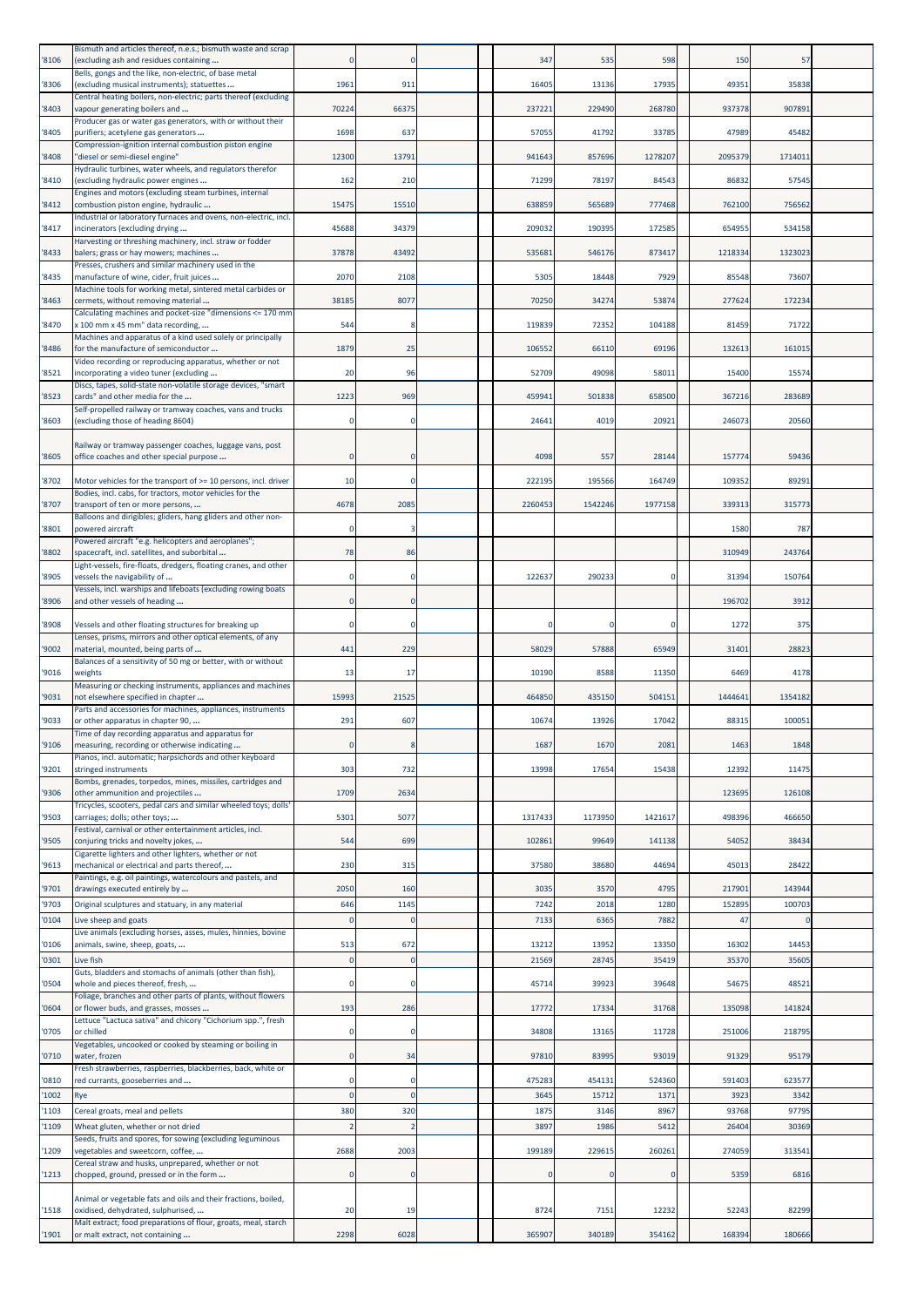| '2005        | Other vegetables prepared or preserved otherwise than by<br>vinegar or acetic acid, not frozen             | 2733  | 4515                | 243917     | 234726      | 239057   | 641779       | 702237                 |  |
|--------------|------------------------------------------------------------------------------------------------------------|-------|---------------------|------------|-------------|----------|--------------|------------------------|--|
| '2007        | Jams, fruit jellies, marmalades, fruit or nut purée and fruit or<br>nut pastes, obtained by cooking,       | 545   | 489                 | 112155     | 119214      | 135556   | 274181       | 256491                 |  |
| 2104         | Soups and broths and preparations therefor; food<br>preparations consisting of finely homogenised          | 967   | 1983                | 26090      | 30373       | 26143    | 9023:        | 71204                  |  |
| 2401         | Unmanufactured tobacco; tobacco refuse                                                                     | 11428 | 11812               | 649901     | 627413      | 607268   | 312830       | 298444                 |  |
| '2501        | Salts, incl. table salt and denatured salt, and pure sodium<br>chloride, whether or not in aqueous         |       | 22                  | 85019      | 76938       | 79281    | 51400        | 64592                  |  |
| '2513        | Pumice stone; emery; natural corundum, natural garnet and<br>other natural abrasives, whether              |       |                     | 10769      | 8233        | 12007    | 1911         | 1263                   |  |
| '2520        | Gypsum; anhydrite; plasters consisting of calcined gypsum or<br>calcium sulphate, whether or not           | 117   | 102                 | 11973      | 11897       | 12138    | 8114         | 5747                   |  |
| 2614         | Titanium ores and concentrates                                                                             |       | $\Omega$            | 115052     | 73061       | 88858    | 307          | 78                     |  |
| 2616         | Precious-metal ores and concentrates<br>Coal gas, water gas, producer gas, lean gas and similar gases      |       | $\Omega$            | 291624     | 381313      | 367225   | 40           | 93                     |  |
| 2705         | (excluding petroleum gases and                                                                             |       | $\Omega$            | $\sqrt{ }$ | $\Omega$    | $\Omega$ | c            | 10                     |  |
| '2707        | Oils and other products of the distillation of high temperature<br>coal tar; similar products              |       |                     | 41779      | 35423       | 39791    | 170359       | 209480                 |  |
| 2716         | <b>Electrical energy</b>                                                                                   |       |                     | 33836      | 22600       | 25377    | 359502       | 359798                 |  |
| 2805         | Alkali or alkaline-earth metals; rare-earth metals, scandium<br>and yttrium, whether or not intermixed     | 36    |                     | 12160      | 11088       | 22831    | 450          | 309                    |  |
|              |                                                                                                            |       | $\Omega$            | 1104       |             | 2623     | 12278        | 7806                   |  |
| 2822<br>2824 | Cobalt oxides and hydroxides; commercial cobalt oxides<br>Lead oxides; red lead and orange lead            | 421   | 13                  | 947        | 1193<br>725 | 666      | 14447        | 9191                   |  |
|              | Acyclic alcohols and their halogenated, sulphonated, nitrated                                              |       |                     |            |             |          |              |                        |  |
| 2905         | or nitrosated derivatives<br>Saturated acyclic monocarboxylic acids and their anhydrides,                  | 672   | 768                 | 262611     | 277442      | 368035   | 108206       | 94324                  |  |
| '2915        | halides, peroxides and peroxyacids;                                                                        | 1906  | 2495                | 127479     | 110404      | 171324   | 150452       | 154019                 |  |
| '2922        | Oxygen-function amino-compounds                                                                            | 906   | 700                 | 259569     | 282787      | 355311   | 215146       | 234497                 |  |
| '2928        | Organic derivatives of hydrazine or of hydroxylamine                                                       |       | 28                  | 5887       | 7198        | 6209     | 116534       | 191691                 |  |
| '2934        | Nucleic acids and their salts, whether or not chemically<br>defined; heterocyclic compounds (excluding     | 7947  | 7989                | 418491     | 472370      | 617456   | 36853        | 446539                 |  |
|              | Provitamins and vitamins, natural or reproduced by synthesis,                                              |       |                     |            |             |          |              |                        |  |
| '2936        | incl. natural concentrates, derivatives                                                                    | 822   | 247                 | 167519     | 183477      | 210372   | 124959       | 125307                 |  |
| '3005        | Wadding, gauze, bandages and the like, e.g. dressings,<br>adhesive plasters, poultices, impregnated        | 54    | 610                 | 68063      | 62747       | 58793    | 130580       | 196282                 |  |
|              | Animal or vegetable fertilisers, whether or not mixed together                                             |       |                     |            |             |          |              |                        |  |
| '3101        | or chemically treated; fertilisers<br>Synthetic organic colouring matter, whether or not chemically        | 773   | 2344                | 621        | 1015        | 1648     | 122723       | 135961                 |  |
| '3204        | defined; preparations based on                                                                             | 4619  | 4416                | 131746     | 134538      | 155406   | 242649       | 197126                 |  |
| '3206        | Inorganic or mineral colouring matter, n.e.s.; preparations<br>based on inorganic or mineral colouring     | 4562  | 3032                | 273542     | 271442      | 355402   | 173198       | 169219                 |  |
| '3302        | Mixtures of odoriferous substances and mixtures, incl.<br>alcoholic solutions, based on one or             | 1352  | 1256                | 635250     | 685246      | 803329   | 201471       | 203984                 |  |
| '3304        | Beauty or make-up preparations and preparations for the<br>care of the skin, incl. sunscreen or            | 27535 | 19679               | 1249306    | 1015589     | 1290703  | 2277850      | 1828187                |  |
|              |                                                                                                            |       |                     |            |             |          |              |                        |  |
|              |                                                                                                            |       |                     |            |             |          |              |                        |  |
| '3502        | Albumins, incl. concentrates of two or more whey proteins<br>containing by weight > 80% whey proteins,     | 662   | 374                 | 23459      | 19696       | 29260    | 62872        | 59730                  |  |
| '3504        | Peptones and their derivatives; other protein substances and<br>their derivatives, n.e.s.; hide            | 60    | 156                 | 108831     | 111522      | 127381   | 54549        | 70630                  |  |
| 3806         | Rosin, resin acids and derivatives thereof; rosin spirit and<br>rosin oils; run gums                       | 23    | 75                  | 16362      | 24750       | 25162    | 8644         | 9441                   |  |
|              | Insecticides, rodenticides, fungicides, herbicides, anti-                                                  |       |                     |            |             |          |              |                        |  |
| 3808         | sprouting products and plant-growth<br>Prepared culture media for the development or maintenance           | 3137  | 2674                | 770329     | 839535      | 807824   | 775697       | 812411                 |  |
| 3821         | of micro-organisms "incl. viruses<br>Industrial monocarboxylic fatty acids; acid oils from refining;       | 1095  | 1936                | 47298      | 72272       | 127304   | 85646        | 136596                 |  |
| 3823         | industrial fatty alcohols                                                                                  | 2119  | 1430                | 88386      | 93066       | 139226   | 33646        | 26095                  |  |
| '3906        | Acrylic polymers, in primary forms                                                                         | 7302  | 6612                | 437938     | 395538      | 477404   | 369665       | 348837                 |  |
| 4004         | Waste, parings and scrap of soft rubber and powders and<br>granules obtained therefrom                     |       | $\Omega$            | 4116       | 1944        | 2070     | 18600        | 14224                  |  |
| 4006         | Rods, bars, tubes, profiles and other forms of unvulcanised<br>rubber, incl. mixed rubber, and             | 603   | 109                 | 2165       | 1735        | 9867     | 42763        | 45763                  |  |
| 4010         | Conveyor or transmission belts or belting, of vulcanised<br>rubber                                         | 8503  | 8005                | 242394     | 228707      | 270027   | 284023       | 242327                 |  |
|              | Articles of gut, goldbeater's skin, bladders or tendons                                                    |       |                     |            |             |          |              |                        |  |
| 4206         | (excluding silkworm gut, sterile catgut,<br>Tanned or dressed furskins, incl. heads, tails, paws and other |       | $\Omega$            | 117        | 148         | 122      | 2245         | 2479                   |  |
| 4302         | pieces, scraps and remnants,                                                                               | 1252  | 385                 | 14525      | 11428       | 10799    | 70060        | 36584                  |  |
| 4403         | Wood in the rough, whether or not stripped of bark or<br>sapwood, or roughly squared (excluding            |       | $\mathbf{0}$        | 260        | 120         | 172      | 65474        | 45242                  |  |
| 4405         | Wood wool; wood flour "wood powder able to pass through a<br>fine", 0,63 mm mesh, sieve with a             |       | $\Omega$            | 371        | 607         | 1292     | 2966         | 2494                   |  |
| '4410        | Particle board, oriented strand board "OSB" and similar board<br>"e.g. waferboard" of wood or              | 3695  | 2594                | 102343     | 123561      | 138717   | 301332       | 296776                 |  |
|              |                                                                                                            |       |                     |            |             |          |              |                        |  |
| 4412         | Plywood, veneered panel and similar laminated wood<br>(excluding sheets of compressed wood, cellular       | 607   | 485                 | 34170      | 43857       | 44846    | 253634       | 227364                 |  |
| 4420         | Wood marquetry and inlaid wood; caskets and cases for<br>jewellery or cutlery, and similar articles,       | 732   | 758                 | 10572      | 10042       | 12643    | 43912        | 35547                  |  |
| 4703         | Chemical wood pulp, soda or sulphate (excluding dissolving<br>grades)                                      |       | 0                   | 157973     | 142684      | 209377   | 62288        | 33040                  |  |
| 4707         | Recovered "waste and scrap" paper or paperboard (excluding<br>paper wool)                                  | 21    | $\mathbf 0$         | 5003       | 10487       | 20623    | 205455       | 202117                 |  |
|              | Newsprint as specified in Note 4 to chapter 48, in rolls of a                                              |       |                     |            |             |          |              |                        |  |
| 4801         | width > 36 cm or in square or<br>Toilet or facial tissue stock, towel or napkin stock and similar          |       | $\Omega$            | 642        | 4129        | 1179     | 781          | 1202                   |  |
| 4803         | paper for household or sanitary                                                                            | 148   |                     | 8751       | 10170       | 13744    | 413895       | 471768                 |  |
| 4911<br>5001 | Printed matter, incl. printed pictures and photographs, n.e.s.<br>Silkworm cocoons suitable for reeling    | 4803  | 3629<br>$\mathbf 0$ | 161434     | 140929      | 154729   | 471981<br>10 | 357582<br>$\mathbf{0}$ |  |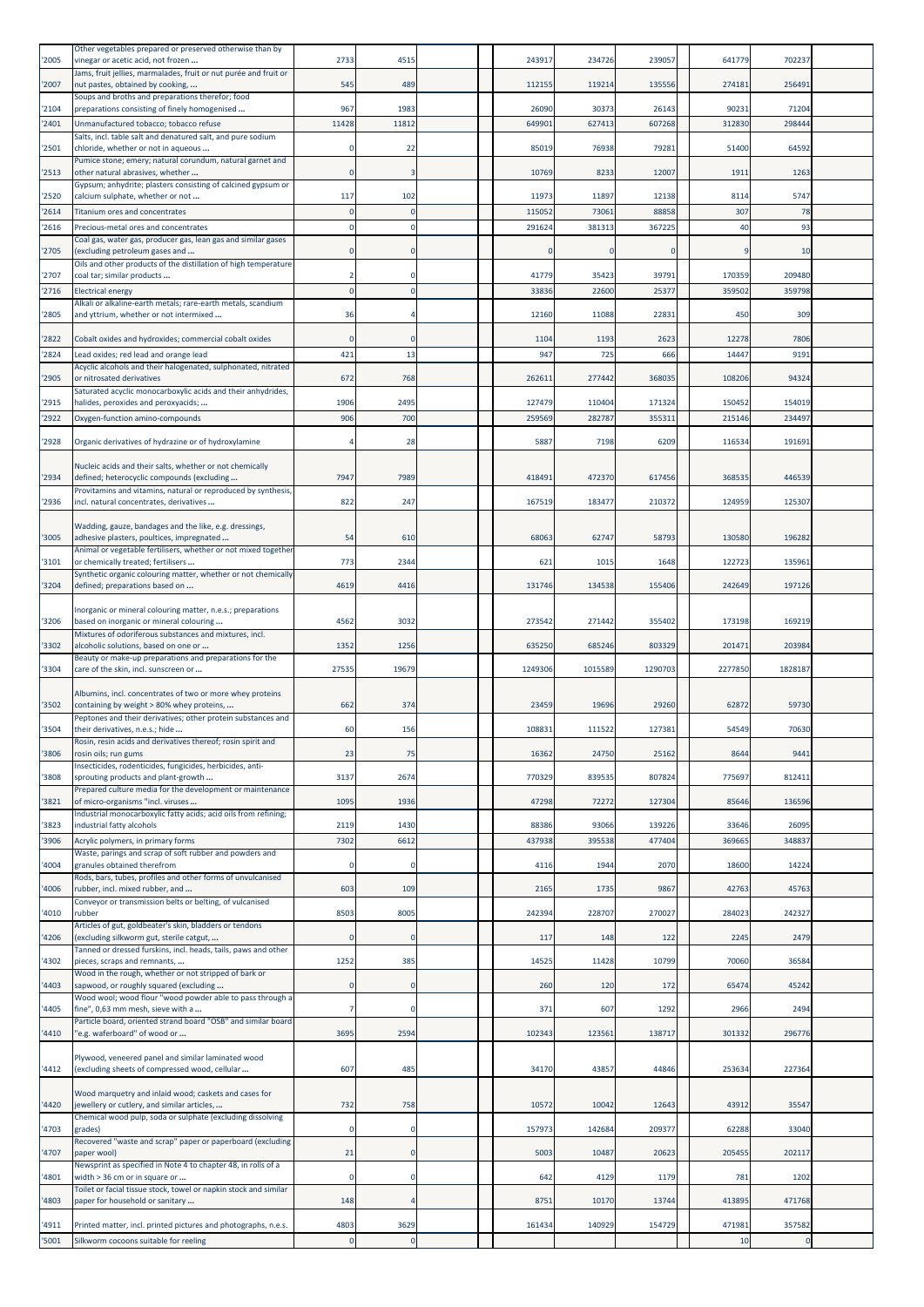| 5104  | Garnetted stock of wool or of fine or coarse animal hair,<br>neither carded nor combed                                          |       |             |         |         |         | 1837    | 1399    |  |
|-------|---------------------------------------------------------------------------------------------------------------------------------|-------|-------------|---------|---------|---------|---------|---------|--|
| 5201  | Cotton, neither carded nor combed                                                                                               | 23    | 6           | 34304   | 35918   | 52889   | 3546    | 5050    |  |
|       |                                                                                                                                 |       |             |         |         |         |         |         |  |
| 5207  | Cotton yarn put up for retail sale (excluding sewing thread)                                                                    | 38    | 87          | 2315    | 2801    | 3474    | 13041   | 13829   |  |
| '5307 | Yarn of jute or of other textile bast fibres of heading 5303                                                                    |       | $\Omega$    | 13775   | 14893   | 17699   | 280     | 164     |  |
| 5602  | Felt, whether or not impregnated, coated, covered or<br>laminated, n.e.s.                                                       | 325   | 257         | 18595   | 15753   | 21642   | 90739   | 73790   |  |
|       | Carpets and other textile floor coverings, of textile materials,                                                                |       |             |         |         |         |         |         |  |
| 5701  | knotted, whether or not made<br>Narrow woven fabrics of textile materials, with a width of <=                                   | 1227  | 1298        | 4607    | 3521    | 5928    | 26603   | 27653   |  |
| '5806 | 30 cm (excluding labels, badges                                                                                                 | 943   | 777         | 43782   | 42321   | 56057   | 166030  | 145407  |  |
| 5808  | Braids of textile materials, in the piece; ornamental trimmings<br>of textile materials, in the                                 | 314   | 247         | 5061    | 6312    | 8333    | 15884   | 12034   |  |
| '6107 | Men's or boys' underpants, briefs, nightshirts, pyjamas,<br>bathrobes, dressing gowns and similar                               | 8150  | 5987        | 104026  | 101345  | 155684  | 144039  | 135444  |  |
|       | Men's or boys' suits, ensembles, jackets, blazers, trousers, bib                                                                |       |             |         |         |         |         |         |  |
| 6203  | and brace overalls, breeches<br>Men's or boys' shirts (excluding knitted or crocheted,                                          | 62640 | 55777       | 620310  | 520888  | 618403  | 2347896 | 1932830 |  |
| 6205  | nightshirts, singlets and other vests)                                                                                          | 10610 | 7350        | 169625  | 131565  | 147635  | 574328  | 444055  |  |
| 6303  | Curtains, incl. drapes, and interior blinds; curtain or bed<br>valances of all types of textile                                 | 2199  | 1156        | 75923   | 77212   | 107100  | 43203   | 28978   |  |
|       |                                                                                                                                 |       |             |         |         |         |         |         |  |
| '6601 | Umbrellas and sun umbrellas, incl. walking-stick umbrellas,<br>garden umbrellas and similar umbrellas                           | 768   | 878         | 21798   | 18292   | 24546   | 32360   | 24550   |  |
| 6802  | Monumental or building stone, natural (excluding slate),<br>worked, and articles; mosaic cubes                                  | 2687  | 27854       | 137276  | 113094  | 123374  | 1509181 | 1345333 |  |
|       | Panels, boards, tiles, blocks and similar articles of vegetable                                                                 |       |             |         |         |         |         |         |  |
| 6808  | fibre, of straw or of shavings,<br>Friction material and articles thereof, e.g., sheets, rolls, strips,                         |       | 27          | 13697   | 14423   | 15858   | 10117   | 9570    |  |
| 6813  | segments, discs, washers,                                                                                                       | 347   | 585         | 23996   | 22328   | 23795   | 8632    | 7940    |  |
| '6815 | Articles of stone or of other mineral substances, incl. carbon<br>fibres, articles of carbon fibres                             | 548   | 774         | 315916  | 258324  | 260740  | 149412  | 126255  |  |
| '6913 | Statuettes and other ornamental ceramic articles, n.e.s.                                                                        | 1728  | 1819        | 13029   | 12405   | 16328   | 34380   | 28618   |  |
|       | Glass in balls, rods or tubes, unworked (excluding glass                                                                        |       |             |         |         |         |         |         |  |
| '7002 | microspheres <= 1 mm in diameter,<br>Sheets of glass, drawn or blown, whether or not having an                                  | 431   | 161         | 26759   | 39612   | 32981   | 37207   | 40385   |  |
| '7004 | absorbent, reflecting or non-reflecting                                                                                         | 73    | 43          | 806     | 136     | 182     | 1299    | 526     |  |
| 7104  | Precious and semi-precious stones, synthetic or<br>reconstructed, whether or not worked or graded                               |       | $\Omega$    | 6004    | 11924   | 18471   | 2413    | 1146    |  |
| 7106  | Silver, incl. silver plated with gold or platinum, unwrought or<br>in semi-manufactured forms,                                  | 2847  | 2767        | 12217   | 15678   | 22965   | 244919  | 353636  |  |
|       | Articles of goldsmiths' or silversmiths' wares and parts                                                                        |       |             |         |         |         |         |         |  |
| '7114 | thereof, of precious metal or of metal<br>Articles of natural or cultured pearls, precious or semi-                             | 2685  | 14992       | 1082    | 1011    | 1410    | 114601  | 84017   |  |
| '7116 | precious stones "natural, synthetic                                                                                             | 170   | 182         | 8756    | 4560    | 7061    | 23729   | 22530   |  |
| '7206 | Iron and non-alloy steel in ingots or other primary forms<br>(excluding remelting scrap ingots,                                 |       | O           | 221     | 334     | 471     | 20974   | 21105   |  |
| '7220 | Flat-rolled products of stainless steel, of a width of < 600 mm,<br>hot-rolled or cold-rolled                                   | 6021  | 4188        | 62780   | 63272   | 81416   | 360621  | 330923  |  |
|       |                                                                                                                                 |       |             |         |         |         |         |         |  |
| 7223  | Wire of stainless steel, in coils (excluding bars and rods)<br>Tube or pipe fittings "e.g. couplings, elbows, sleeves", of iron | 227   | 320         | 38115   | 32364   | 43723   | 67077   | 59524   |  |
| '7307 | or steel                                                                                                                        | 4397  | 26913       | 446422  | 379339  | 393745  | 1784377 | 1599452 |  |
| '7309 | Reservoirs, tanks, vats and similar containers, of iron or steel,<br>for any material "other than                               | 13165 | 12505       | 70756   | 89958   | 73315   | 314036  | 324186  |  |
| '7324 | Sanitary ware, and parts thereof, of iron or steel (excluding<br>cans, boxes and similar containers                             | 1772  | 1154        | 74737   | 76763   | 92304   | 117459  | 111423  |  |
|       |                                                                                                                                 |       |             |         |         |         |         |         |  |
| '7326 | Articles of iron or steel, n.e.s. (excluding cast articles)<br>Powders and flakes, of copper (excluding grains of copper and    | 72371 | 58786       | 1277533 | 1229908 | 1421673 | 3774726 | 3252097 |  |
| '7406 | spangles of heading 8308)                                                                                                       | 36    | 22          | 994     | 1019    | 1357    | 42622   | 34530   |  |
| 7408  | Copper wire (excluding surgical sutures, stranded wire,<br>cables, plaited bands and the like                                   | 134   | 53          | 33982   | 23485   | 30402   | 416718  | 307682  |  |
|       | Plates, sheets, strip and foil, of nickel (excluding expanded                                                                   |       | $\mathbf 0$ | 8358    | 7179    | 7552    | 9135    | 8772    |  |
| 7506  | plates, sheets or strip)<br>Aluminium tube or pipe fittings "e.g., couplings, elbows,                                           |       |             |         |         |         |         |         |  |
| 7609  | sleeves"                                                                                                                        | 629   | 782         | 10507   | 10161   | 11059   | 49025   | 47861   |  |
| 7613  | Aluminium containers for compressed or liquefied gas                                                                            | 366   | 88          | 2662    | 3562    | 4381    | 8702    | 7381    |  |
| '7903 | Zinc dust, powders and flakes (excluding grains of zinc, and<br>spangles of heading 8308)                                       |       | $\mathbf 0$ | 6814    | 6443    | 7492    | 1987    | 1402    |  |
| 8209  | Plates, sticks, tips and the like for tools, unmounted, of<br>sintered metal carbides or cermets                                | 1059  | 878         | 135963  | 149874  | 179576  | 48429   | 38163   |  |
|       | Articles of cutlery, n.e.s., e.g. hair clippers, butchers' or                                                                   |       |             |         |         |         |         |         |  |
| 8214  | kitchen cleavers, choppers and<br>Base metal mountings, fittings and similar articles suitable for                              | 76    | 62          | 23855   | 20852   | 28246   | 5924    | 5644    |  |
| 8302  | furniture, doors, staircases,                                                                                                   | 36956 | 37907       | 1039506 | 1020410 | 1258565 | 1570604 | 1458372 |  |
|       | Air or vacuum pumps (excluding gas compound elevators and                                                                       |       |             |         |         |         |         |         |  |
| '8414 | pneumatic elevators and conveyors);<br>Furnace burners for liquid fuel, for pulverised solid fuel or for                        | 87731 | 84846       | 1510997 | 1479012 | 1752994 | 3851651 | 3611509 |  |
| 8416  | gas; mechanical stokers,                                                                                                        | 32525 | 34356       | 94342   | 92506   | 158675  | 455668  | 408284  |  |
| 8426  | Ships' derricks; cranes, incl. cable cranes (excluding wheel-<br>mounted cranes and vehicle cranes                              | 19648 | 12317       | 452733  | 416386  | 512045  | 1283137 | 1140086 |  |
|       | Fork-lift trucks; other works trucks fitted with lifting or                                                                     |       |             |         |         |         |         |         |  |
| 8427  | handling equipment (excluding straddle<br>Parts suitable for use solely or principally with the machinery                       | 24135 | 24198       | 498477  | 483508  | 704999  | 1592494 | 1237597 |  |
| 8431  | of heading 8425 to 8430, n.e.s.<br>Household or laundry-type washing machines, incl. machines                                   | 72489 | 61176       | 877353  | 854501  | 966849  | 3256515 | 2643189 |  |
| '8450 | which both wash and dry; parts thereof                                                                                          | 31464 | 28316       | 273119  | 294795  | 317524  | 711749  | 706667  |  |
|       | Sewing machines (other than book-sewing machines of                                                                             |       |             |         |         |         |         |         |  |
| '8452 | heading 8440); furniture, bases and covers                                                                                      | 1254  | 1241        | 87431   | 106881  | 138806  | 108032  | 73122   |  |
| '8461 | Machine tools for planing, shaping, slotting, broaching, gear<br>cutting, gear grinding or gear                                 | 2133  | 4082        | 66826   | 75531   | 81684   | 191860  | 156026  |  |
| '8467 | Tools for working in the hand, pneumatic, hydraulic or with<br>self-contained electric or non-electric                          | 2802  | 2731        | 771747  | 830023  | 1106480 | 308603  | 289368  |  |